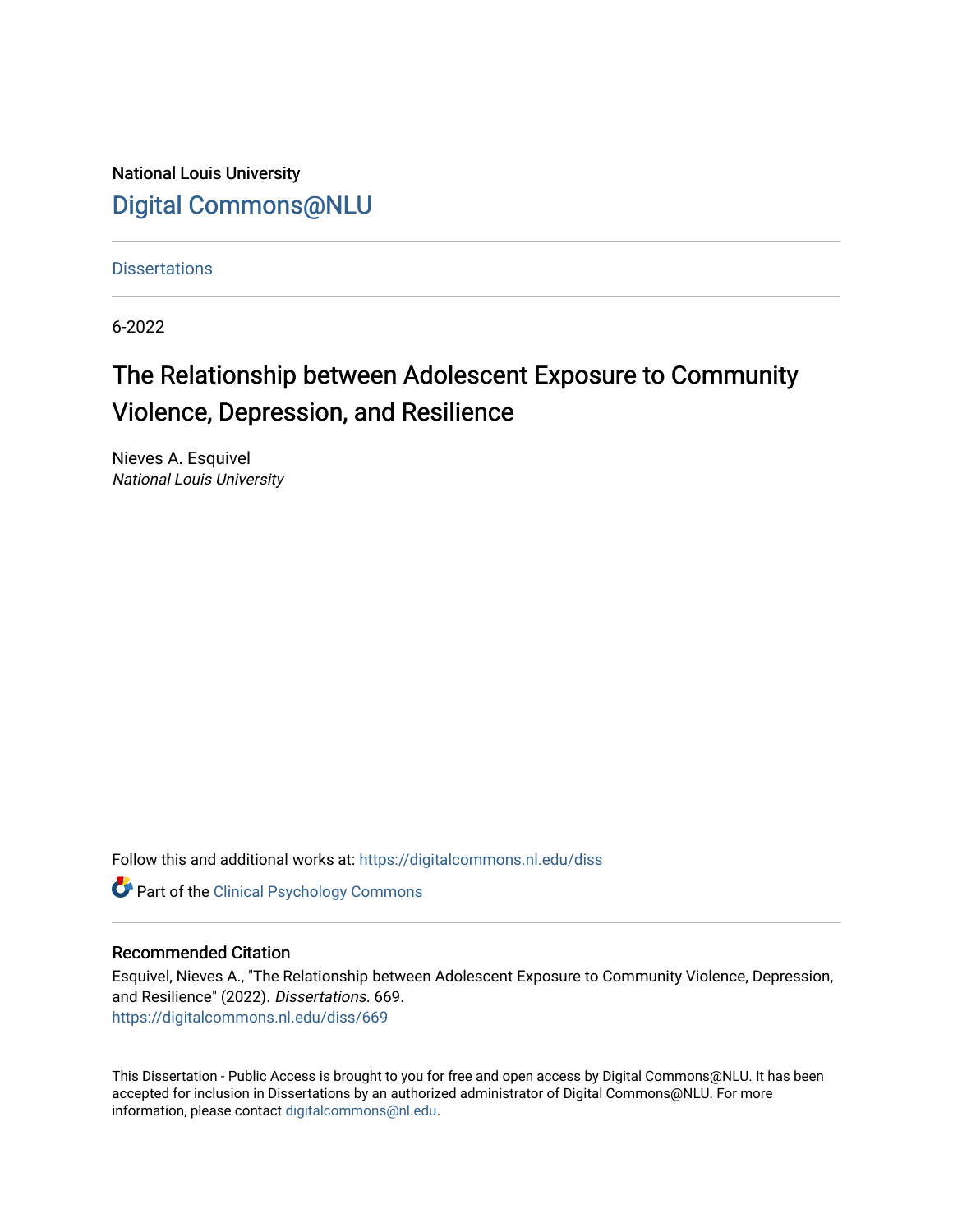The Doctorate Program in Clinical Psychology

Illinois School of Professional Psychology at National Louis University

## CERTIFICATE OF APPROVAL

Clinical Research Project Title

The Relationship between Adolescent Exposure to Community Violence, Depression,

This is to certify that the Clinical Research Project of

Nieves A. Esquivel

has been approved by the CRP Committee on

May 19, 2022

assatisfactory for the CRP requirement for the Doctorate of Psychologydegree with a major in Clinical Psychology

Examining Committee:

Dr. Charles Davis (signed by Dr. Horvath, with permission)

Committee Chair

Reader

Reader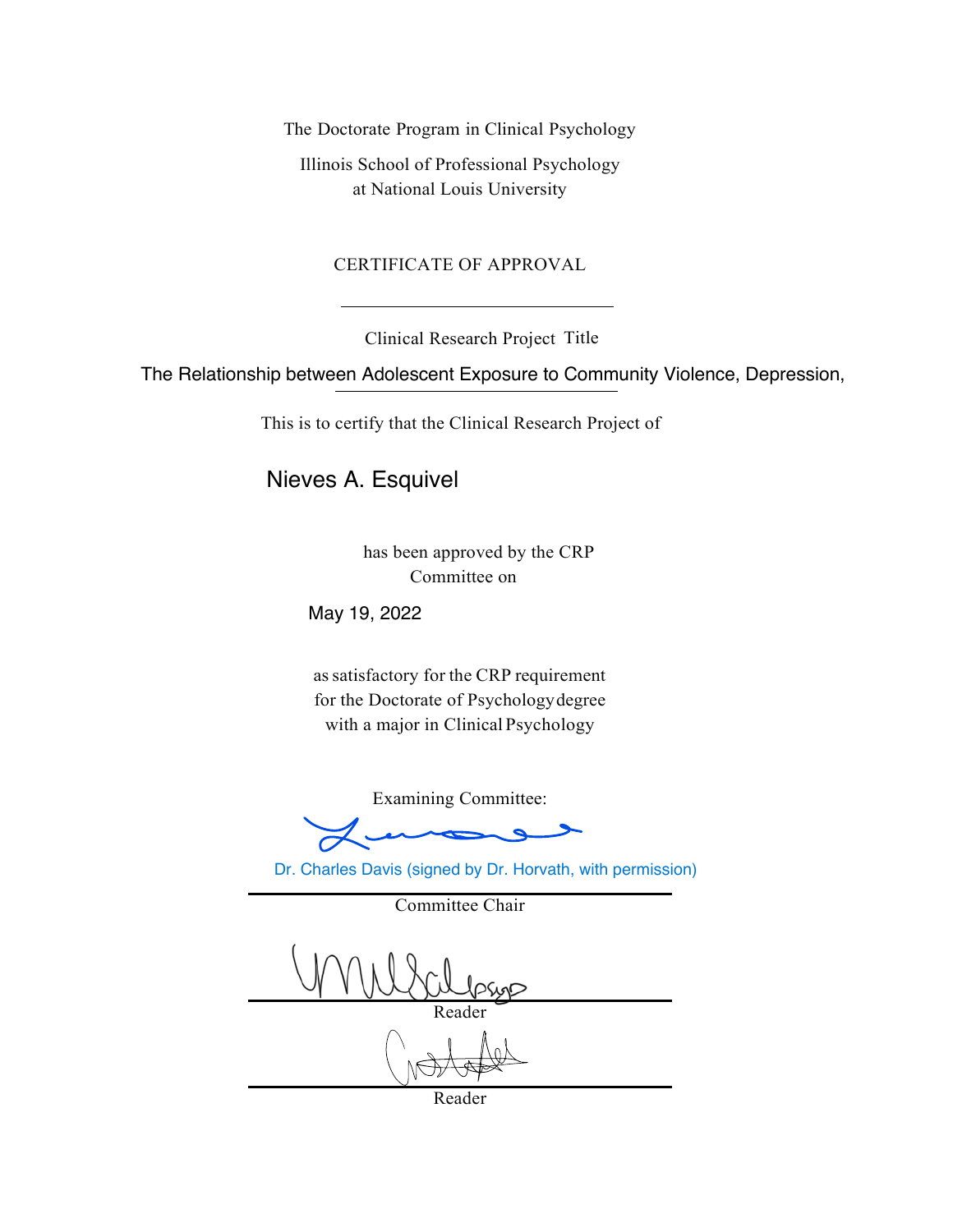The Relationship between Adolescent Exposure to Community Violence, Depression, and

Resilience

Nieves A. Esquivel

Charles Davis, PhD. Chair

Melissa Salinas, Psy.D Member

Cristina Antonucci, Psy.D. Member

A Clinical Research Project submitted to the faculty of the Illinois School of Professional Psychology at National Louis University in partial fulfillment of the requirements for the degree of Doctor of Psychology in Clinical Psychology

> Chicago, Illinois May 2022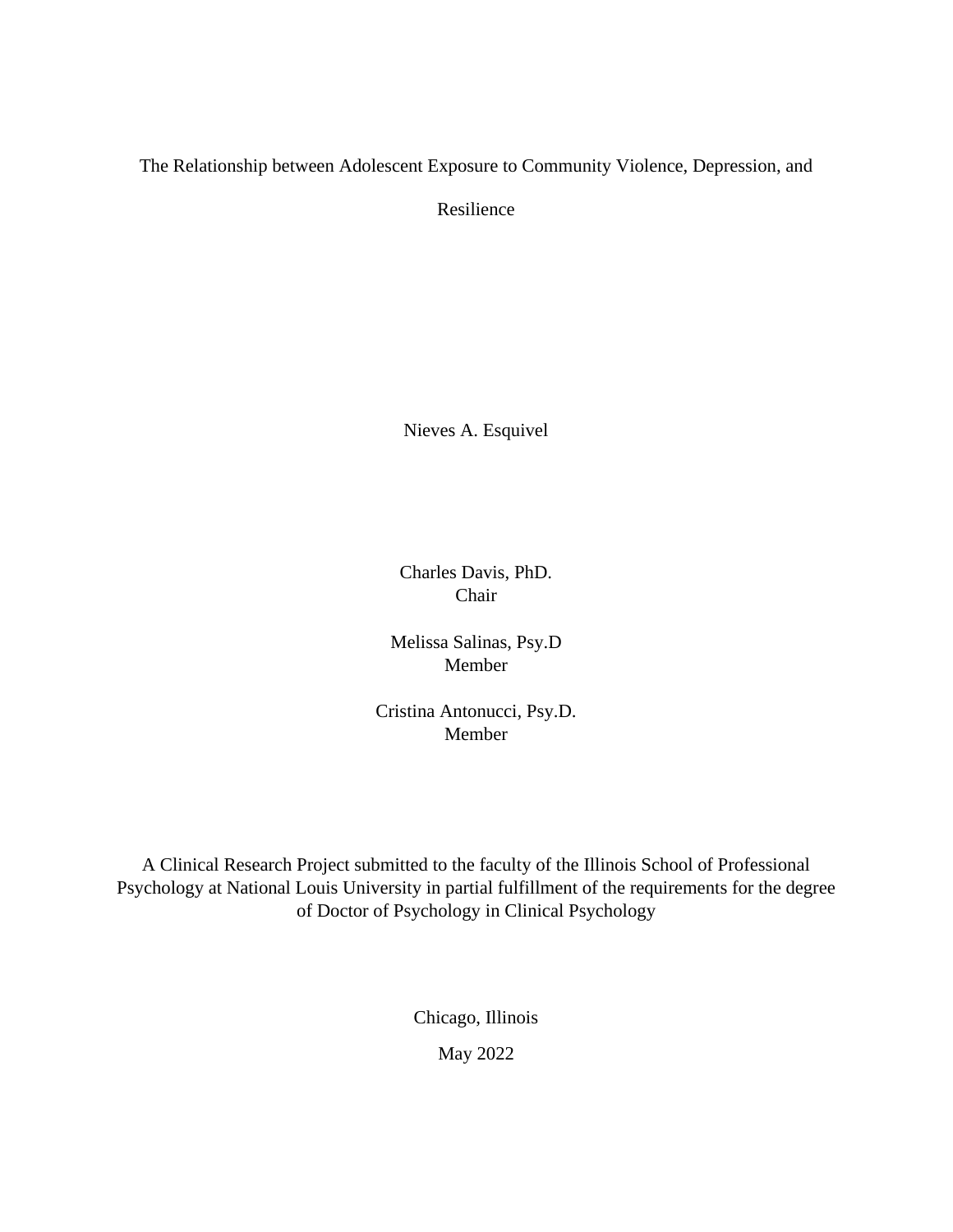## Table of Contents

| Chapter 5: Discussion, Implications, Limitations, and Conclusion25 |  |
|--------------------------------------------------------------------|--|
|                                                                    |  |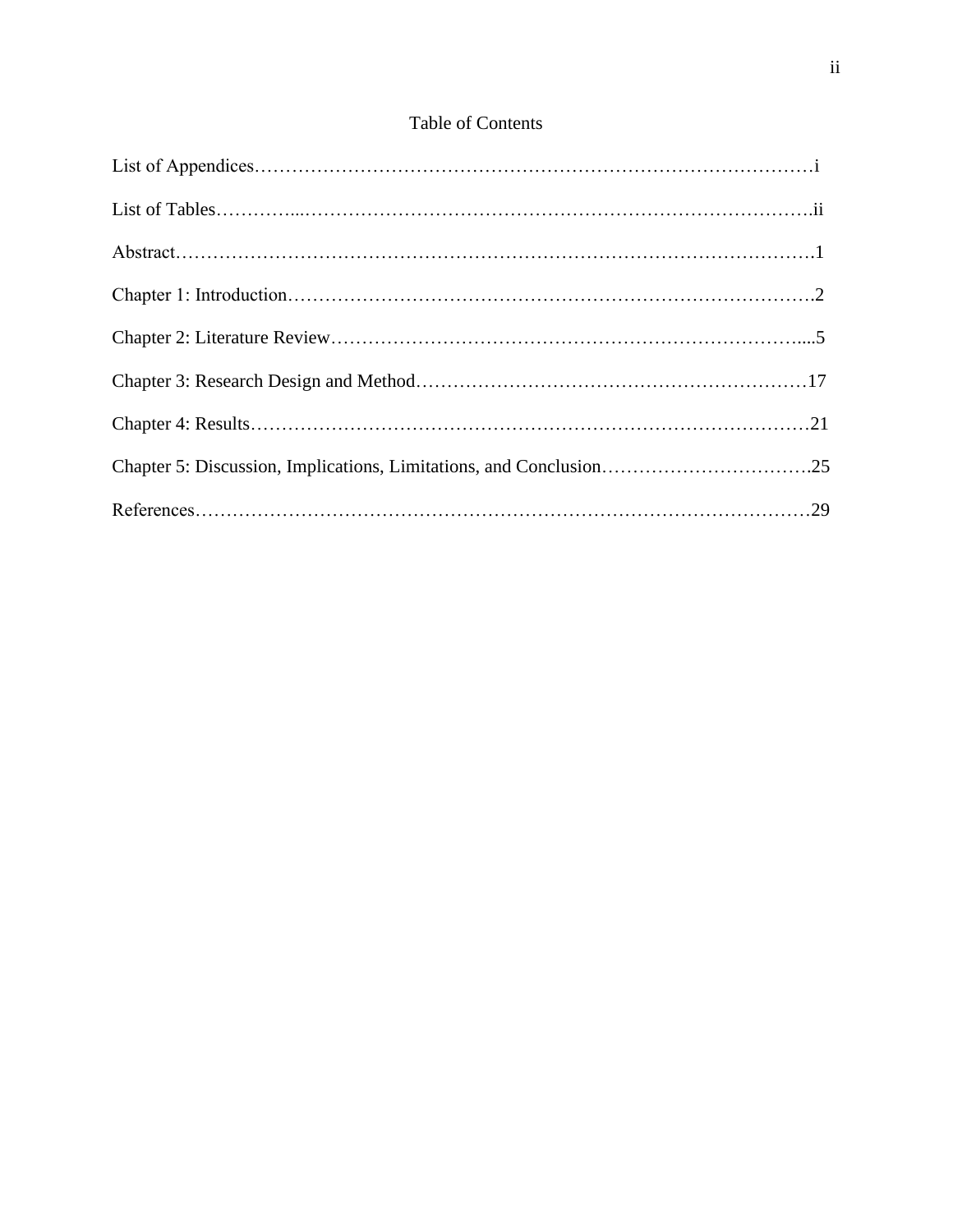## **List of Appendices**

| Appendix C: Informed Consent Form for Students 18 years of age42 |  |
|------------------------------------------------------------------|--|
|                                                                  |  |
|                                                                  |  |
|                                                                  |  |
| Appendix G: Child & Youth Resilience Measure- Revised (CYRM-R)49 |  |
|                                                                  |  |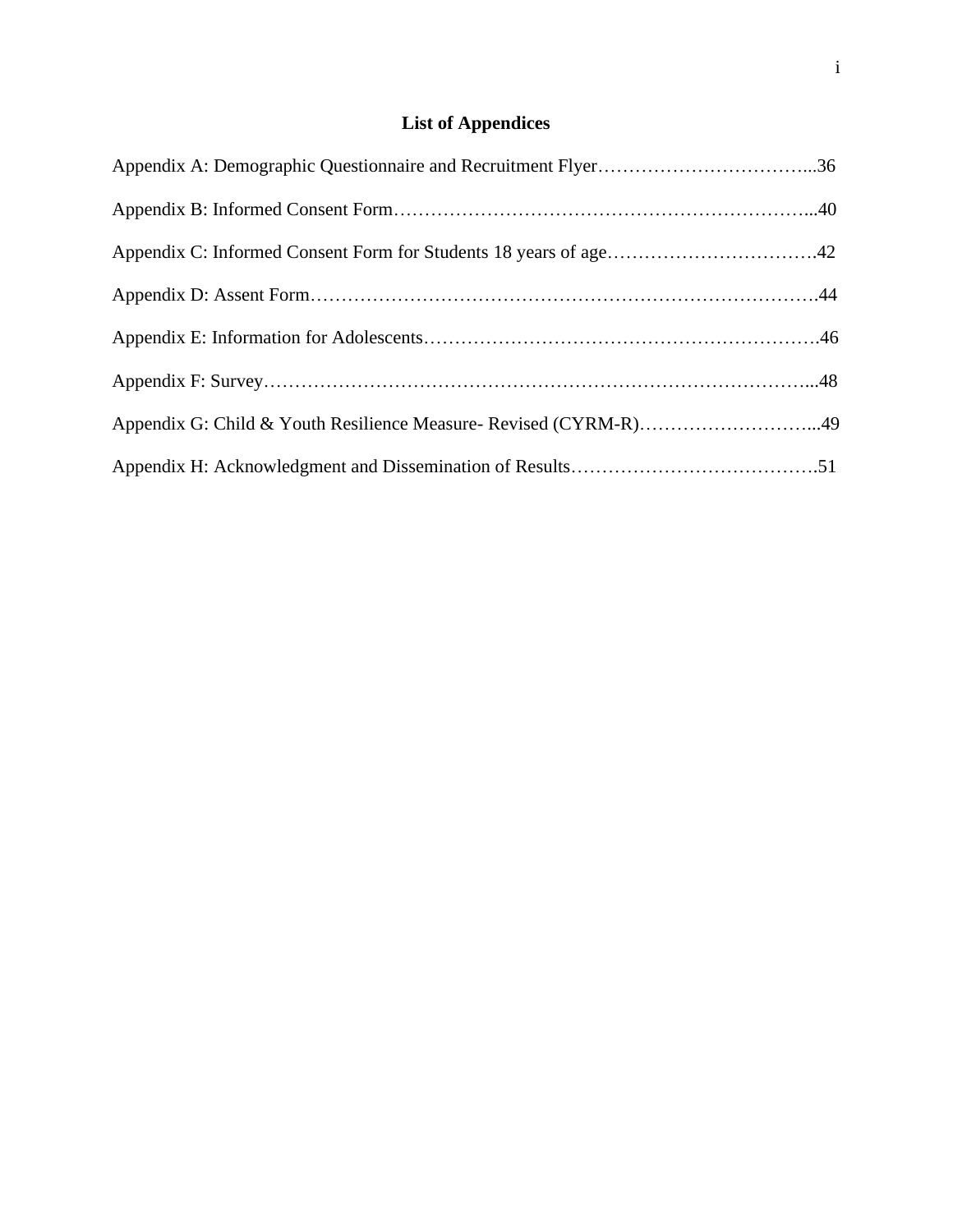## **List of Tables**

| <i>Table 3:</i> Multiple Linear Regression for Depressive Symptoms, Resilience, and Exposure to |  |
|-------------------------------------------------------------------------------------------------|--|
|                                                                                                 |  |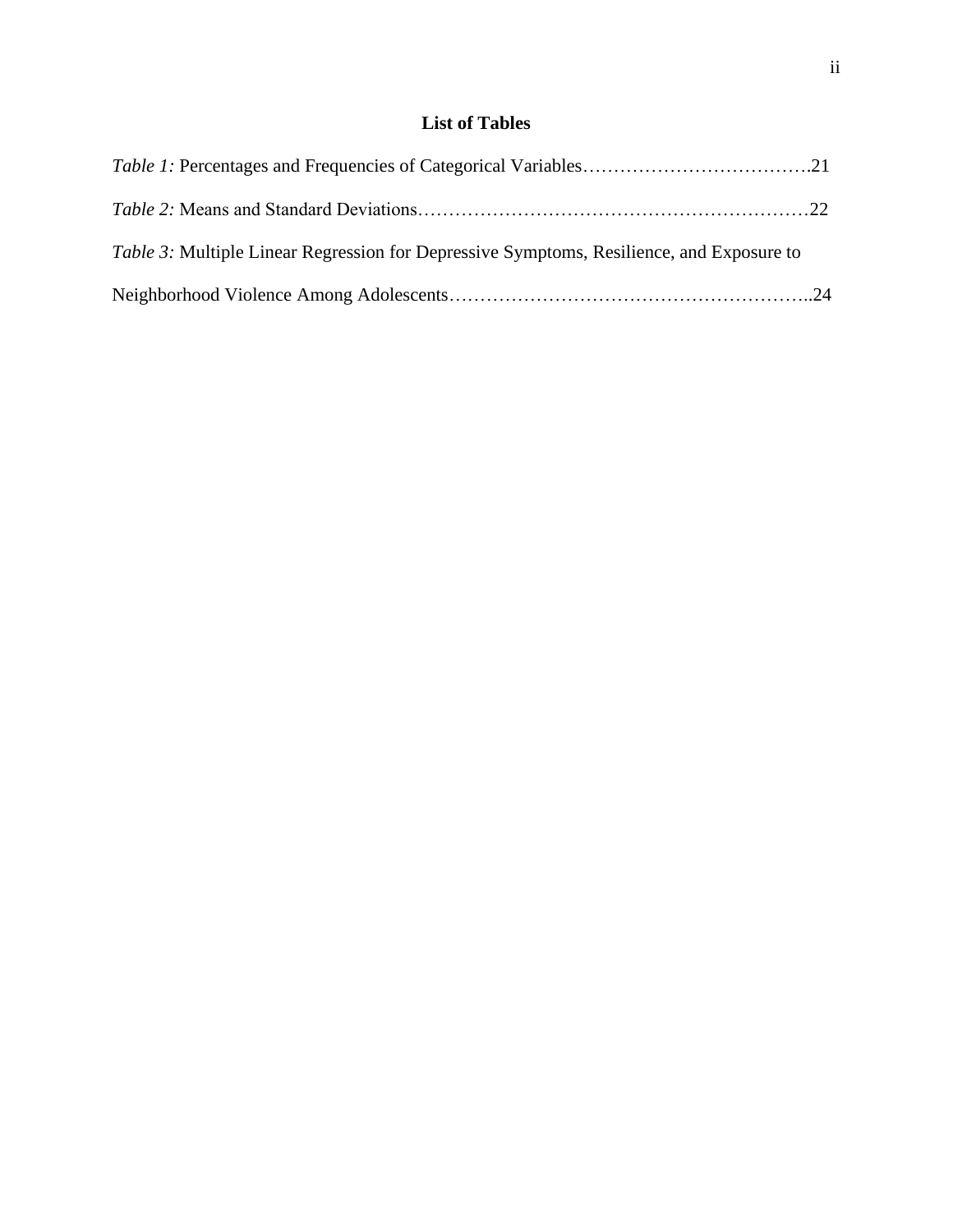#### **Abstract**

The present study experimentally investigated the development of depressive symptoms in adolescents who have been exposed to community violence. Participants (N=334) were asked to take a survey of 81 questions addressing one's exposure to neighborhood violence, resilience, and depressive symptoms. Participants exposed to community violence reported more depressive symptoms in every category except Ineffectiveness. Participants who were exposed to community violence also reported higher resilience levels. Given the results, more research is needed to understand the specific factors of resilience that may prevent adolescents exposed to community violence from developing depressive symptoms.

*Keywords:* exposure to community violence, resilience, depressive symptoms, adolescents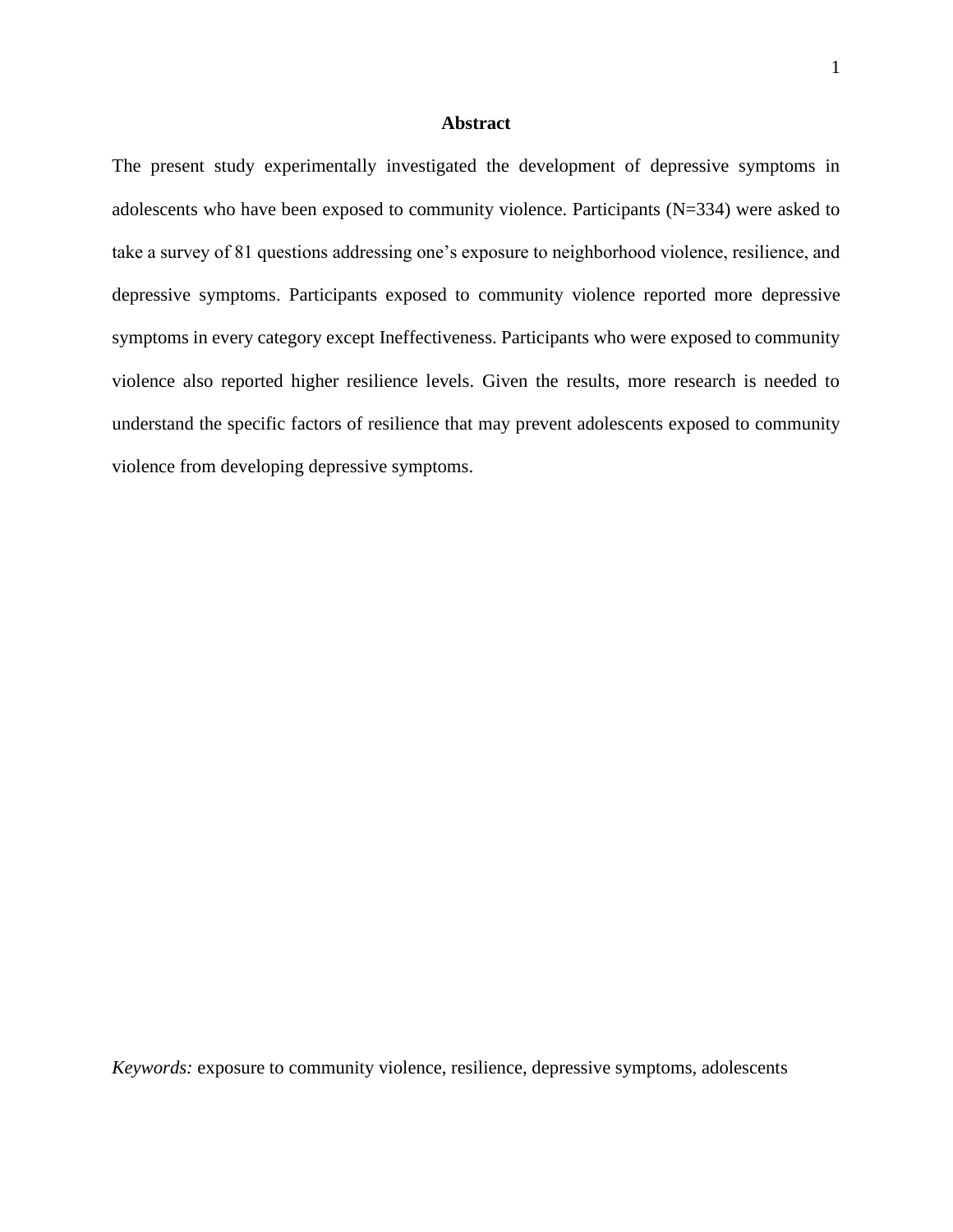### Chapter 1

## **Introduction**

Community violence is an ongoing and growing problem within the United States. Community violence is often associated with individuals who belong to economically underprivileged families and racial/ethnic minority populations. This type of violence can involve violence enacted on or witnessed by an individual(s) within their neighborhood (Lynch, 2003; Poquiz & Fite, 2018; Slopen et al., 2012; Heleniak et al., 2017). Exposure to community violence has been defined as violence in a local neighborhood that typically involves crime and weapons (Collins et al., 2013). According to Dubé et al. (2018), research suggests that experiencing or being exposed to violence significantly predicts psychological distress such as depressive symptoms, anger, and PTSD symptoms.

Due to the growing violence, it is crucial to consider the impact of this community violence on mental health. Areas with high crime rates have an increased susceptibility to community violence exposure (Cooley-Quille et al., 2001; Voisin et al., 2011). Furthermore, residents exposed to community violence have often compared the violence within their neighborhoods to war zones with no imaginable end (Fowler et al., 2009).

Additionally, it has been found that the effects of community violence vary by the proximity of the witness or victim to the violent event (Fowler et al., 2009). Adverse mental health outcomes have been linked to exposure to community violence. Several adolescents who live in inner cities are likely to witness a homicide before reaching early adulthood (Zimmerman & Farrell, 2013). Several studies have also found a relationship between adolescent exposure to community violence and short-term and long-term symptoms of PTSD, depression, anxiety, and other psychological stress and complex trauma (Mazza & Reynolds, 1999; Lynch, 2003;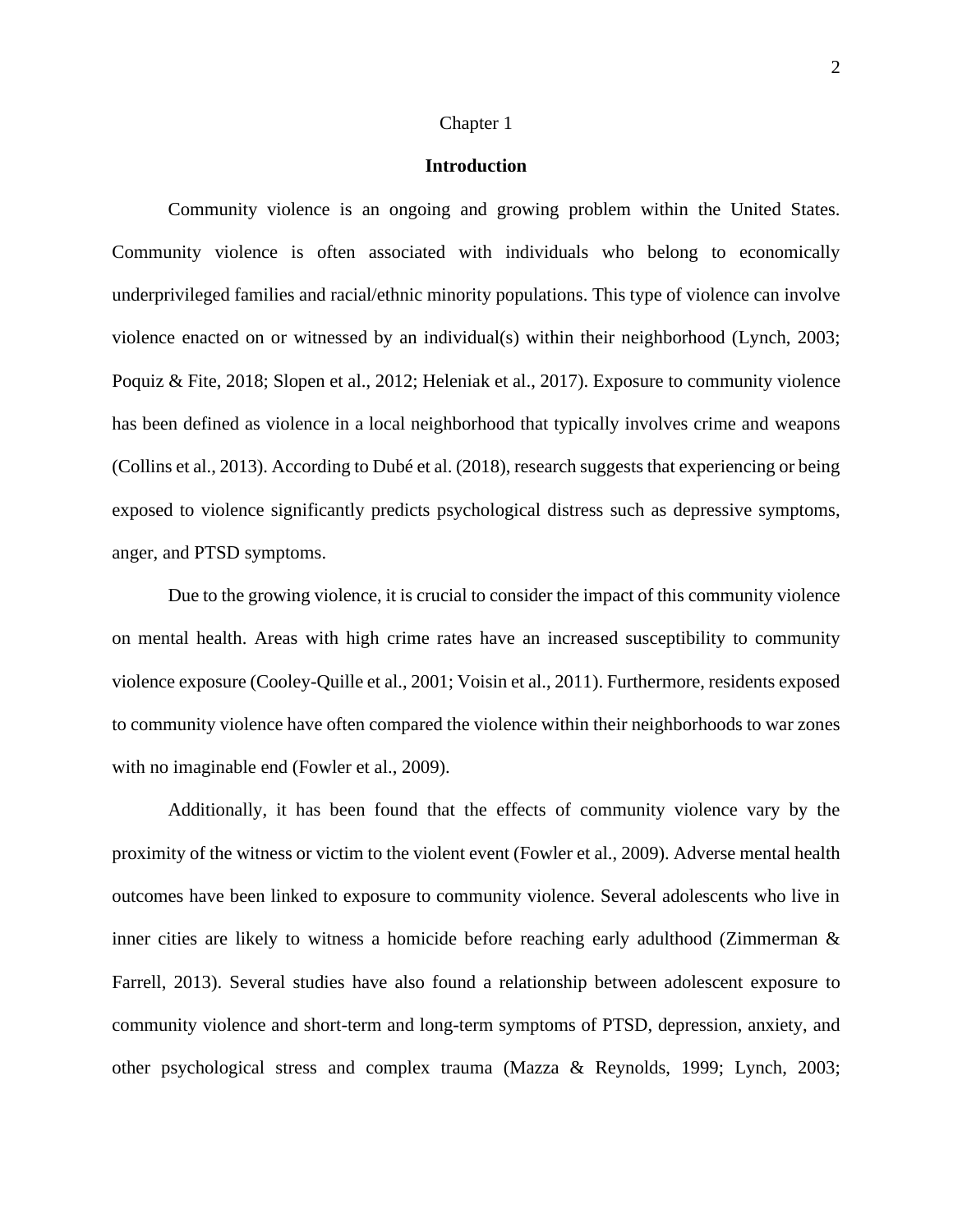Rosenthal, 2000; Mrug & Windle, 2010). Moreover, academic, behavioral, and social relationship difficulties, chronic hyperarousal, overall sense of insecurity, emotional dysregulation, lower levels of problem-solving, self-rejection, suppression of sadness and anxiety or even desensitization have all been linked to exposure to community violence (Chen et al., 2014; Heleniak et al., 2017; Lynch, 2003; McGee, 2014). With time, community violence exposure has been linked to defiance and aggressiveness (Lynch, 2003; Fowler et al., 2009; Kennedy & Ceballo, 2016; McGee, 2014).

Research suggests higher risks for adolescents exposed to community violence to develop conduct disorder and initiate drug and substance use (Cerdá, Tracy, Sánchez, & Galea, 2011; Lynch, 2003). African American adolescents, specifically, are more likely to engage in sexual risk behaviors when exposed to community violence (Voisin, Hotton, & Neilands, 2013). Furthermore, exposure to community violence can affect the physical health of adolescents, including an elevated heart rate, a change in cortisol production, asthma morbidity, and a slower pubertal development (Chen et al., 2014; Zimmerman & Farrell, 2013).

Research has shown long-term impacts of exposure to community violence that lasts in adulthood; adults exposed to violence during adolescence are frequently linked to delinquency, unemployment, and homelessness (Chen et al., 2014; McGee, 2014; Poquiz & Fite, 2018). However, resiliency appears to be a protective factor limiting the harmful outcomes of exposure to community violence (Jain & Cohen, 2013).

This study would be pivotal and instrumental in the existing research because it would allow others to further understand the role of resilience in how adolescents exposed to community violence react or develop such mental health symptoms. This research is needed to know how to analyze and treat adolescents who have been exposed to such violence.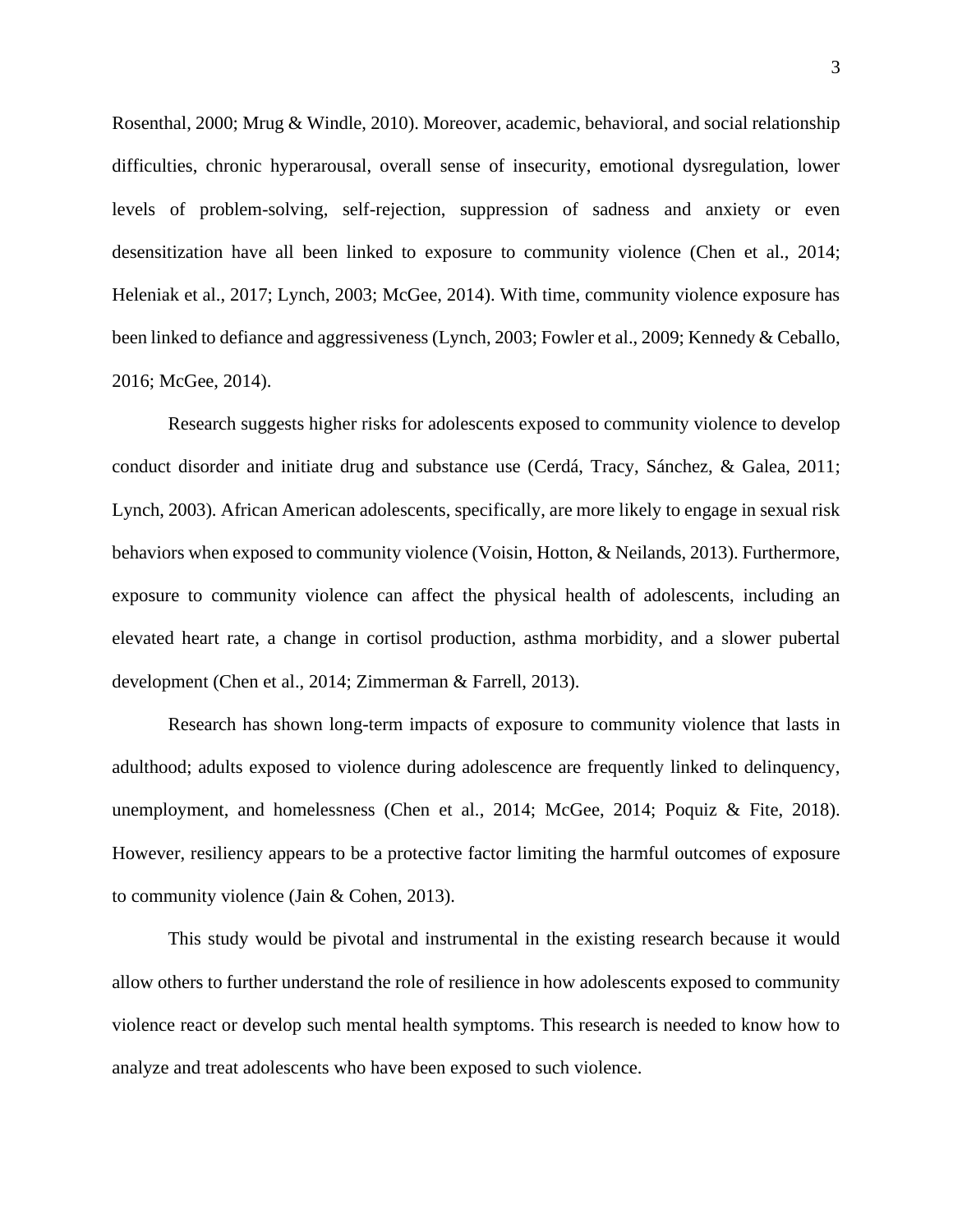The current study will examine the relationship between adolescents' exposure to community violence, the development of depressive symptoms, and their resilience levels that play a role in the outcomes of exposure to community violence. It is hypothesized that (1) Adolescents who are living in neighborhoods with high levels of community violence who are exposed to community violence are more likely to develop depressive symptoms, (2) Inner-city adolescents who have been exposed to community violence but do not present depressive symptoms have higher resilience levels. This study will consider both forms of community violence: indirect and direct.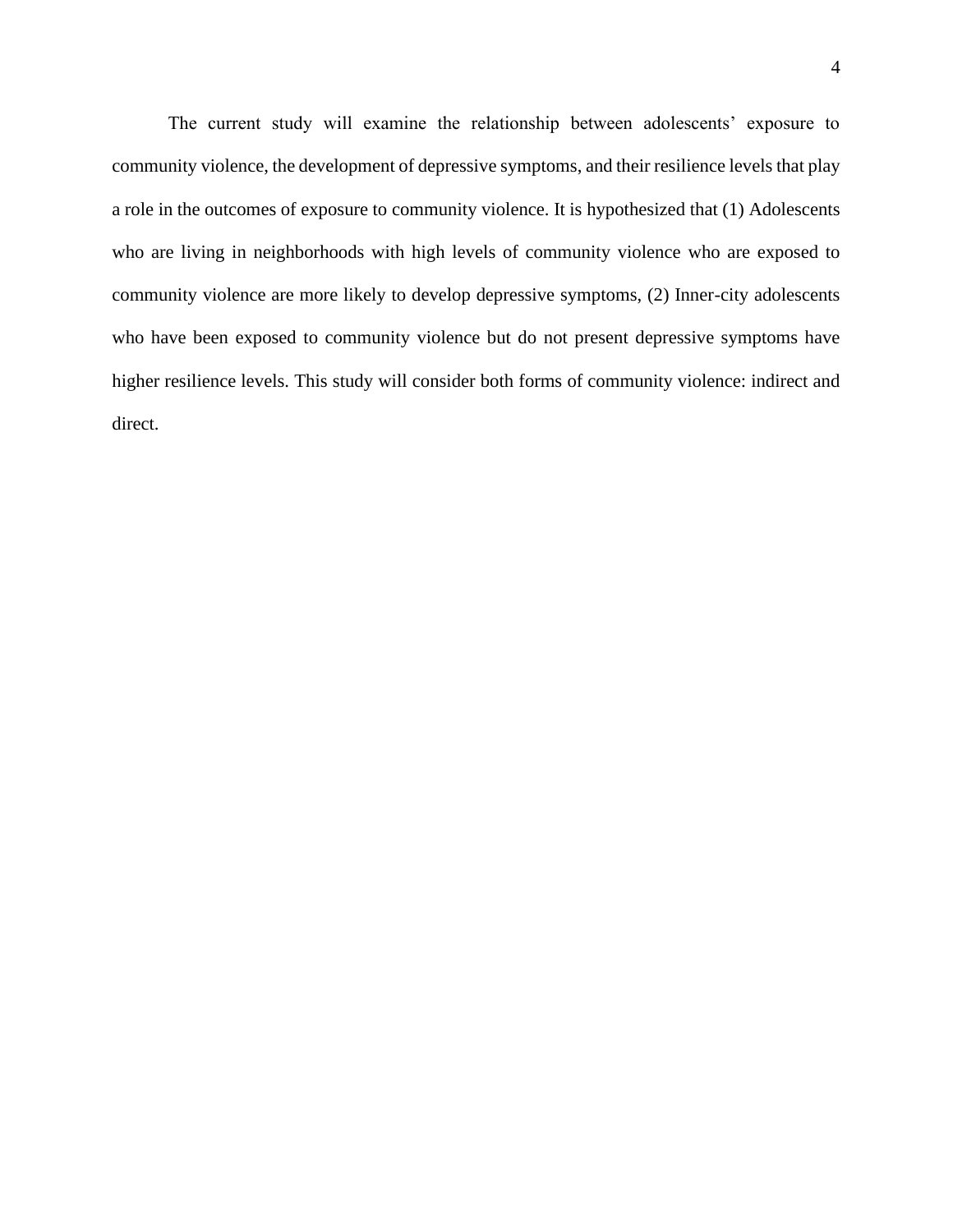#### Chapter 2

#### **Literature Review**

#### **Community Violence**

Of all forms of violence, one can experience, exposure to community violence has the highest probability of occurring (Slopen et al., 2012). Although this type of violence can occur across the United States, in 2008, Illinois had the highest rate of violent crimes than any other state. Furthermore, it was discovered that boys and girls are exposed to and cope with community violence differently (Voisin et al., 2011).

According to Overstreet (2000), community violence can frequently be categorized in two forms: direct and indirect. *Direct violence* is the violence that is directly inflicted on a person. People who have experienced this type of violence would be identified as *victims* (Overstreet, 2000). *Indirect violence* is the violence that another person witnesses. This indirect violence can occur in knowing someone who has been a direct victim of community violence or watching a violent act occur in the community. Some examples of community violence are being a witness or victim of shootings, stabbings, and physical fights (Overstreet, 2000). Indirect violence can also include witnessing an event, being threatened, or hearing about the event (Fowler et al., 2009). Forms of community violence may also consist of but are not limited to gang violence, gang initiations, or other attacks made by gang members. All forms of community violence can negatively impact an individual's mental health; exposure to violence can create a sense of endangerment within their community and distrust in other groups of people (Chen et al., 2014).

#### **Adolescents' Exposure to Community Violence**

Exposure to community violence negatively impacts all individuals, but adolescents are most susceptible to the effects of community violence as this is a significant time during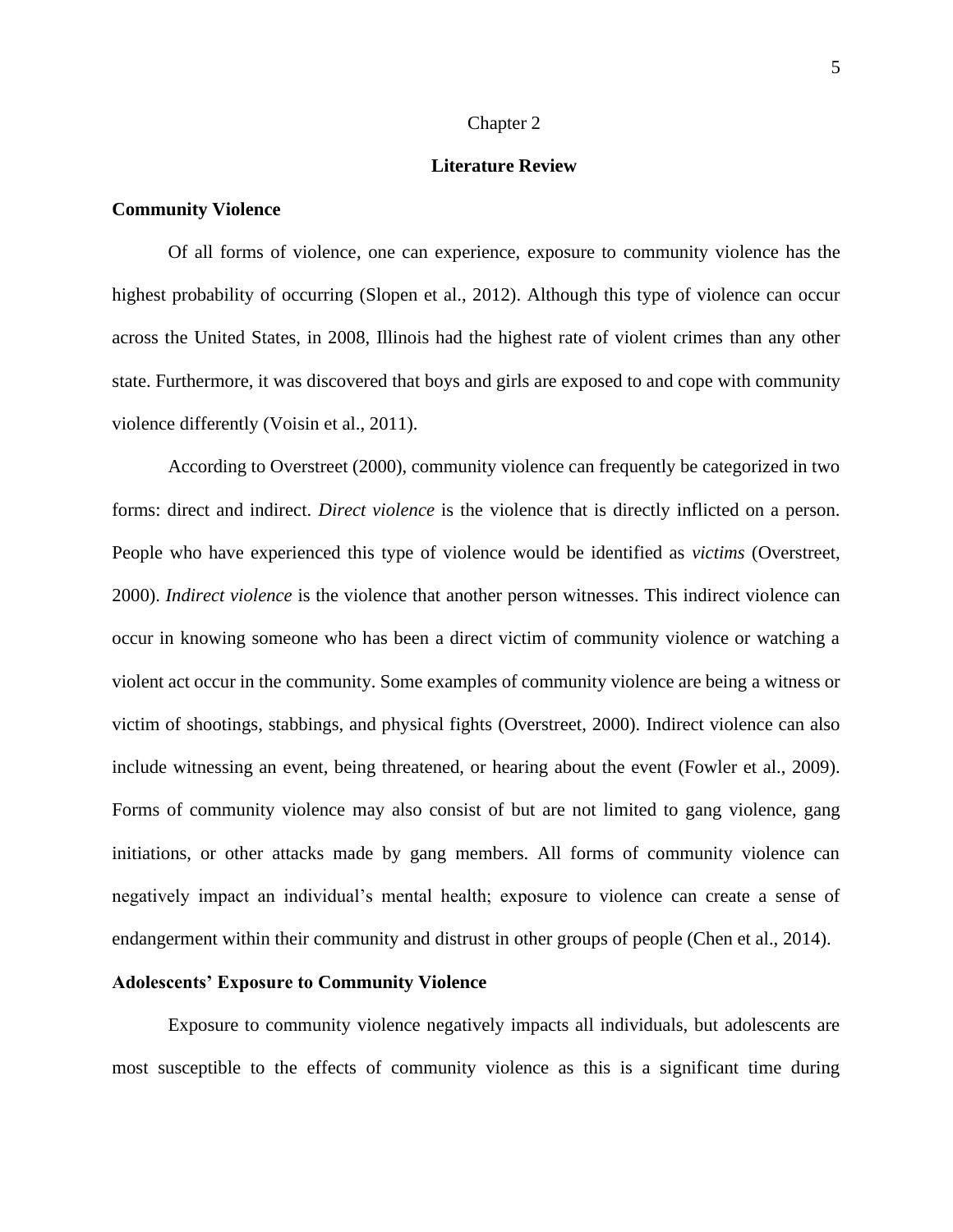development (Gaylord-Harden, So, Bai, & Tolan, 2017). Literature has reported sex differences in how community violence is experienced. Young boys are more likely to be victims of this direct violence than their female counterparts (McGee, 2014). The research indicated that both genders share the same distress with direct violence. Girls, however, are more likely to feel distressed by indirect violence exposure (Voisin et al., 2011). Girls have also been seen to have higher anxiety levels due to violence within their communities (Reid‐Quiñones, Kliewer, Shields, Goodman, Ray, & Wheat, 2011).

Additionally, African American adolescent girls are more likely to report dysfunctional or maladaptive emotional regulation skills due to exposure to community violence. Emotional regulation skills can be described as skills utilized to cope with, influence, and modify one's experiences (Sun et al., 2020). Having good emotional regulation skills helps with being able to develop resilience in adolescents (Sun et al., 2020). Adolescents and children exposed to direct or indirect violence are at higher risk of developing trauma symptomology. This trauma symptomology can take the form of an increase in fear, depression, and anxiety (Cooley-Quille et al., 2001). There is a positive relationship between high exposure to community violence and fear, anxiety, and internalizing behavior (Cooley-Quille et al., 2001). In addition, separation anxiety has been found to occur in adolescents who have been exposed to such violence (Cooley-Quille et al., 2001).

Internalizing and externalizing behaviors can be effects of exposure to community violence in children and adolescents (Cooley-Quille et al., 2001; So et al., 2015). Internalizing behaviors can consist of depressive and anxiety symptoms, such as excessive worry and social isolation (Cooley-Quille et al., 2001; DaViera & Roy, 2019). Externalizing behaviors are described as aggression, delinquency, and antisocial behavior (DaViera & Roy, 2019). Adolescent exposure to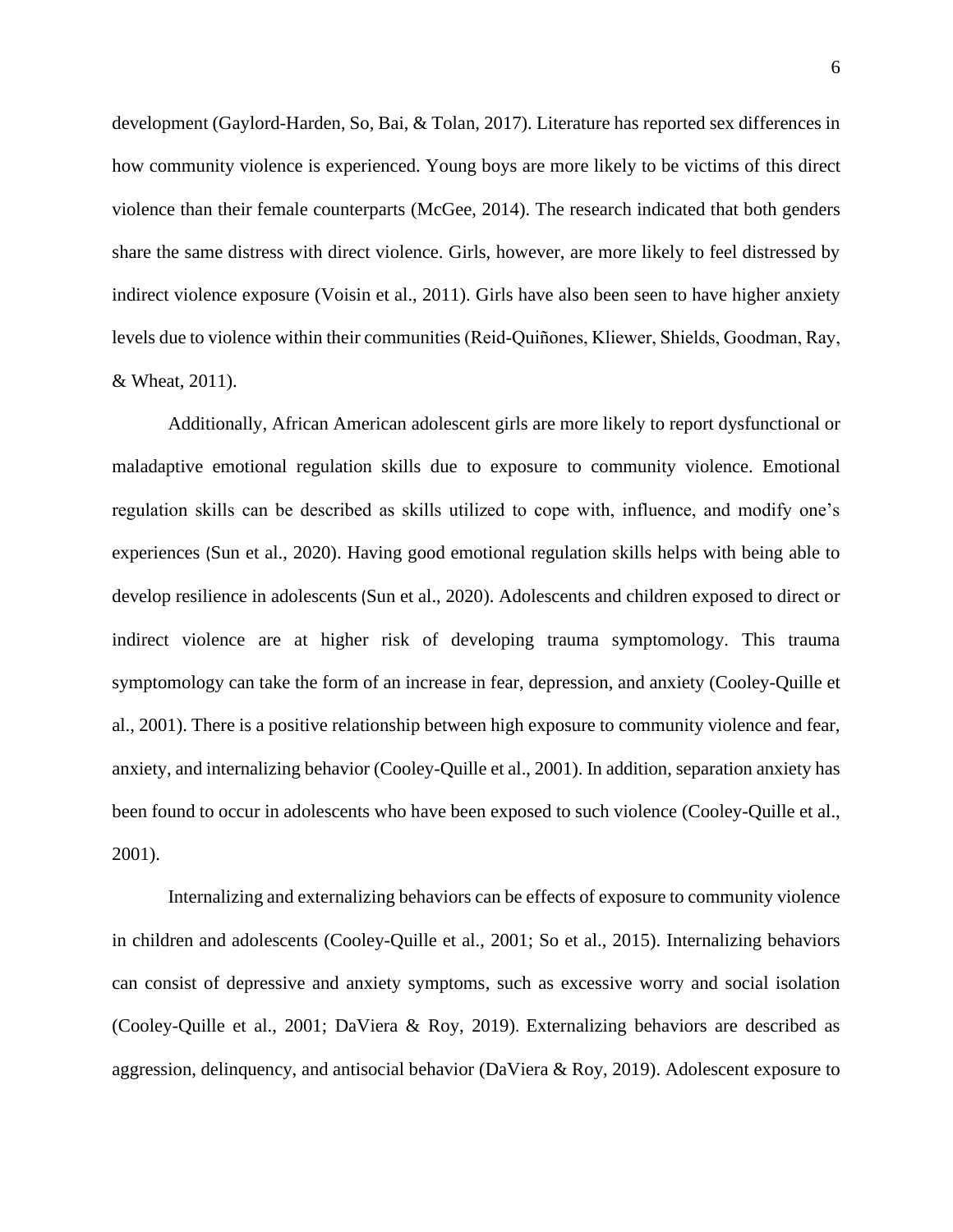community violence is strongly associated with aggressive behaviors (So et al., 2015). This aggressive behavior is suggested to worsen and develop into delinquent behaviors over time if left unaddressed (So et al., 2015). Many of these aggressive behaviors can be described as physically fighting, bullying, cruelty towards other people and animals, and temper tantrums (So et al., 2015). Delinquent behaviors are lying, truancy, vandalism, and stealing (So et al., 2015). In a study conducted by Burnside & Gaylord-Harden, (2018), it was revealed that low aspirations and hopelessness for one's future predicted exposure to violence one year later due to involvement in delinquent behavior (Burnside & Gaylord-Harden, 2018).

Furthermore, a study conducted by White et al. (1998) found that young girls who reported more exposure to violence appeared to show a more significant amount of concentration anxiety or difficulty concentrating than boys. Throughout this study, it was also found that being exposed to community violence regularly is not out of the ordinary either. This research also found protective factors for adolescents. Family support was identified as a protective factor for anxiety (White et al., 1998). This study indicated that some adolescents exposed to community violence are likely to experience anxiety symptoms, emotional dysregulation, and additional difficulties (Heleniak et al., 2017; White et al., 1998).

When exposed to violence, there is a higher risk of girls developing emotional problems (Kersten et al., 2017; Bordin et al., 2021). However, males have a higher probability of presenting with conduct problems after witnessing community violence (Kersten et al., 2017; Bordin et al., 2021). Furthermore, in a study by Kersten et al. (2017), results indicated a positive relationship between exposure to community violence and children and adolescents in both the control and study groups of developing conduct problems.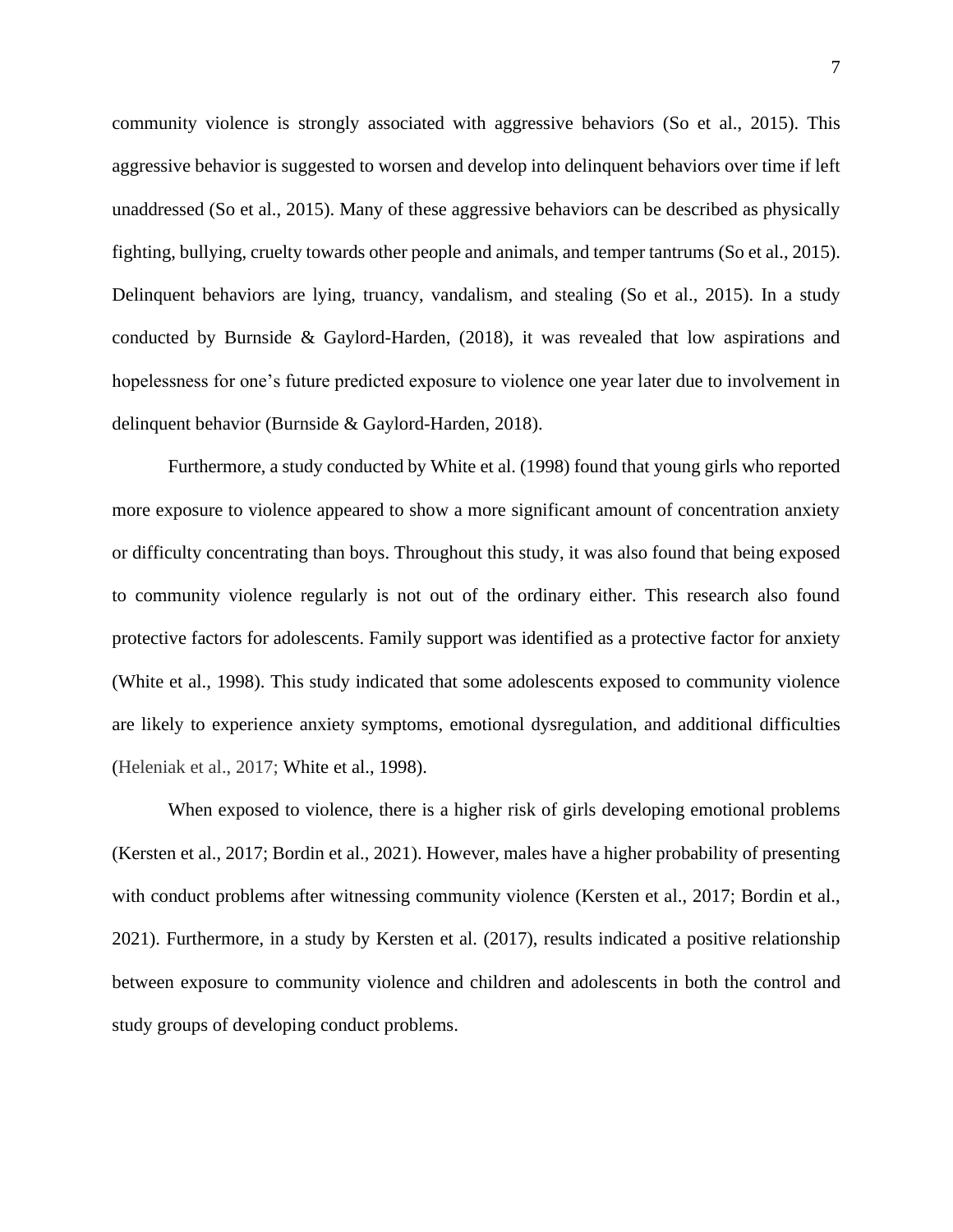Additionally, children and adolescents exposed to community violence can also develop school functioning problems. School functioning problems in this study were described as attention and concentration difficulties, cognitive impairment, stress-related intrusive thoughts, fear of going to school, low academic motivation, and low perception of safety at school (Koposov et al., 2021). For instance, in a study that included Belgium, Russia, and the United States conducted by Koposov et al. (2021), results suggested that youth who experienced any form of community violence exposure (indirect or direct) demonstrated school functioning problems.

As of 2017, exposure to community violence was being considered by the World Health Organization (WHO) and Centers for Disease Control and Prevention (CDC) to be a new category in the ACEs (Adverse Childhood Experiences questionnaire). Due to a testing process, exposure to community violence was incorporated into a study, and it was found that there was a positive relationship between exposure to community violence and the mental health of children and adolescents. Research has discovered that children and adolescents have reported significant exposure to community violence, and it only seems to be increasing among school-age children (Lee et al., 2017).

A meta-analysis conducted by Fowler et al. (2009) revealed that exposure to community violence affected individuals most strongly with Post-Traumatic Stress Disorder (PTSD) and externalizing problems. Externalizing problems can be defined as aggression, deviant or violent behavior, and other measures of acting out (Fowler et al., 2009; Lynch, 2003). Overall, those who were victims of direct community violence were more likely to internalize their symptoms than those who only witnessed the violence (Fowler et al., 2009; Lynch, 2003). Those who were direct victims of violence were more likely to have psychological symptoms or problems such as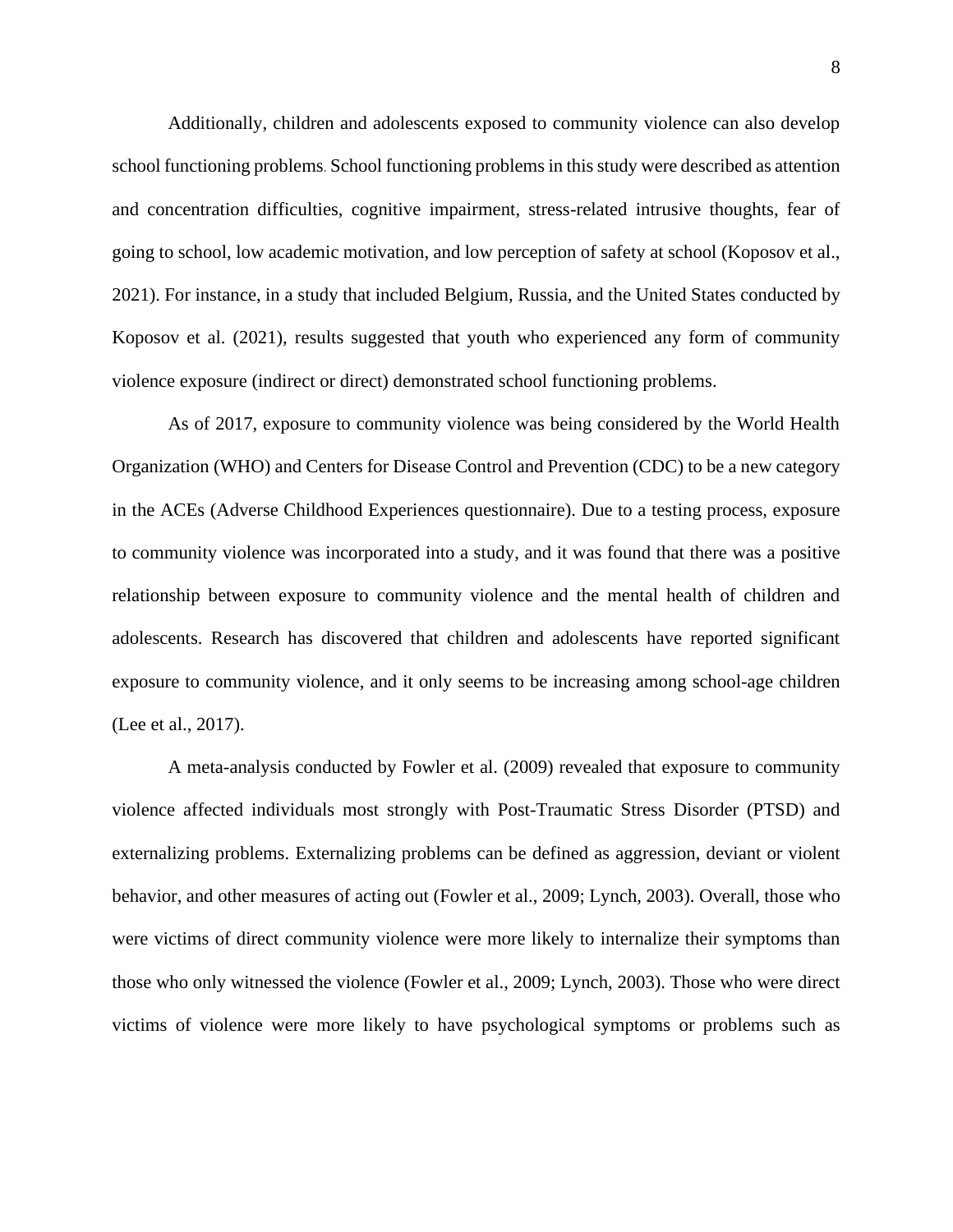helplessness, high levels of traumatic stress, and the development of substance abuse (Fowler et al., 2009; Lynch, 2003).

A study by Quinn et al. (2017) found that the trauma of exposure to violence or harm can lead adolescents to want to join gangs to rid themselves of the anxiety.

Some adolescents reported that they might do this to feel protected from that violence and a sense of affiliation. The adolescents of this study revealed that they would rather deal with the violence while in a gang than deal with it on their own, outside of a gang. Many adolescents who are witnesses or victims of community violence are also exposed to other risk factors, such as drugs and poverty (Quinn et al., 2017). The coping strategies for dealing with chronic community violence and acute trauma differ. Being exposed to consistent community violence can lead to excessive fear and worry that frequently lead adolescents to feel that they have no choice but to create new ways to feel safe (Rasmussen et al., 2004).

#### **Depression and Resilience**

Depression is a mental health diagnosis that has been researched heavily for adolescence and young adulthood. According to the American Psychiatric Association (2013), depression is defined as a mood disorder. The individual experiencing depression would have to meet five or more symptoms within two weeks. Depressive symptoms include depressed mood nearly every day, markedly diminished interest or pleasure in all activities every day, significant weight loss or weight gain (not due to a diet), or decreased or increased appetite and at least one of the symptoms needs to be a depressed mood or loss of interest or pleasure. Furthermore, a slowing down of thought or physical movement, fatigue or loss of energy nearly every day, feelings of worthlessness or excessive, inappropriate guilt almost every day, diminished ability to think or concentrate or indecisiveness nearly every day, recurrent thoughts of death, suicidal ideation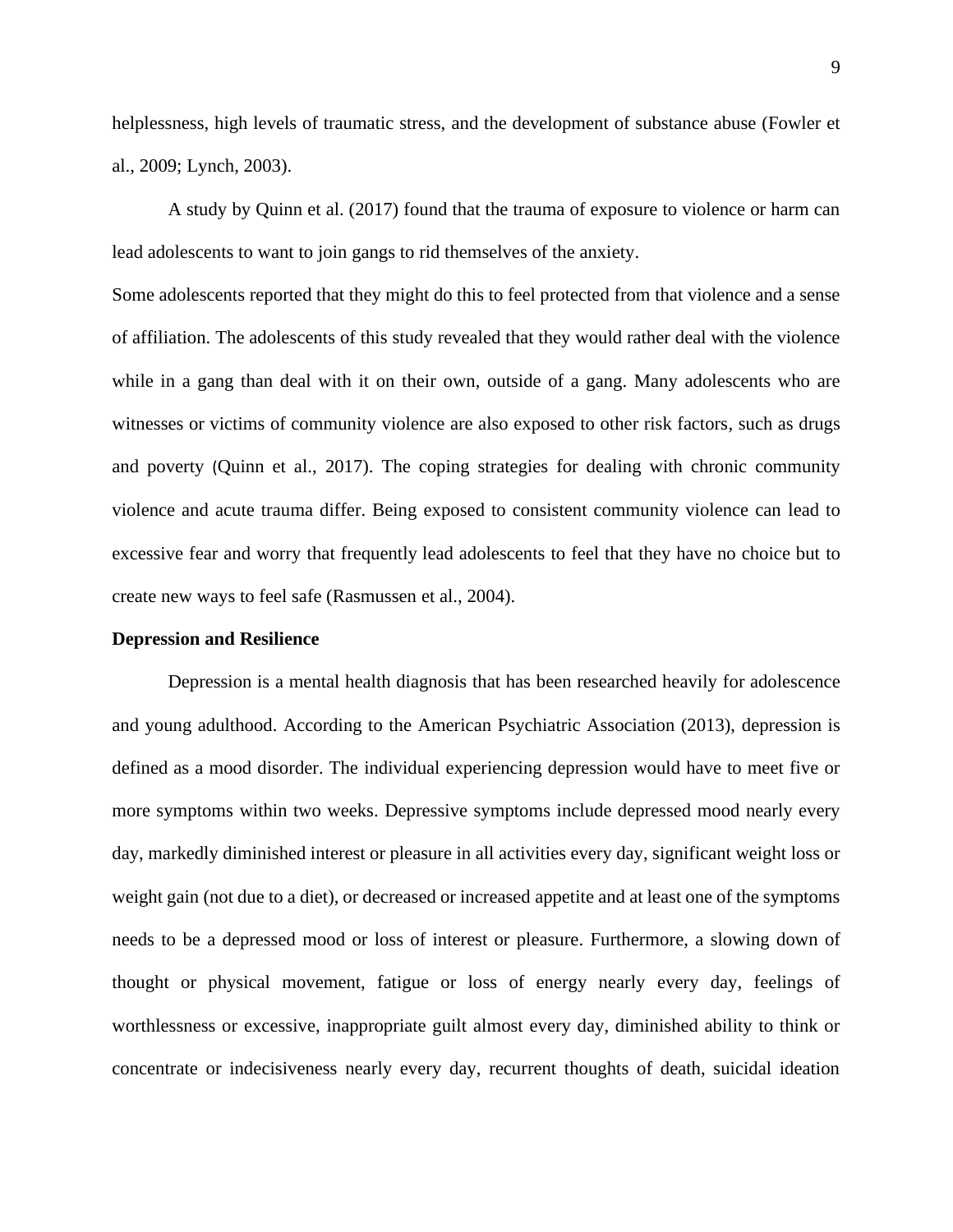without a specific plan, or a suicide attempt or a detailed plan for committing suicide (American Psychiatric Association, 2013).

The onset of anxiety and depressive disorders are connected to early adolescence, and the highest rates are from ages 15 to 18 (Heleniak et al., 2017). Furthermore, suicide which is often associated with depression is the third leading cause of death in adolescents ages 15-19 (Miliauskas et al., 2021). This information highlights the importance of understanding where depressive symptoms can stem from. Research has found a decrease in trust and faith in the legal system when adolescents have experienced community violence (Chen et al., 2014). Viewing the world as a hostile place and viewing aggression and behaviors that follow, such as violence, has been linked to exposure to community violence (So et al., 2015). Research has also found that community violence may be challenging for adolescents to participate in daily activities in their communities because they may fear their safety (Chen et al., 2014).

In research conducted to examine depressive symptomology among African American children and adolescents ages 10-18, adolescents were more likely to develop depressive symptoms when living in dangerous and threatening environments (Fitzpatrick et al., 2005). Moreover, it was found that social capital, such as social and personal resources for these participants to depend on, positively affected whether these adolescents presented with depressive symptoms (Fitzpatrick et al., 2005).

Ethnic minorities are more likely to live in a low socioeconomic community, making them more likely to be exposed to community violence (Poquiz & Fite, 2018). Community violence is more likely to impact adolescent minorities within inner cities, often due to ethnic minorities being classified as having low socioeconomic status and populating areas with higher crime rates (Cooley-Quille et al., 2001). Due to African American and Latino adolescents being more likely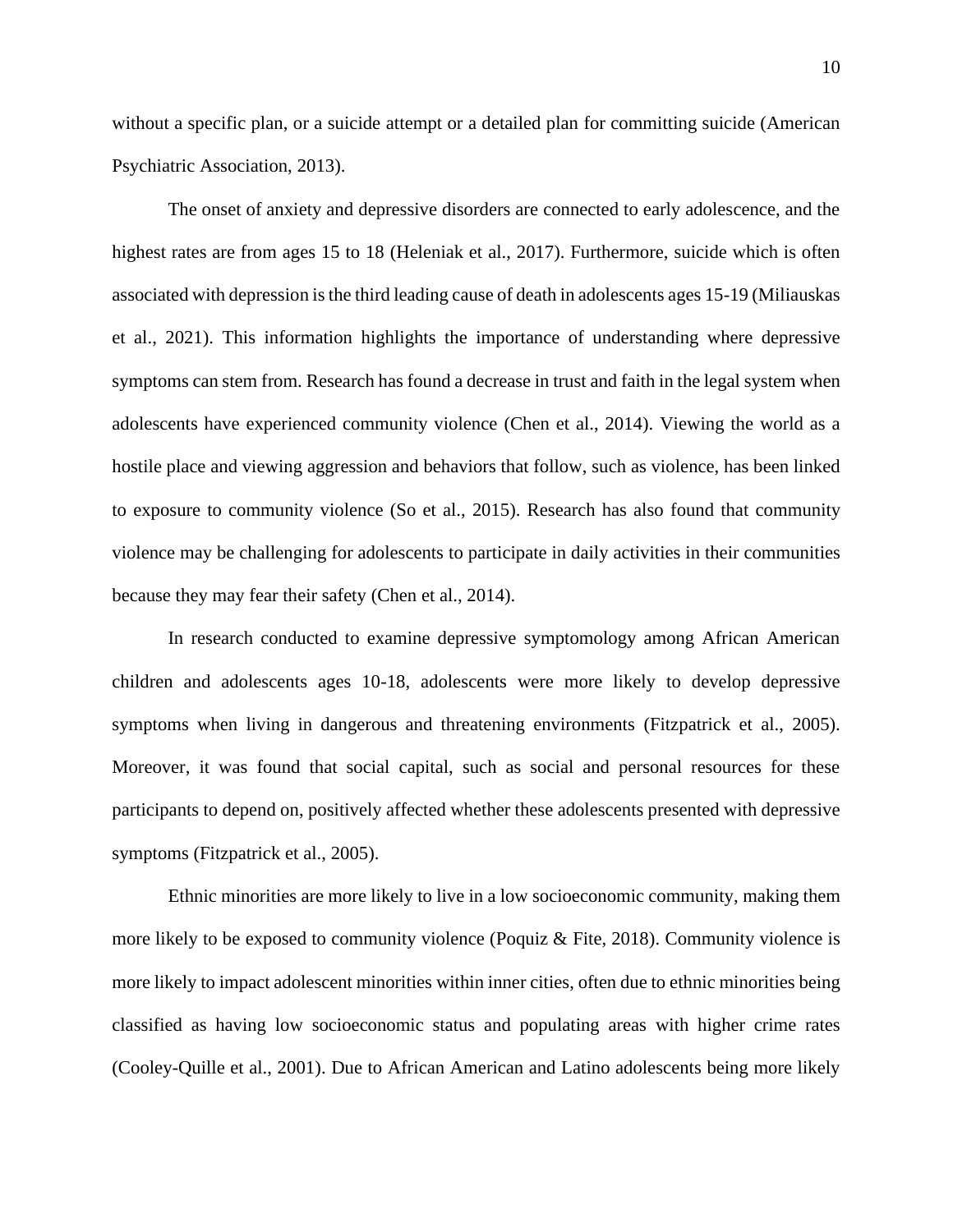to be located in urban settings, it has also been found that these individuals are far more likely to be exposed to community violence (Alers-Rojas et al., 2020; Bennett & Joe, 2015). They are also more at risk for related mental health consequences due to exposure to violence (Alers-Rojas et al., 2020; Bennett & Joe, 2015). Prior research suggests exposure to community violence to depressive symptoms and substance abuse (Bennett & Joe, 2015). Depressive symptoms and substance abuse have been found to have the strongest relationship with suicidality (Bennett  $\&$ Joe, 2015). There is limited research on community violence and suicidality. However, that does not limit the possibility of suicidality resulting from exposure to community violence (Bennett & Joe, 2015).

According to Kennedy and Ceballo (2016), adolescents exposed to community violence are likely to become emotionally desensitized and "emotionally numb." Community violence becomes an expected norm, and adolescents do not have a hopeful and optimistic perspective of the world (Lynch, 2003; Kennedy & Ceballo, 2016). Adolescents may feel hopeless with their experience of community violence and view the world in a negative light or pessimistically. This way of thinking can lead adolescents to develop risky behaviors. Desensitization is a way of masking feelings of sadness, worthlessness, and hopelessness. Desensitization is often thought to lead those exposed to violence to commit violent acts to cope or survive their distress (Gaylord-Harden et al., 2017; Kennedy & Ceballo, 2016; Lynch, 2003).

In addition to the consistent developmental changes experienced in adolescence, community violence can make it more difficult due to the sensitive nature of the developmental period. Due to this crucial developmental period, it is easy for adolescents to react aggressively when feeling threatened by community violence. It was also found that African American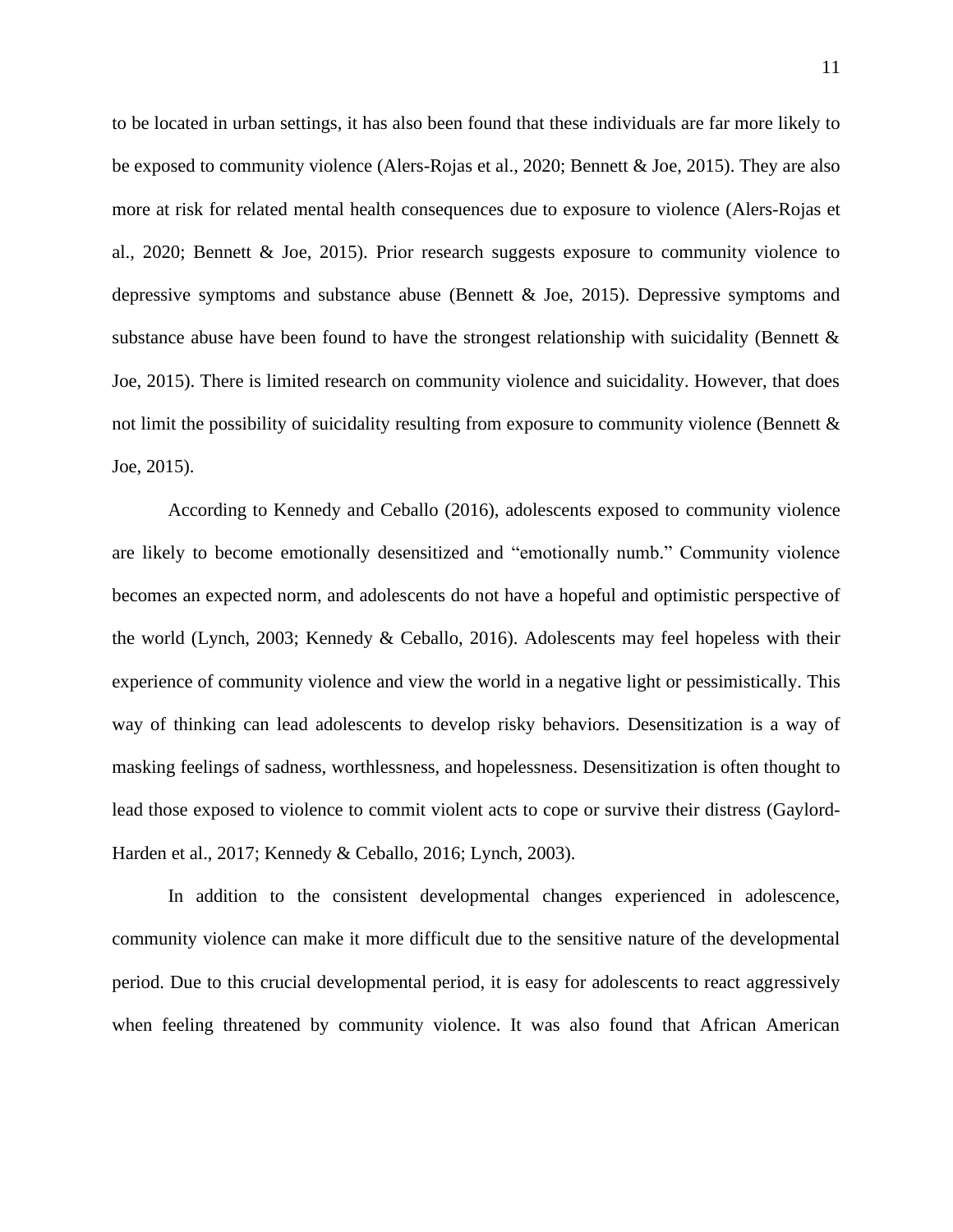adolescents experienced community violence more than once in their upbringing (Gaylord-Harden et al., 2017).

Exposure to violence within the community was a factor in increased aggression and depression among African American and Latino adolescents (Gorman–Smith & Tolan, 1998; Alers-Rojas et al., 2020). In a study conducted by Gorman-Smith & Tolan (1998), it was suggested that this may have been due to the relationship that many of these adolescents held with their families. This finding implied that aggression and depression are likely in minority adolescents exposed to community violence (Gorman–Smith & Tolan, 1998; Alers-Rojas et al., 2020). However, only boys participated in this study; there was no information about young girls. It is pivotal to know the effect of exposure to community violence on a general population of adolescents (Gorman–Smith & Tolan, 1998). According to Cooley et al. (2019), adolescents living with depression tend to blame themselves for the adverse events that have occurred to them. Girls, specifically, tend to turn to a more ineffective rumination coping strategy. Boys typically turn to aggression to deal with the depression and irritability that comes with it (Cooley et al., 2019).

While examining the differences between exposure to direct and indirect violence and the relationship between health problems and mental health services used, it was indicated that participants exposed to direct violence as adolescents were more likely to experience depression as adults(Chen et al., 2017). Depressive symptoms increase the risk of developing poor friendships and relationships, low academic functioning, substance use, alcohol use, and suicide. Positive parent-child communication among individuals living in urban, high-risk areas is a protective factor in reducing depressive symptoms in children and adolescents (Chen et al., 2014; Eisman et al., 2015).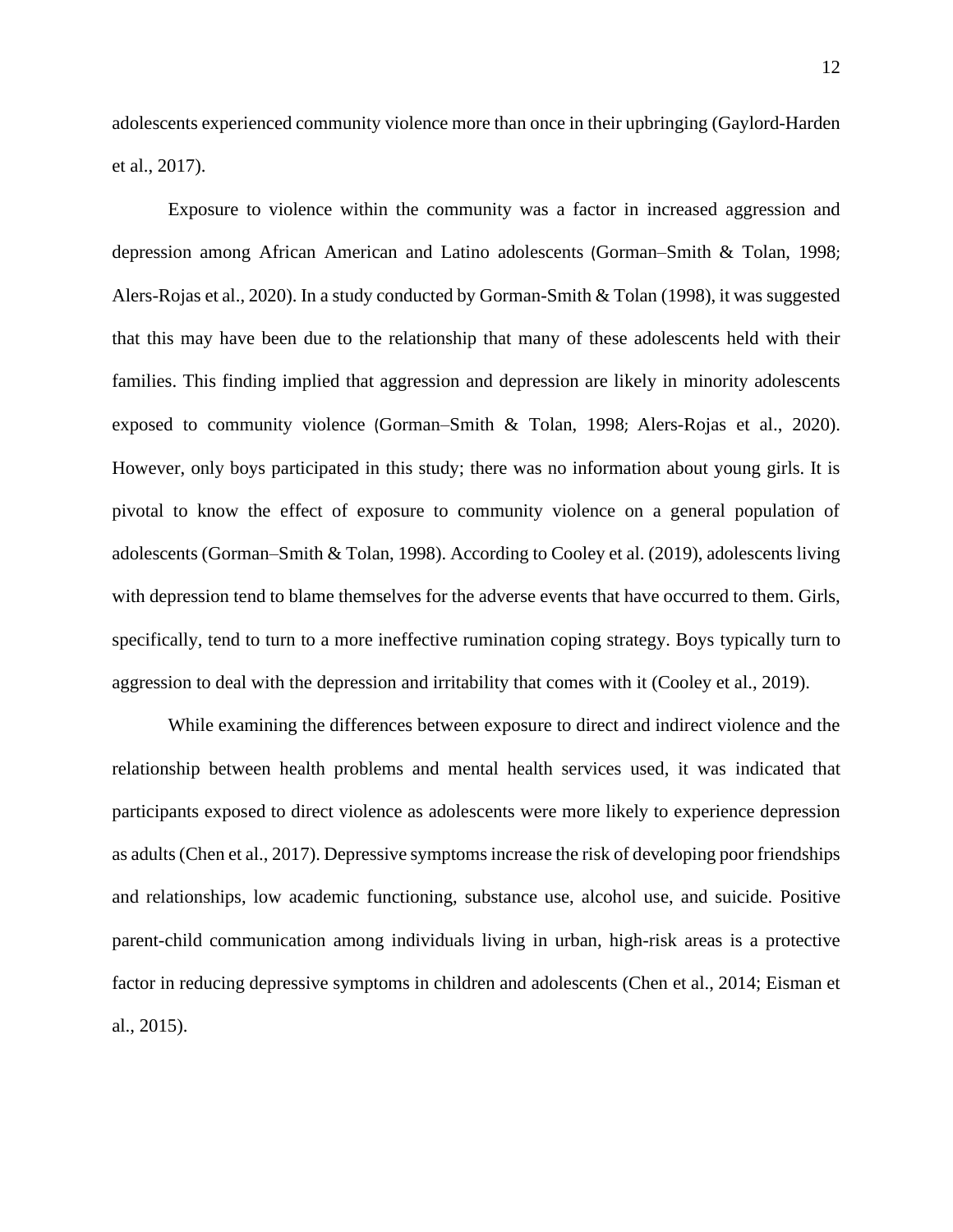While examining multiple settings and the experiences of violence that may be linked to Major Depressive Disorder (MDD) and Generalized Anxiety Disorder (GAD), it was discovered that indirect violence or hearing news about violence could increase the risk of mental health issues (Slopen et al., 2012). Researchers have found that the development of MDD led by community violence is higher than experiencing any other kind of violence, such as home or school violence (Slopen et al., 2012). The risk of developing GAD is much higher for those who have experienced community or neighborhood violence than any other type (Slopen et al., 2012). Therefore, exposure to violence in children and adolescents increases the risk for MDD and GAD (Slopen et al., 2012).

#### **Resiliency and Community Violence**

Literature on resilience and exposure to community violence focuses on coping strategies and protective factors that may assist adolescents who have been exposed to community violence (Voisin & Berringer, 2014). Several studies identify coping strategies linked to a "healthy outcome" and a negative outcome to coping with exposure to community violence. It has been suggested that adolescents are not the only individuals who could be affected by community violence. Parents and older adults who care for adolescents may also be affected, which calls for an even more difficult time coping with such violence (Voisin & Berringer, 2014). Borre and Kliewer (2014) found that parents are more likely to feel unsafe in impoverished neighborhoods with little to no resources and limited public services, and where there are also high violence and crime rates. Living in these neighborhoods often adds parental strain on wanting to provide a safer upbringing for their children. Parental exposure to community violence and lack of positive or adaptive coping skills can cause many parents to develop depression, hostility, or anxiety (Borre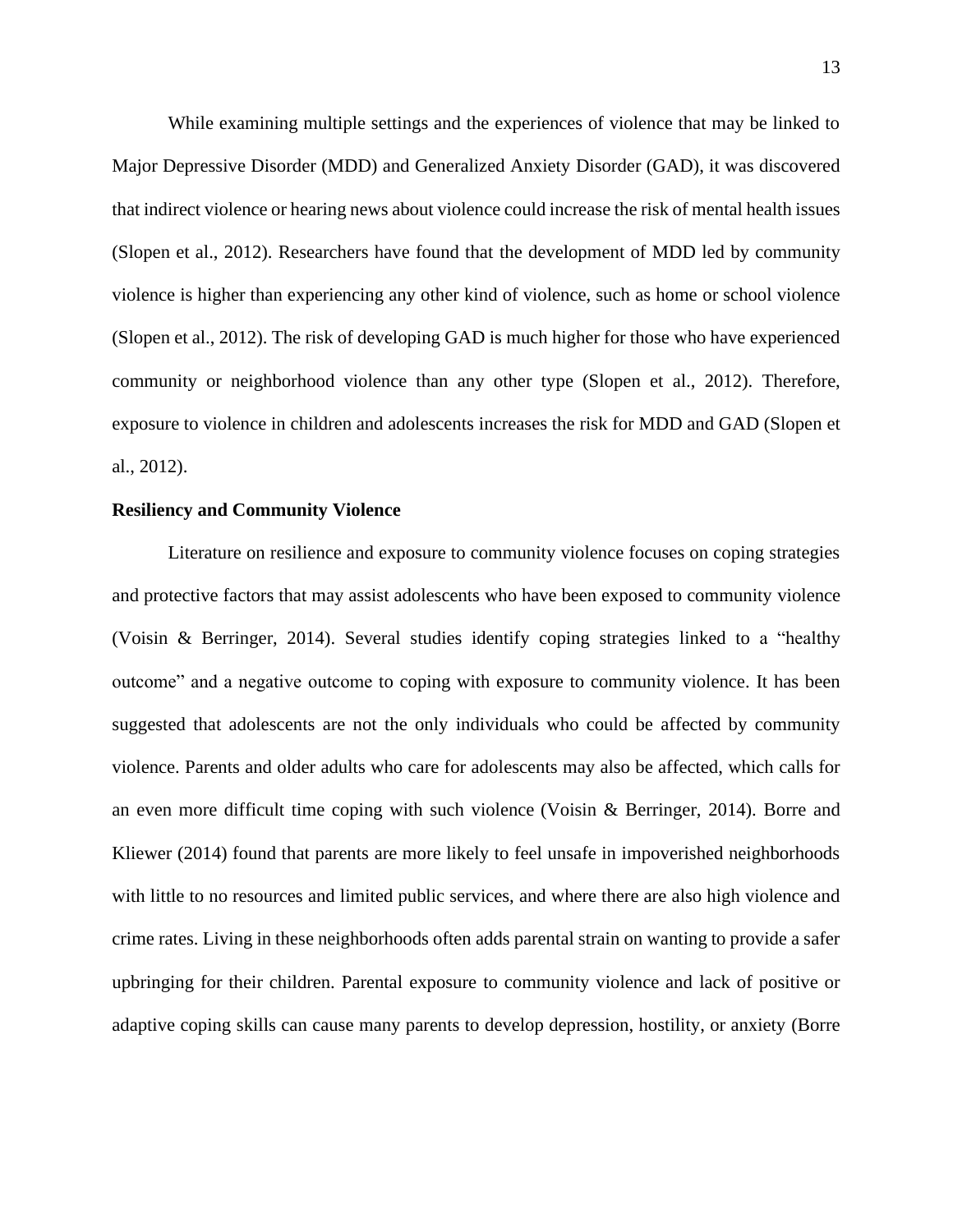& Kliewer, 2014). Due to these severe psychological effects on parents, less awareness of their child's whereabouts may occur (Borre & Kliewer, 2014).

According to Aisenberg & Herrenkohl (2008), single-parent families are more at risk of experiencing community violence. Those who have poor living and housing conditions, lack of resources, and types of support are also more likely to experience this type of violence. Other structural characteristics that may also qualify as risk factors are the frequency of substance use by the caregiver and the accessibility of firearms to adolescents. Some important outcomes of community violence mentioned are the lack of ability to move forward and succeed. Furthermore, the experience of living in a neighborhood with high violence may also put adolescents at risk of not being able to establish positive relationships with others around them (Aisenberg  $\&$ Herrenkohl, 2008).

Family relationships have been found to play both positive and negative influences on the role of exposure to community violence (Chen et al., 2014). However, research suggests that positive and close relationships with family members, especially parent-child relationships, and sufficient parent monitoring have helped minimize the risk of youth being involved in or witnessing community violence. Although parent or caregiver-child relationships can reduce the risk, they can also do more harm than good if these parents or caregivers have become distrustful of the environment or community they reside (Chen et al., 2014). This can cause parents or caregivers to influence or discourage their children from becoming involved in their community to protect them from the violence (Chen et al., 2014).

Reid‐Quiñones et al. (2011) indicated that the primary emotional response was anger, sadness, and fear, while the central coping strategies were primary engagement and supportseeking. They suggested that direct engagement was viewed as dealing with whoever started the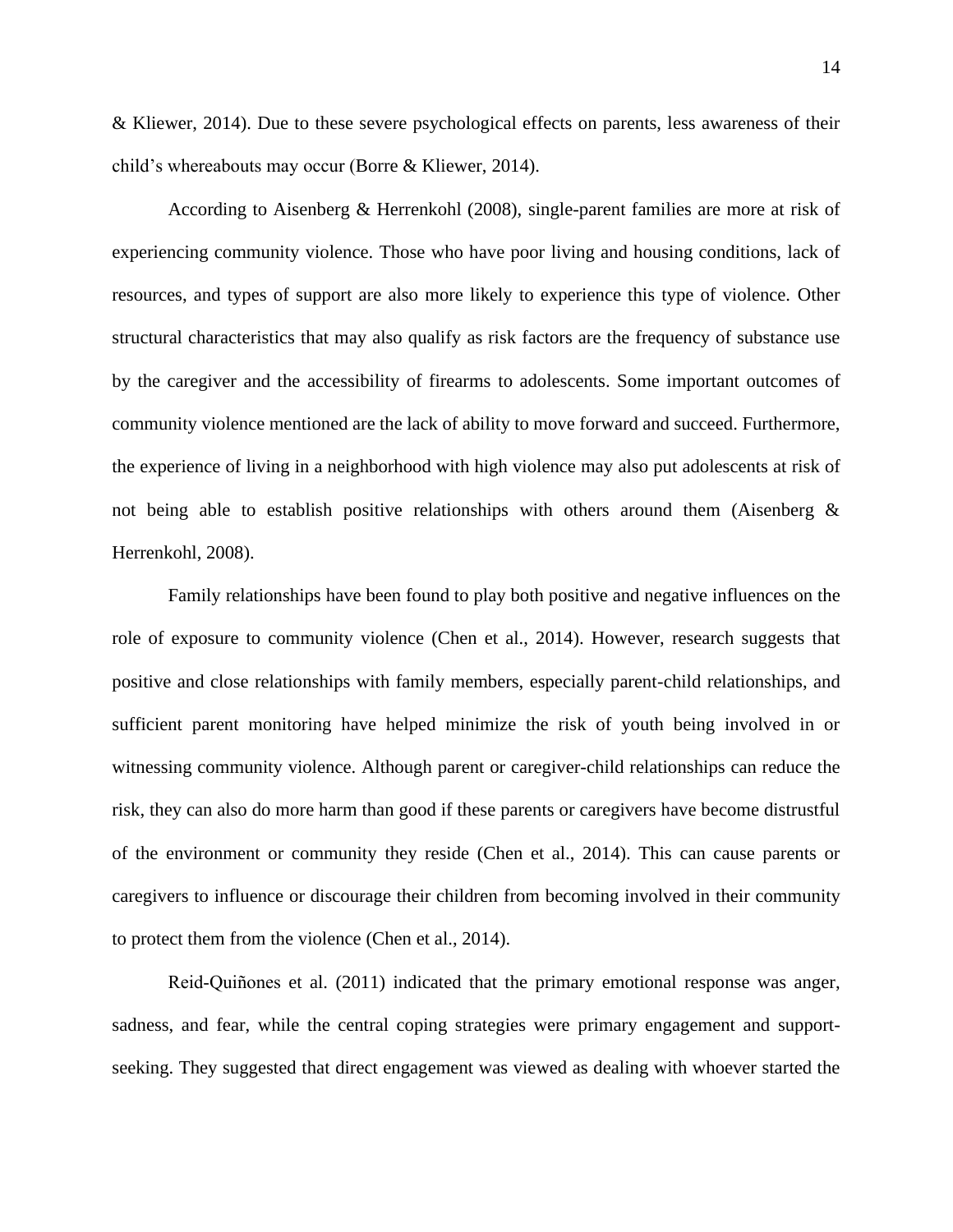problem or seeking validation from others related to threats to oneself. The way an adolescent reacts to being exposed to violence can result in detrimental mental health outcomes (Reid‐ Quiñones et al., 2011).

In addition, Jain and Cohen (2013) suggested that adolescents who had witnessed community violence had about a 50% chance of having age-appropriate behavioral functioning than those who were victims of such violence. The victims of community violence had approximately a 28% chance of having the same type of behavioral issues as those who only witnessed the violence. Furthermore, adolescents with stronger family relationships and peer support had higher chances of having typical behavioral problems. It also appeared that strong peer support increased healthier behavioral functioning and decreased aggression and delinquent behavior (Jain & Cohen, 2013).

According to Rasmussen et al. (2004), coping with community violence usually requires an optimistic outlook on life and an even more robust view of one's locus of control (Rasmussen et al. 2004). However, due to the amount of fear that many adolescents feel when exposed to community violence, it can be challenging to cope appropriately. They found that African American and Latino adolescents exposed to such violence are more likely to utilize a confrontative approach to cope that aggressively tries to solve the problem. Adolescents may use this strategy by making a conscious effort to receive emotional and social support from others (Rasmussen et al., 2004).

In a study specifically focused on exposure to violence on the African American population on the Southside of Chicago, researchers wanted to obtain more information on the types of community violence faced and learn better coping strategies for every kind of community violence. Researchers, Voisin et al. (2011) chose to do this study in a Chicago neighborhood on the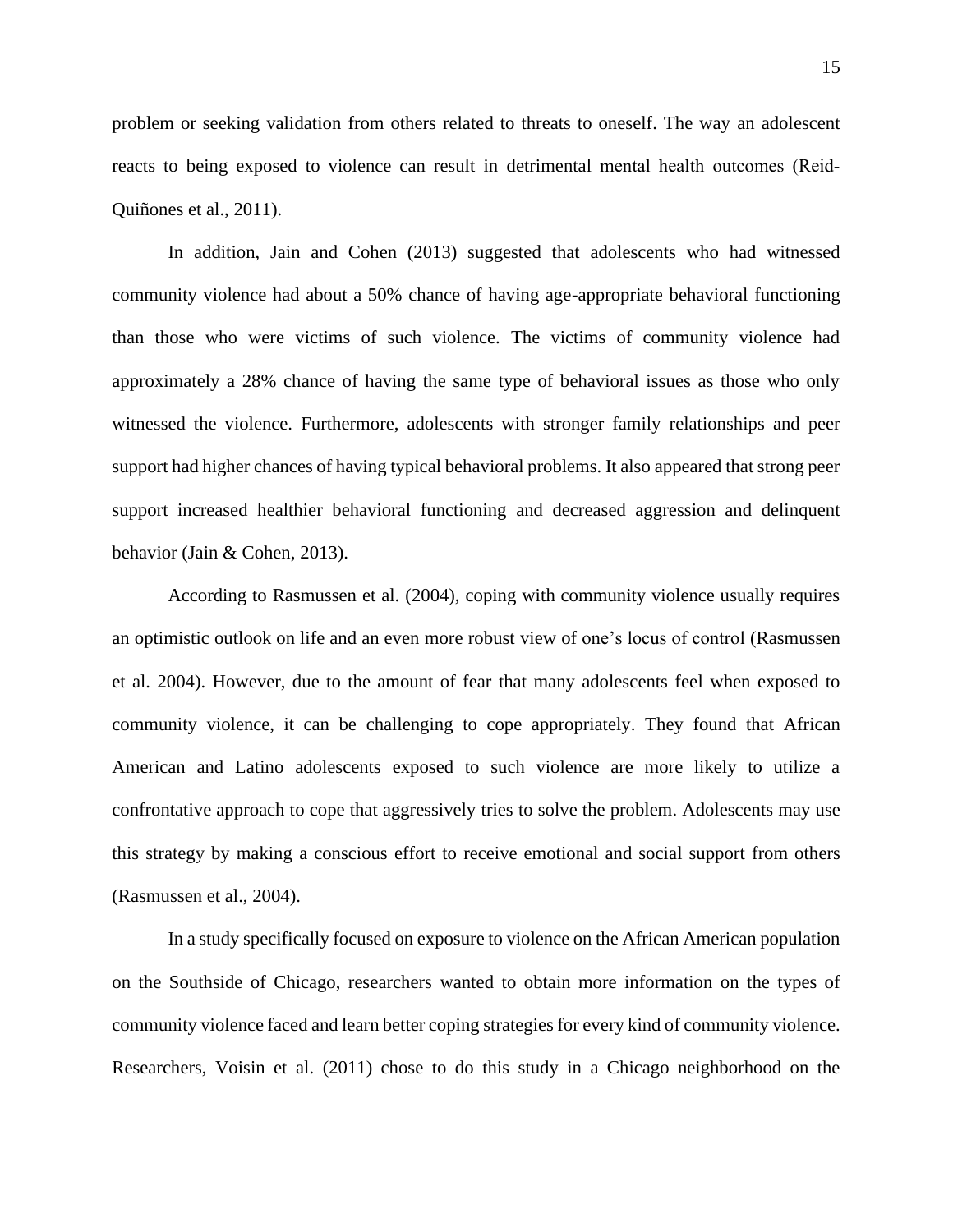Southside because there is a violent exposure that this community endures, from murder, manslaughter, robbery, rape, and assault. Through empirical research, the researchers found that there were five different coping strategies that these individuals used: "getting through," "getting along," "getting back," and "getting away." Out of all these strategies, the most used techniques were "getting along" and "getting through." "Getting through" was described as accepting that the community they live in is filled with violence, putting in efforts to not think about this, and even possibly using school to avoid being in the community. "Getting along" was described as familiarizing themselves with the "right people" or people that can provide them protection from this violence or having a lot of friends and acquaintances (Voisin, Bird, Hardestry, & Shiu, 2011).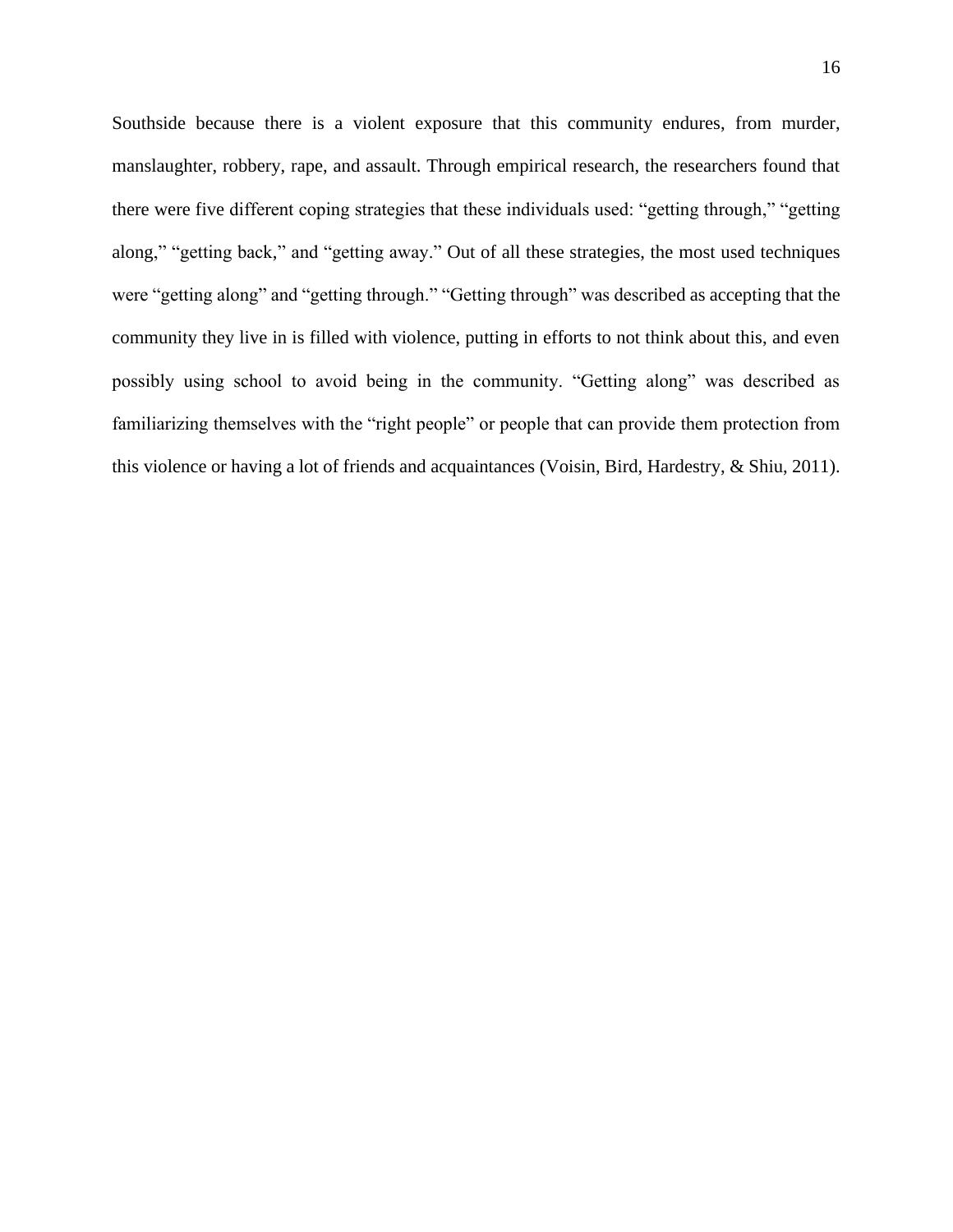#### Chapter 3

#### **Research Design and Method**

#### **Design**

The proposed study was in the form of an observational cross-sectional study. This study was observational because the researcher will be observing the variables of this study and not manipulating them. This study was cross-sectional because it is a case-control design where the researcher's subjects will be selected and assessed by the characteristic of age (Kazdin, 2003).

#### **Participants**

A sample of 334 adolescents aged between 15 through 18 years participated in this study. Inclusion criteria were (a) adolescents between the ages of 15 through 18 and (b) students who were in high school. Equal gender distribution was aimed for, and a sample of 51.8% males and 48.2% females was achieved.

#### **Measures**

#### *Demographics*

A demographic questionnaire was administered before the actual testing (Appendix A). This questionnaire assessed if the participant met the criteria for the study. The questions on this questionnaire focused on the participant's age, gender, and ethnicity.

## *Symptoms of Depression*

The Children's Depression Inventory- Second Edition (CDI-2) was administered to assess each participant's depressive symptoms. The CDI-2 is a self-report measure for children ages 7- 17, consisting of 28-items that were divided into two scales: Emotional Problems and Functional Problems. These categories were also separated into four subscales: Negative Mood/Physical Symptoms, Negative Self-Esteem, Interpersonal Problems, and Ineffectiveness. Each item in this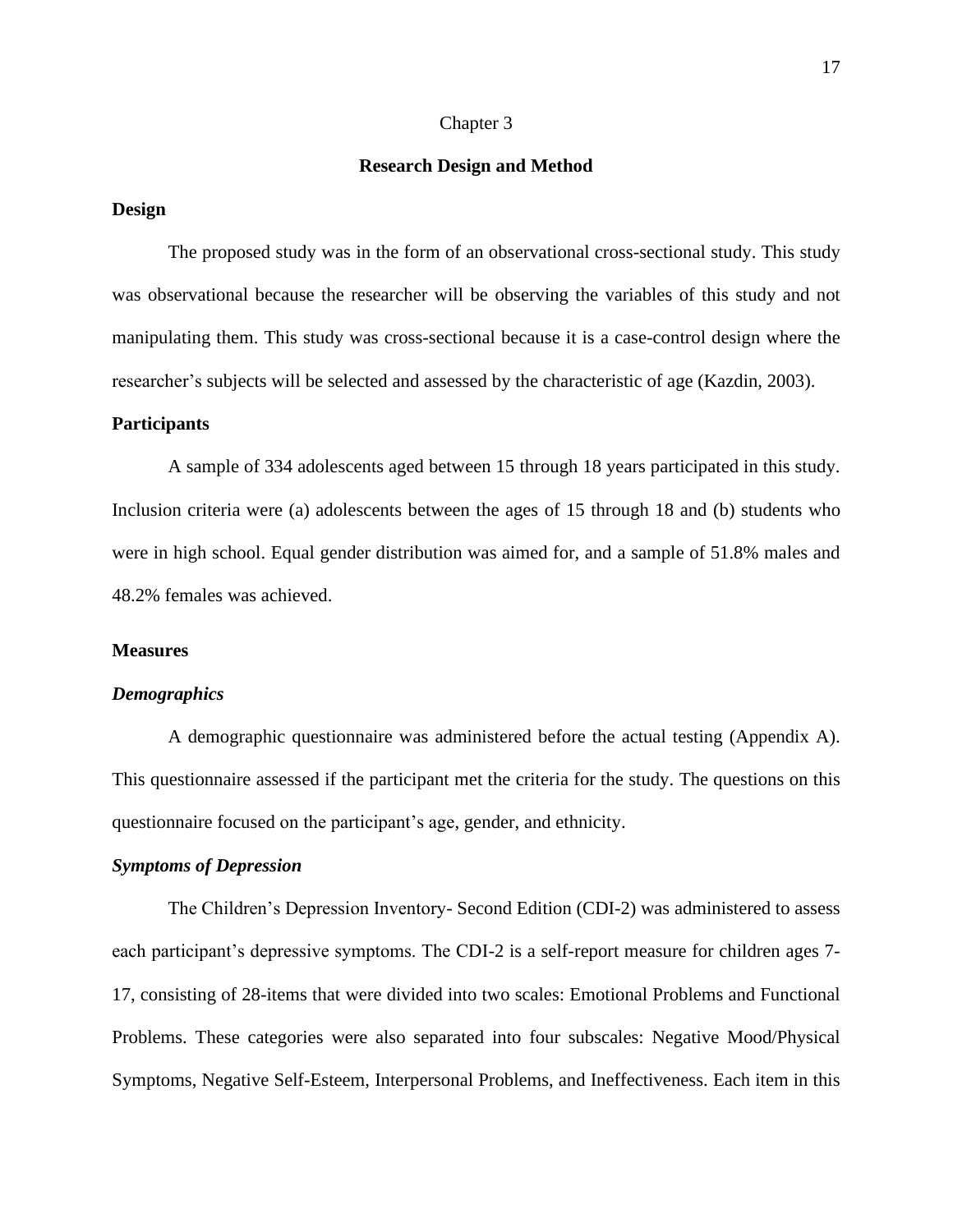measure contains four different statements organized in increasing severity regarding symptoms of depression. The participant is to choose which statement they feel describes them best over the past two weeks. The Total Scores of this measure would reflect the overall number of depressive symptoms each participant has felt within the past two weeks (Kovacs, 2011).

#### *Exposure to Community Violence*

The Screen for Adolescent Violence Exposure (SAVE) assessed each participant's exposure to violence. The SAVE is a measure that consists of 32-items that assess for exposure to violence in the neighborhood. Participants are to rate how often they have been exposed to indirect violence and direct violence on a 5-point Likert scale. Indirect exposure is described as violence that was not directed to the participant; however, it was violence that the participant witnessed. Direct exposure is defined as an act that the participant was directly impacted by. The total score is based on the summation of all responses to the items. The SAVE was found to have good test reliability and construct validity. This measure also demonstrated good internal consistency  $(\alpha = .91)$  (Hastings & Kelley, 1997).

## *Resilience*

The Child & Youth Resilience Measure- Revised (CYRM-R) assessed each participant's level of resiliency. The CYRM-R is a questionnaire that measures resiliency for children and adolescents ages 10-23. This measure is organized into 17 items in a Likert scale format, with an overall score indicating the individual's resilience. Some items included in the measure are: "I know how to behave in different social situations," and "My parent(s)/caregiver(s) really look out for me." The CYRM-R has an internal consistency of  $\alpha$ =.82. This measure has been reported to have good face validity because it is a sensitive measure that considers social and ecological resilience factors (Resilience Research Centre, 2018).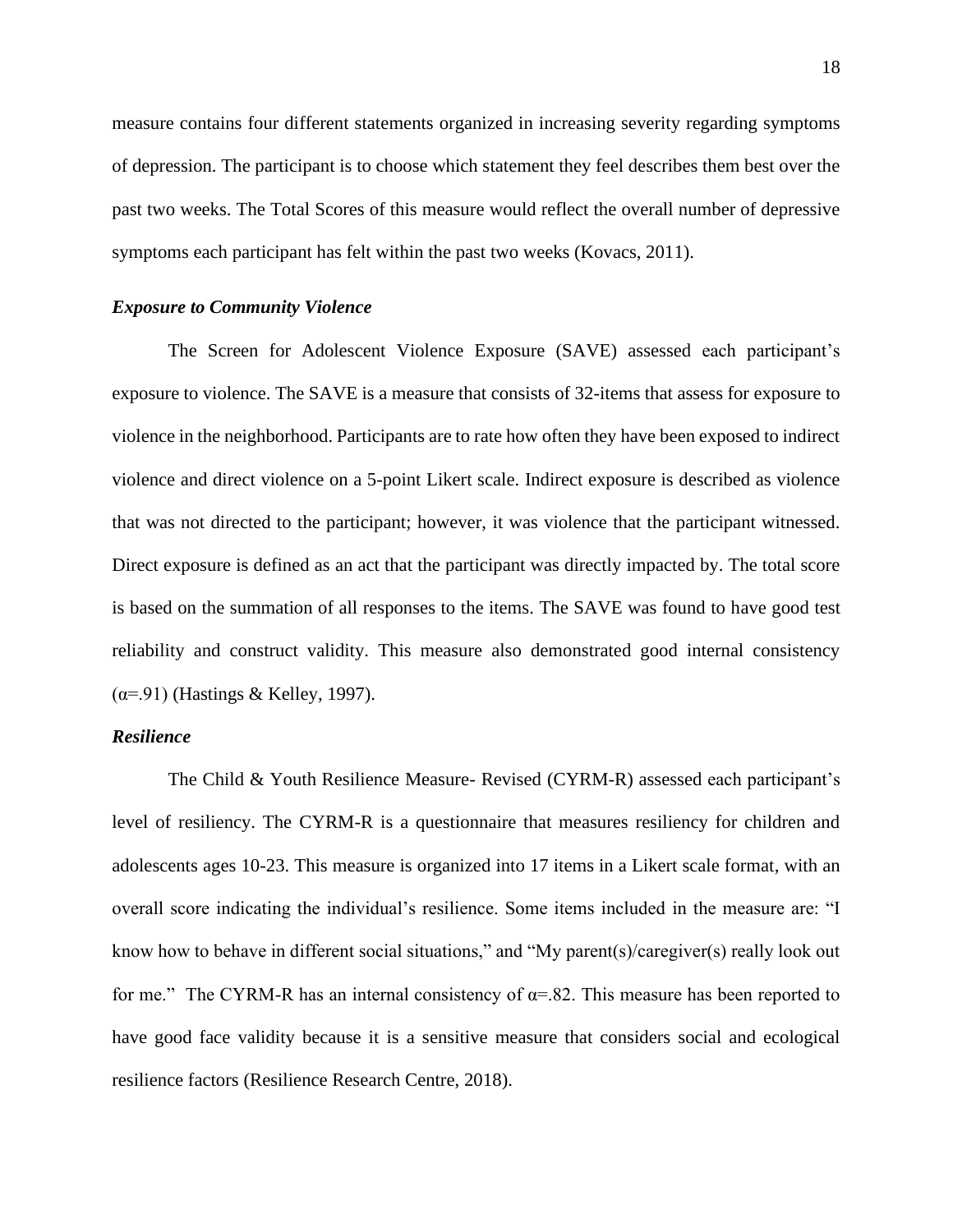#### **Procedure**

The Institutional Review Board (IRB) and Illinois School of Professional Psychology at National Louis University, Chicago, have conducted this research. The participants were recruited via snowball sampling, with recruitment fliers (Appendix A) posted at various adolescent-friendly establishments, such as community centers, restaurants, and specialty and grocery stores. Fliers were also posted on Facebook.com, Instagram, and Snapchat. Once a potential participant's parent proceeds to the SurveyMonkey page after clicking on the advertisement or entering the appropriate URL, they were presented with the informed consent form (Appendix B, and/or C, and/or D) that states whether or not they would like their child to participate. Once informed consent and assent have been obtained, and participants have been recruited, the researcher will use a survey monkey link to describe the research project's goal. Screening questions and eligibility criteria were also provided through this link. Participants completed all four questionnaires in the following order: demographic questions, CDI-2, SAVE, and CYRM-R. Participation in this study took no longer than one hour. Research participants received mental health resources, and contact information in case participants had questions about the study.

#### **Statistical Analysis**

For statistical analyses, IBM SPSS was utilized. Multiple regression was used to examine cross-sectional and longitudinal predictors of exposure to community violence, depressive symptoms, and resilience.

#### **Data Preparation**

Before performing the primary analyses, data were screened for normality, outliers, and missing values. During this process, respondents who did not give permission to do the survey were dropped. Little's test was performed to determine missing responses, and it was displayed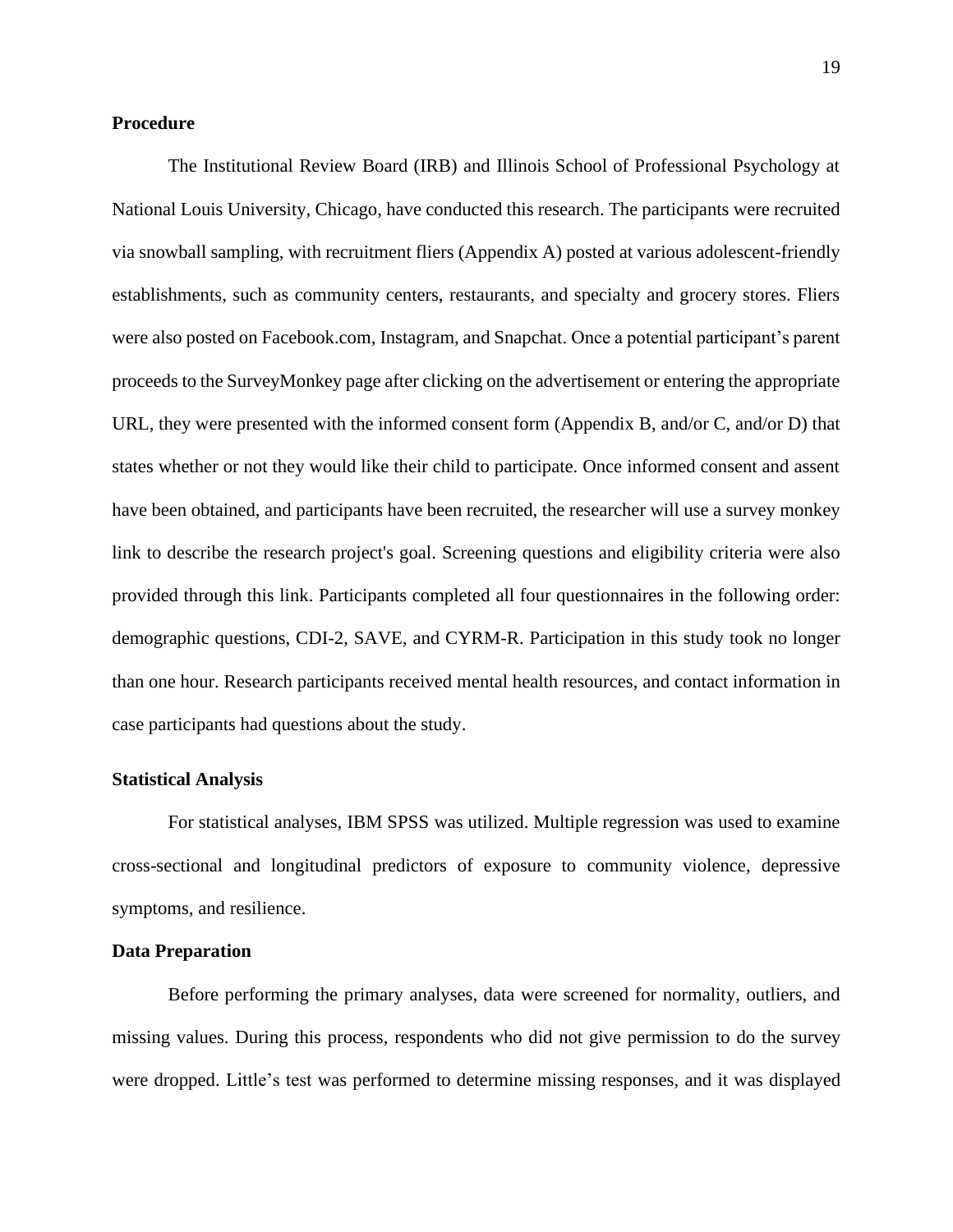that these responses were "Missing Not at complete Random." Respondents who stopped the survey at 50% or less were removed (Allison 2002). Therefore, leaving the final sample size at 334 respondents. Q9 was computed with three variables, one for each answer—combined the answers into one variable.

The CDI variables were recoded to reflect the 0-2 instead of the 1-3 on the dataset. The CDI items were reverse coded as per the survey questionnaire. The values were updated by removing by hand the new recoded and reversed coded items for the CDI. There were four subscales for CDI: Negative Mood/Physical Symptoms, Negative Self Esteem, Ineffectiveness, and Interpersonal Problems. For the SAVE part of the survey, the scale "Neighborhood Violence" adds the items together and divides them by the number of items. Cronbach Alpha Reliability (Cronbach, 1970) was performed, and this scale indicated a very reliable scale with an Alpha of 0.946. A "Resilience" scale was created by adding the items together and dividing by the number of items. Cronbach Alpha Reliability (Cronbach, 1970) was performed, and this scale indicated a very reliable scale with an Alpha of 0.930. Items that needed to be recoded were: Age with a dummy variable to compare Adolescents (under  $18 = 1$ ) to those over  $18 (=0)$ , Gender: Female =1; Male  $=0$ , Race/Ethnicity: Dummy variables (white will be the comparison variable) Black, Hispanic, Asian, and Other which includes: American Indian, Alaska Native, Native Hawaiian, and Pacific Islander.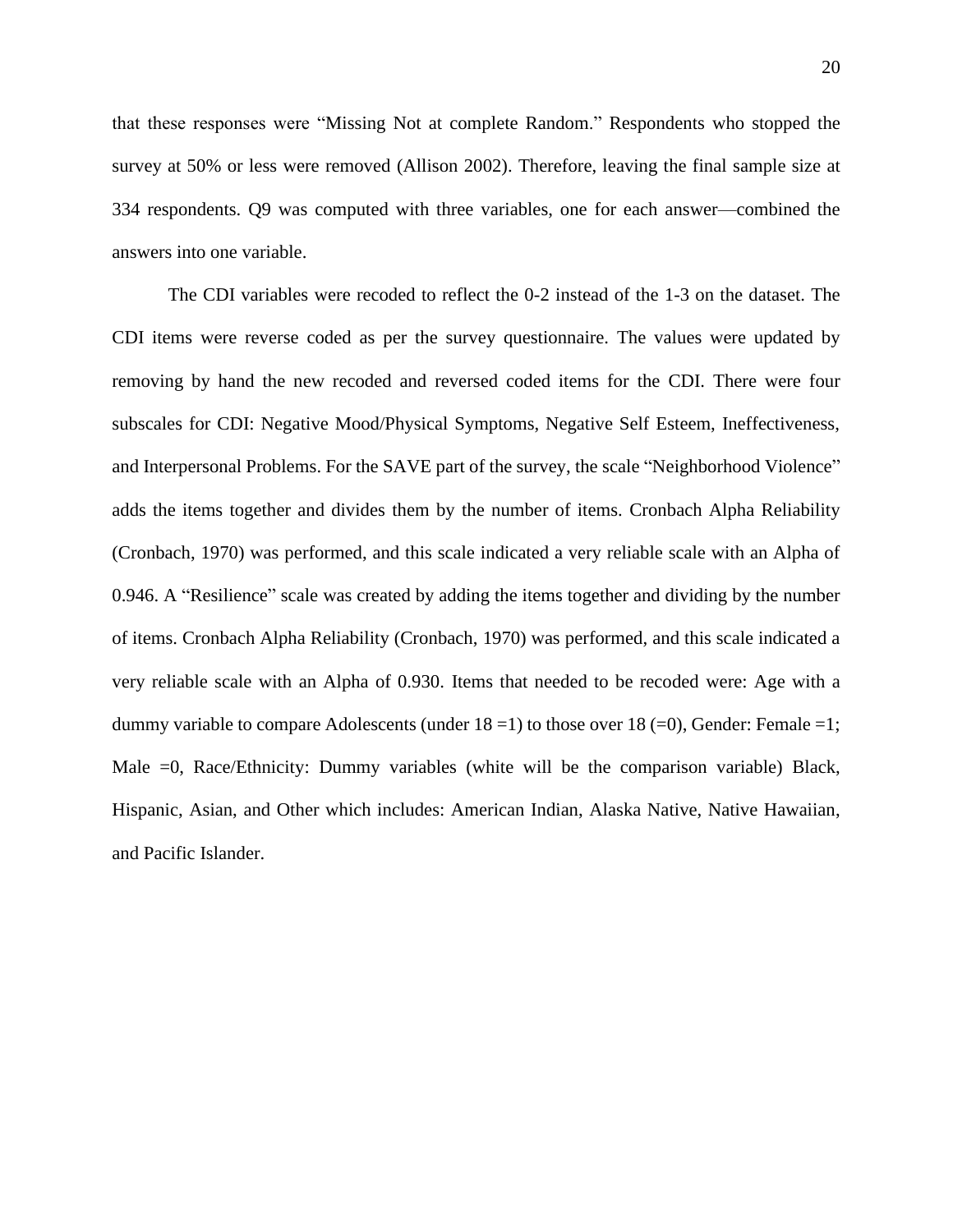#### Chapter 4

#### **Results**

The focus of this study was to examine depressive symptoms, resilience, and exposure to neighborhood violence. The first aim was to determine if the CID subscales of Negative Mood/Physical Symptoms, Negative Self Esteem, Ineffectiveness, and Interpersonal Problems were related to the neighborhood violence. The second aim was to examine whether resilience was related to neighborhood violence exposure.

#### **Descriptive Statistics**

Table 1 presents the percentages and frequencies of categorical Variables. Most of the sample was over 18 years of age (62.0%). About 34.3% of the participants reported trauma. The majority of the sample was male (51.8%). 58.4% of the sample was white, 11.7% were Black, 9.3% were Asian, 6.6% were Hispanic, and 14.1% were from another race (other).

| r u <i>i wu</i> vics | Frequency | Percentage |
|----------------------|-----------|------------|
| Age                  |           |            |
| 15-17 years old      | 127       | 38.0%      |
| 18 or older          | 207       | 62.0%      |
| Gender               |           |            |
| Male                 | 173       | 51.8%      |
| Female               | 161       | 48.2%      |
| Race                 |           |            |
| White                | 195       | 58.4%      |
| Hispanic             | 22        | 6.6%       |
| <b>Black</b>         | 39        | 11.7%      |
| Asian                | 31        | 9.3%       |
| Other                | 47        | 14.1%      |
|                      |           |            |

## Table 1 *Percentages and Frequencies of Categorical Variables*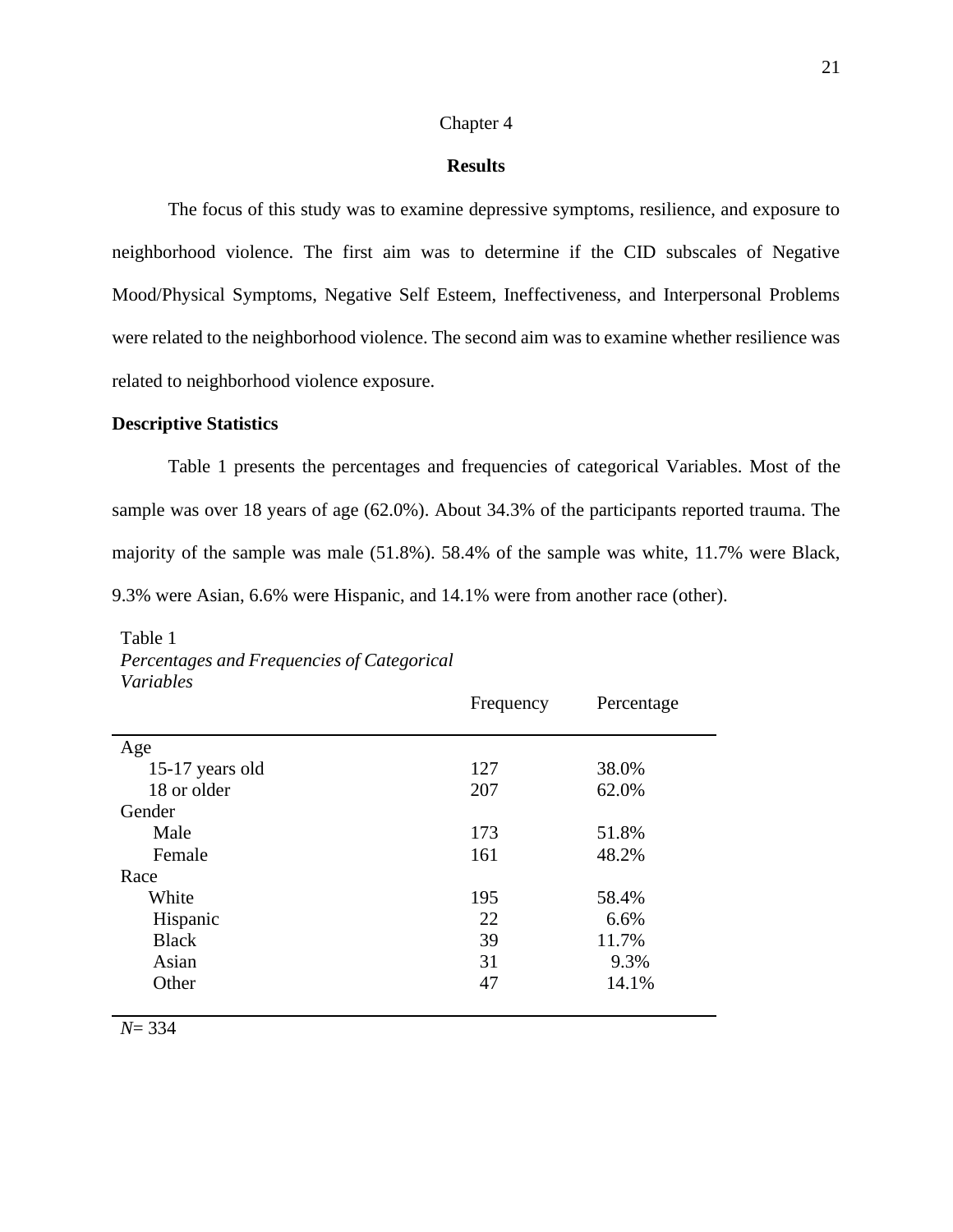Table 2 presents the results for the continuous or scale study variables. The average negative mood score was just over a 6. The average negative self-esteem score was 5.449. The average ineffectiveness score was just over a 7. The average interpersonal problems score was just over a 4. The average neighborhood violence is 2.445, which indicates that just more than "hardly ever" to "sometimes" was given as a response. The average resilience is 3.066, demonstrating that just more than "somewhat" was the response.

| <b>Means and Standard Deviations</b> |       |       |          |      |
|--------------------------------------|-------|-------|----------|------|
| Variable                             | M     | SD.   | Min.     | Max. |
| Negative Mood                        | 6.209 | 2.508 | $\Omega$ | 16   |
| <b>Negative Self-Esteem</b>          | 5.449 | 1.786 | ∩        | 10   |
| <b>Ineffectiveness</b>               | 7.662 | 2.372 | $\Omega$ | 16   |
| <b>Interpersonal Problems</b>        | 4.144 | 2.080 | $\Omega$ | 10   |
| Neighborhood Violence                | 2.445 | 0.633 |          | 4.58 |
| Resilience                           | 3.066 | 0.746 |          | 5    |
| $n = 334$                            |       |       |          |      |

#### **Multivariate Results**

Table 2.

Table 3 presents the results of the multiple linear regression of Depressive Symptoms, Resilience, and Exposure to Neighborhood Violence Among Adolescents. Model 1 indicates that the Omnibus F-Test is statistically significant ( $F = 20.357$ ,  $df = 5$ , 321;  $p = .000$ ); which means the decomposition of the independent variables can proceed. The coefficient of determination  $(R^2)$ value) is .241. This value shows that the five independent variables can explain 24.1% of the variation in exposure to neighborhood violence in the equation. Utilizing the standardized Beta coefficient, it has been found that the higher number of negative mood/physical symptoms is related to more exposure to neighborhood violence  $(B = 0.244, p = .000)$ .

Utilizing the standardized Beta coefficient, results indicated that the higher number of negative self-esteem is related to more exposure to neighborhood violence  $(B = 0.128, p < 0.05)$ .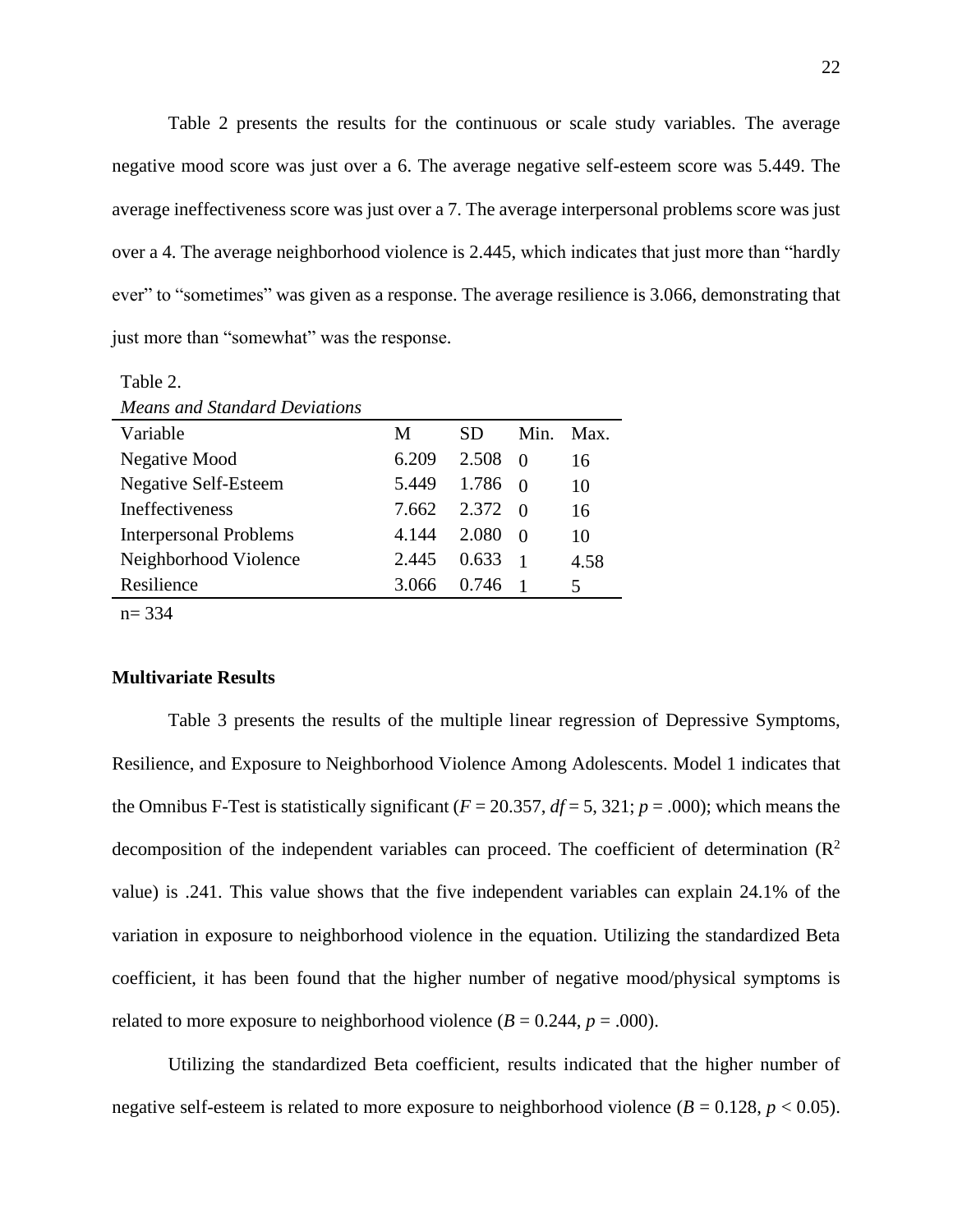Utilizing the standardized Beta coefficient, the higher the number of interpersonal problems is related to more exposure to neighborhood violence  $(B = 0.321, p = .000)$ . Utilizing the standardized Beta coefficient, it is the case that the more resilience that was endorsed, the more exposure to neighborhood violence there was  $(B = 0.126, p < 0.05)$ .

Model 2 adds the sociodemographic variables to the equation. Model 2, the Omnibus Ftest is statistically significant ( $F = 10.945$ ,  $df = 11$ , 315;  $p = .000$ ) indicating that the decomposition of the independent variables can be evaluated. The coefficient of determination ( $\mathbb{R}^2$  value) is .277. This value shows that the eleven independent variables can explain 27.7% of the variation in exposure to neighborhood violence in the equation.

Utilizing the standardized Beta coefficient, results indicated a higher number of negative mood/physical symptoms is related to more exposure to neighborhood violence  $(B = 0.221, p = 0.221)$ .000). Utilizing the standardized Beta coefficient, it was found that the higher number of negative self-esteem is related to more exposure to neighborhood violence  $(B = 0.147, p < 0.05)$ . Utilizing the standardized Beta coefficient, it was discovered that the higher number of interpersonal problems is related to more exposure to neighborhood violence (*B* = 0.278, *p* = .000). Utilizing the standardized Beta coefficient, the more resilience that individuals endorsed, it was attributed to the higher exposure to neighborhood violence ( $B = 0.115$ ,  $p < 0.05$ ). Among the eleven independent variables, it is the case that Asian youth are more likely to experience exposure to neighborhood violence compared to white youth  $(B = 0.142, p < 0.05)$ .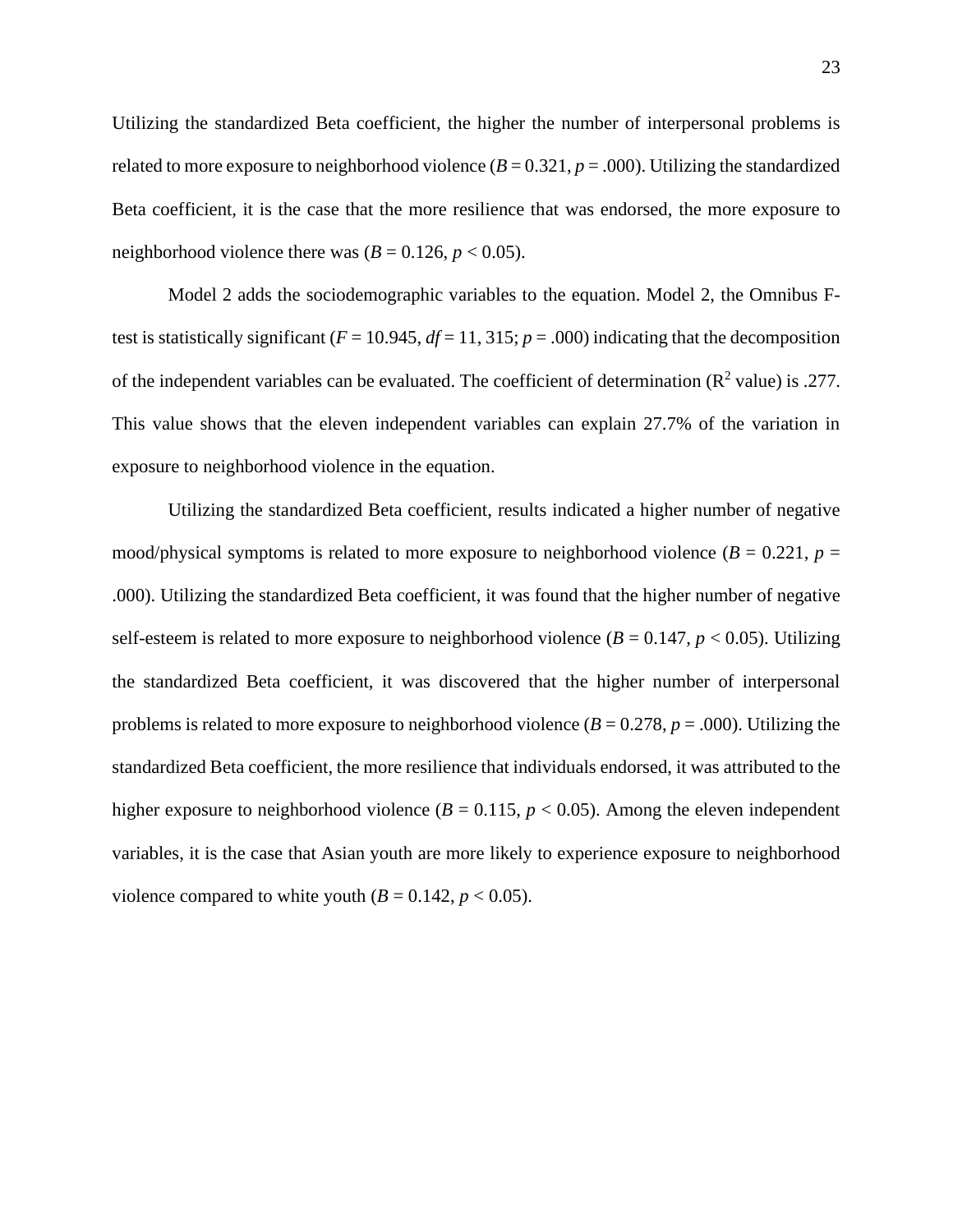Table 3.

*Multiple Linear Regression for Depressive Symptoms, Resilience, and Exposure to Neighborhood Violence Among Adolescents*

|                                                            | Model 1    |       |                  | Model 2    |       |                  |
|------------------------------------------------------------|------------|-------|------------------|------------|-------|------------------|
| Variable                                                   | B          | SE(B) | $\boldsymbol{B}$ | B          | SE(B) | $\boldsymbol{B}$ |
| Constant                                                   | $1.112***$ | 0.236 |                  | $1.154***$ | 0.240 |                  |
| Subscales of CDI:<br>Negative<br>Mood/Physical<br>Symptoms | $0.061***$ | 0.016 | 0.244            | $0.055***$ | 0.020 | 0.221            |
| <b>Negative Self-Esteem</b>                                | $0.045*$   | 0.202 | 0.128            | 0.052      | 0.016 | 0.147            |
| Ineffectiveness                                            | $-0.004$   | 0.016 | $-0.017$         | $-0.003$   | 0.016 | $-0.011$         |
| <b>Interpersonal Problems</b>                              | $0.096***$ | 0.016 | 0.321            | $0.084***$ | 0.017 | 0.278            |
| Resilience                                                 | $0.107*$   | 0.047 | 0.126            | $0.097*$   | 0.047 | 0.115            |
| Adolescent (15-17 years old)                               |            |       |                  | $-0.116$   | 0.063 | $-0.089$         |
| Female                                                     |            |       |                  | 0.060      | 0.062 | 0.048            |
| <b>Black</b>                                               |            |       |                  | 0.150      | 0.099 | 0.076            |
| Hispanic                                                   |            |       |                  | 0.149      | .0125 | 0.059            |
| Asian                                                      |            |       |                  | $0.315*$   | 0.111 | 0.142            |
| Other                                                      |            |       |                  | $-0.015$   | 0.092 | $-0.008$         |
|                                                            |            |       |                  |            |       |                  |
| $\boldsymbol{N}$                                           | 334        |       |                  | 334        |       |                  |
| $\boldsymbol{F}$                                           | 20.357***  |       |                  | 10.945***  |       |                  |
| $R^2$                                                      | 0.241      |       |                  | 0.277      |       |                  |

*Note:* \*< p .05; \*\*< p .01; \*\*\*< p .001, two-tailed tests.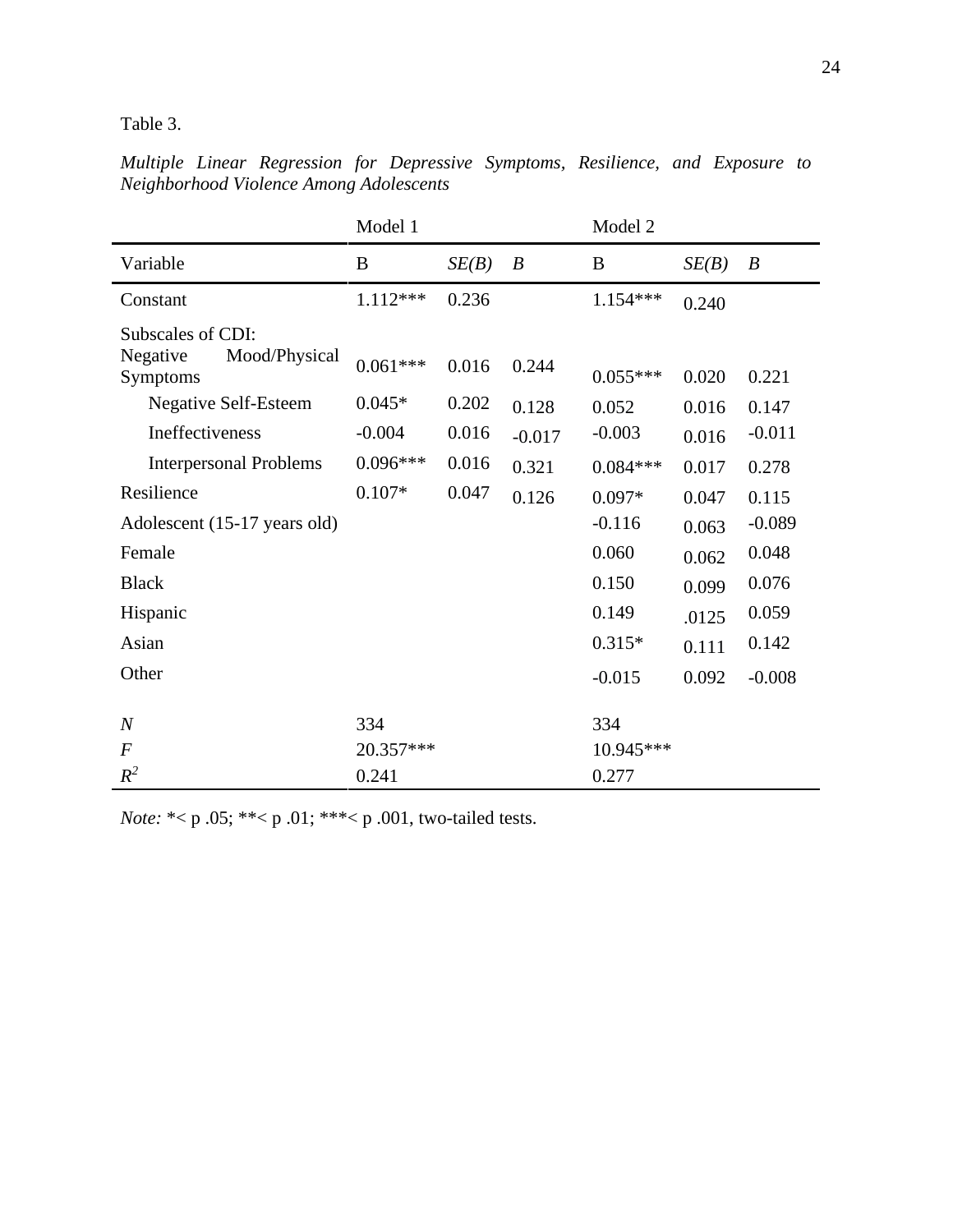#### Chapter 5

#### **Discussion, Implications, Limitations, and Conclusion**

#### **Discussion**

This cross-sectional study aimed to examine whether adolescents who have been exposed to community violence were more likely to develop depressive symptoms. If adolescents do not endorse depressive symptoms, their resilience levels are high. As expected, the overall findings showed a clear relationship between adolescents that feel negative mood/physical symptoms of depression due to their high level of exposure to community violence. The study also found that those who endorsed negative self-esteem were more likely to be exposed to community violence. Individuals who endorsed more interpersonal problems also experienced more community violence. The more resilience adolescents had is related to the higher exposure to community violence they endured.

Interestingly, there was no significant impact of Ineffectiveness on those exposed to community violence. In other words, adolescents who have experienced community violence are less likely to feel that they are useful due to their sense of hopelessness. It is essential to acknowledge that many of the participants of this study were male adolescents. Moreover, the results of this study indicate that those who considered themselves more resilient also experienced a significant amount of exposure to community violence. The depressive symptoms that the adolescent participants of this study endorsed can be at least partially rationalized by the exposure to the dangerous environment they have or currently reside in.

#### **Implications**

The clinical implications of understanding the mental health effects of community violence on adolescents are substantial. This study suggests that several adolescents by the age of 18 will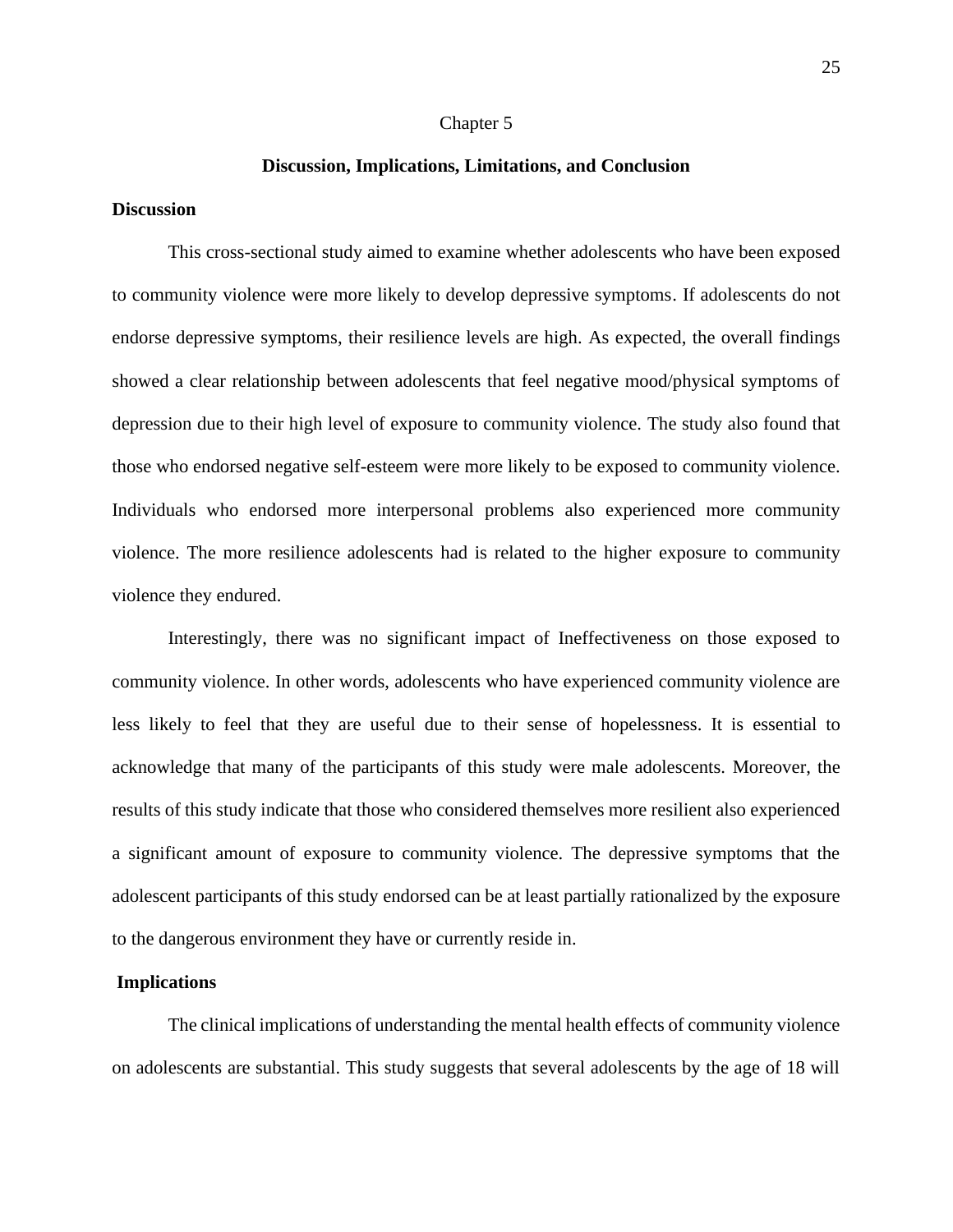have been exposed to some form of community violence. The study also demonstrates that adolescents who have experienced community violence are more likely to experience depressive symptoms, such as negative mood/physical symptoms, negative self-esteem, and interpersonal problems. Despite the resilience displayed by those adolescents who participated in this study, it can be explained that depressive symptoms are felt by those exposed to community violence often. The results of this study suggest that more time and effort should be taken into creating a more peaceful community setting for all people, especially adolescents. Future interventions should focus on understanding the adolescent's living environment.

Interventions should also focus on what protective factors, such as peer, family, educational, cultural, and community supports; they can rely on (Woods-Jaeger et al., 2020). A therapeutic approach that has been widely researched and is empirically supported to help adolescent victims of community violence is trauma-focused cognitive behavioral therapy (TF-CBT). This approach is useful with trauma because it primarily focuses on reframing, exposure, and behavioral techniques (Voisin & Berringer, 2014).

Interventions that may be helpful with adolescents experiencing the mental health effects and depressive symptoms of being exposed to community violence would be providing psychoeducation, possibly in the school and community settings. Psychoeducation would be helpful for those affected by such trauma to understand the commonality and severity of their symptoms, teaching more appropriate coping mechanisms and how to prevent crises. Traumatic bereavement therapy is also recommended, as it is a form of grief counseling that may help address losses endured due to community violence. In some instances, psychopharmacological medications may also be useful for victims of community violence with specific symptoms of depression, post-traumatic stress, and anxiety (Voisin & Berringer, 2014). Interventions focused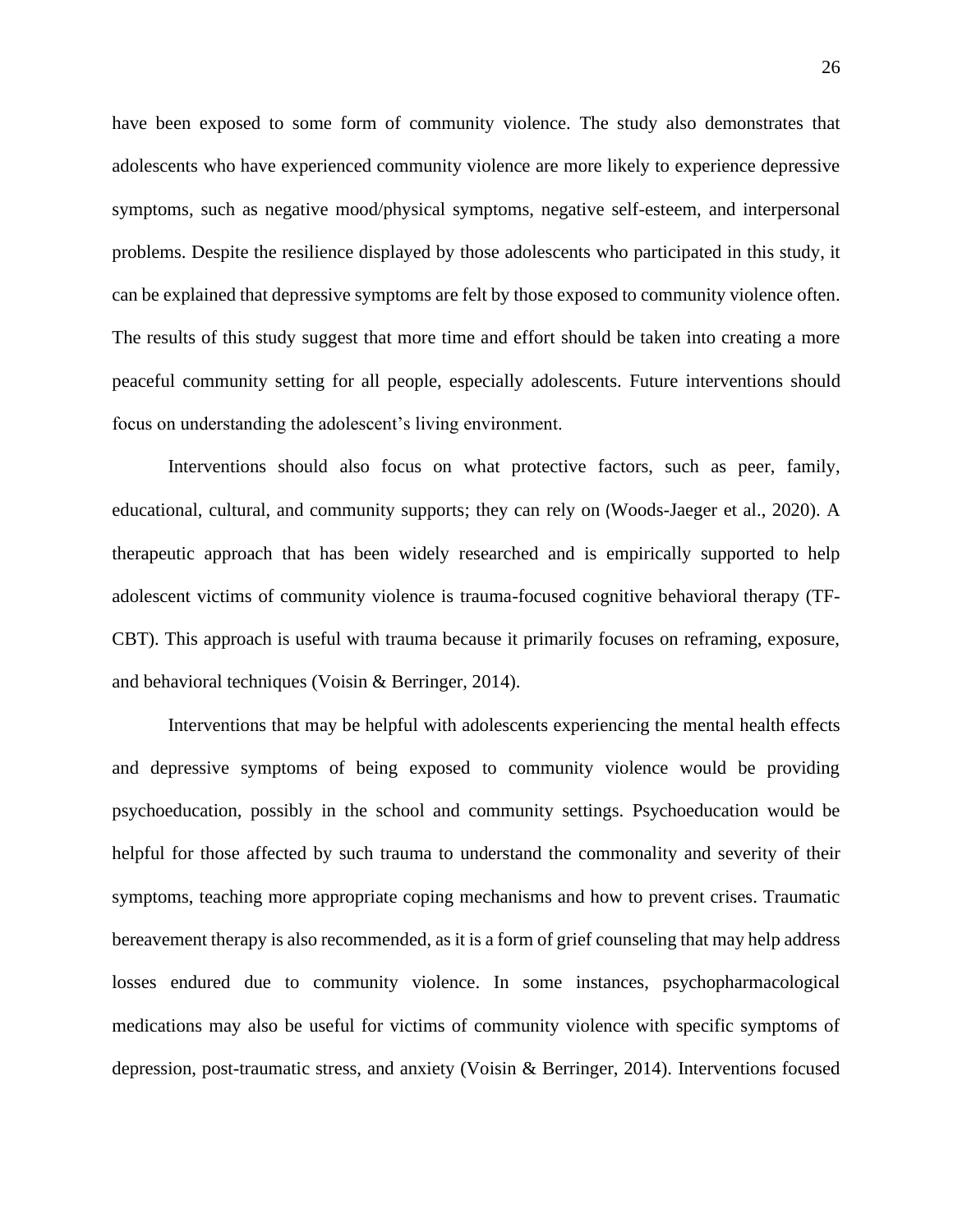on helping adolescents feel more connected in healthy and safe environments would also provide an outlet and more positive outlook to be made aware of their resources and supports (Jain  $\&$ Cohen, 2013). Parent training and psychoeducation may also be worth trying for parents to know how to help their children through the struggles of being exposed to community violence. Assessment tools that address the difficulty of adolescent disclosure or lack thereof may also be helpful (Alers-Rojas et al., 2020).

## **Limitations**

There are several limitations of the present study that should be acknowledged. First, several individuals could have met the study requirements. Therefore, it is unknown where the study participants are from because that was not a part of the demographics criteria. Second, although the sample size was considered large enough, an even larger sample size would provide more generalized results. Additionally, this study was quantitative with self-report measures that may bring about individuals' specific biases about their mental health.

Furthermore, given that the study touched on sensitive subjects, such as exposure to community violence, depression, and resilience, the measurements could have been affected by under or even overreporting. It is important to note that desensitization may occur for those with prolonged exposure to community violence. Finally, future research is also recommended to involve older populations to address the effects that exposure to violence may carry on into adulthood.

While acknowledging these limitations, the results that emerge from the analysis of this study provide strong evidence of the relationships between depressive symptoms in adolescents and their exposure to community violence. Future research should include other types of adversity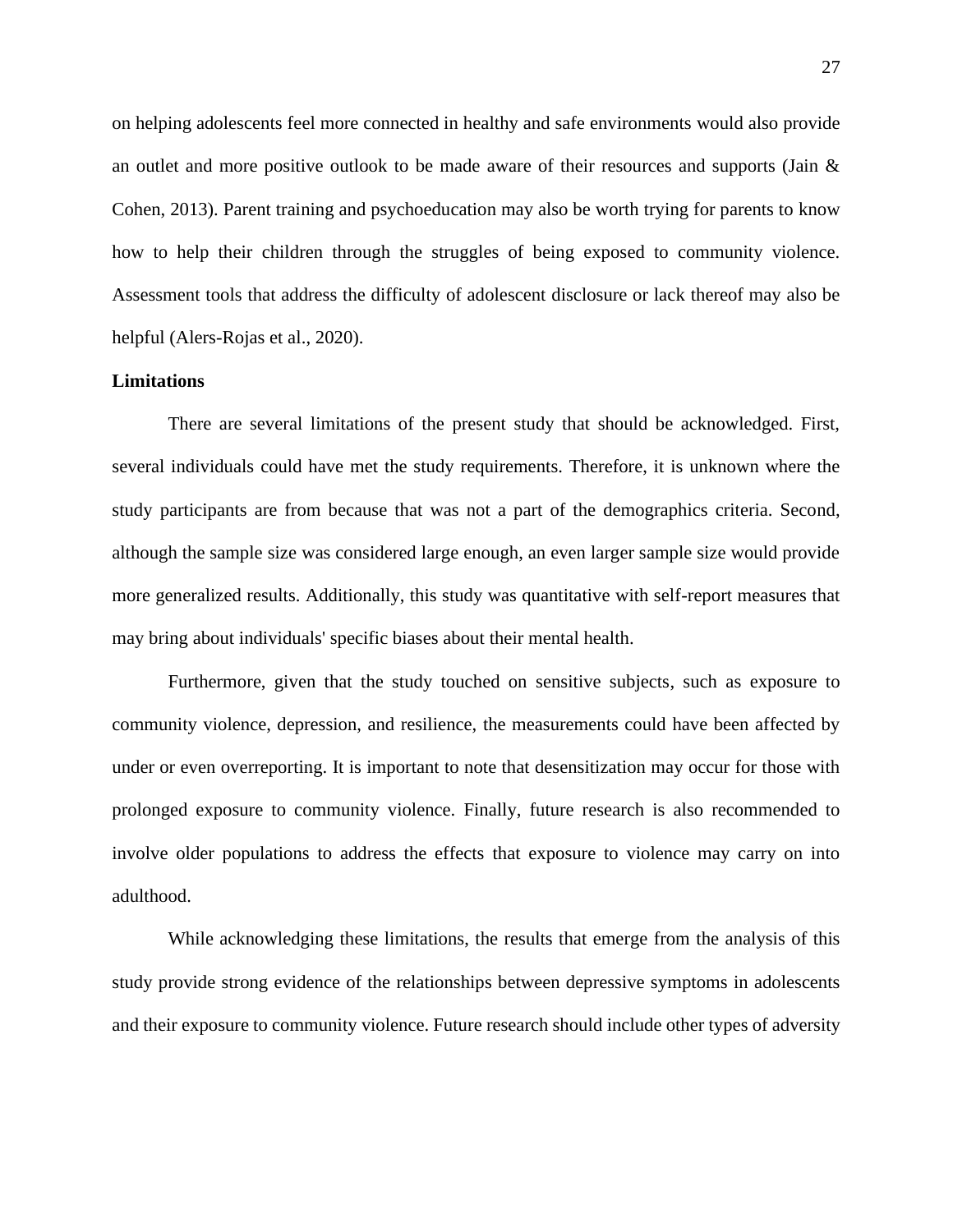and different contexts, such as home and school violence and their effect on adolescent mental health.

#### **Conclusion**

Given the current concerns regarding adolescent mental health, the main contribution of this study was to show that exposure to community violence can have serious mental health outcomes for adolescents who do not have strong or high resilience levels. It may also be the case that those who experience some form of community violence can also become more resilient due to the trauma they have experienced. Other studies are needed for more thorough detail on what resilience factors are most helpful for exposure to community violence. The study confirms that adolescents exposed to community violence are more likely to develop depressive symptoms. However, given the study's limitations, the results must be interpreted with caution and will need to be replicated.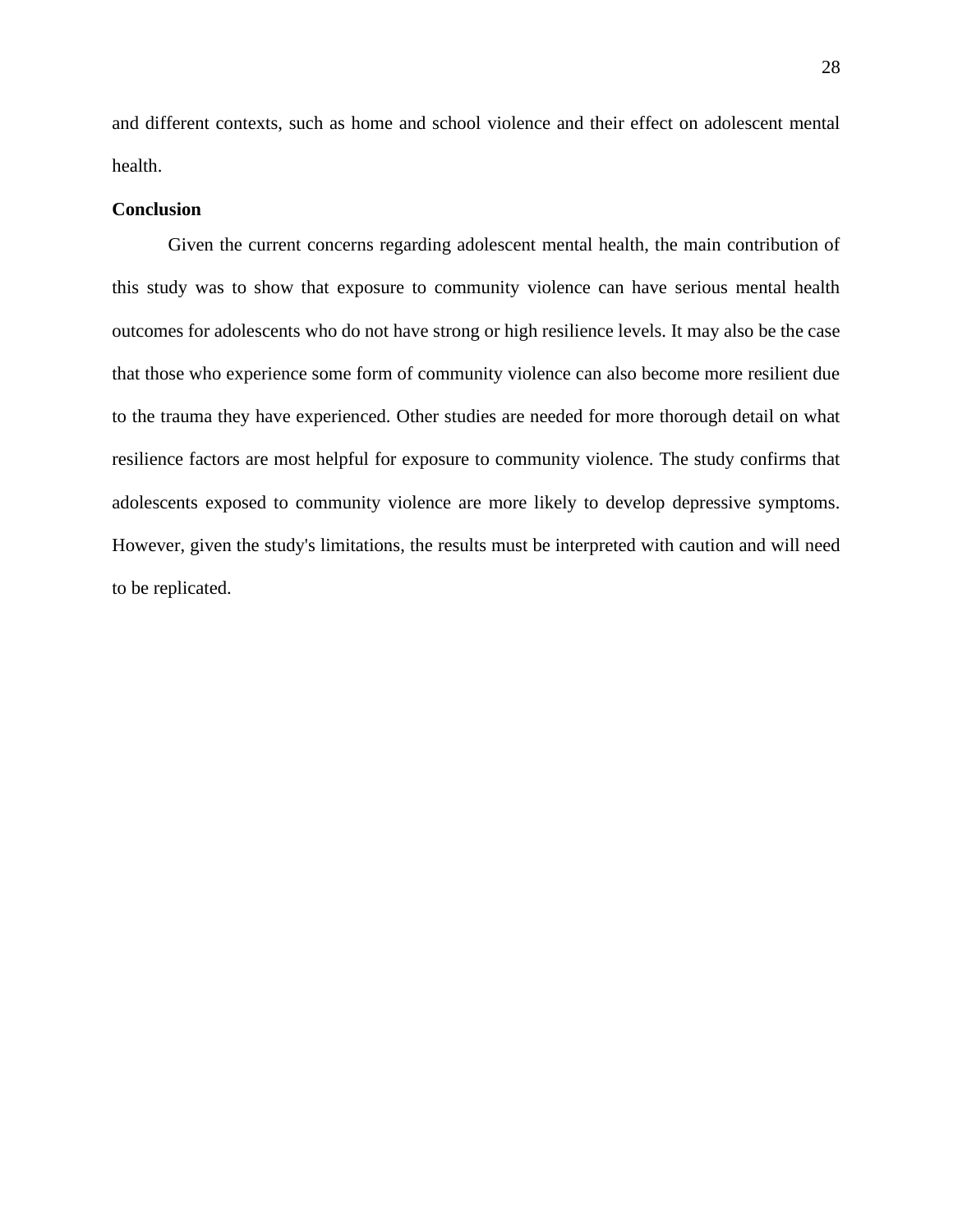#### **REFERENCES**

- Aisenberg, E., & Herrenkohl, T. (2008). Community violence in context: Risk and resilience in children and families. *Journal of Interpersonal Violence, 23*(3), 296–315. doi: 10.1177/0886260507312287
- Alers-Rojas, F., Jocson, R. M., Cranford, J., & Ceballo, R. (2020). Latina mothers' awareness of their children's exposure to community violence. *Hispanic Journal of Behavioral Sciences*, *42*(3), 324–343. https://doi.org/10.1177/0739986320927512
- American Psychiatric Association. (2013). *Diagnostic and statistical manual of mental disorders* (5th ed.). Arlington, VA.
- Bennett, M. D., & Joe, S. (2015). Exposure to community violence, suicidality, and psychological distress among African American and Latino youths: Findings from the CDC Youth Violence Survey. *Journal of Human Behavior in the Social Environment, 25*(8), 775–789. doi: 10.1080/10911359.2014.922795
- Bordin, I. A., Handegård, B. H., Paula, C. S., Duarte, C. S., & Rønning, J. A. (2021). Home, school, and community violence exposure and emotional and conduct problems among lowincome adolescents: the moderating role of age and sex. *Social Psychiatry and Psychiatric Epidemiology*. https://doi.org/10.1007/s00127-021-02143-4
- Borre, A., & Kliewer, W. (2014). Parental strain, mental health problems, and parenting practices: A longitudinal study. *Personality and Individual Differences*, *68*, 93–97. https://doi.org/10.1016/j.paid.2014.04.014
- Burnside, A. N., & Gaylord-Harden, N. K. (2018). Hopelessness and delinquent behavior as predictors of community violence exposure in ethnic minority male adolescent offenders. *Journal of Abnormal Child Psychology*, *47*(5), 801–810. https://doi.org/10.1007/s10802- 018-0484-9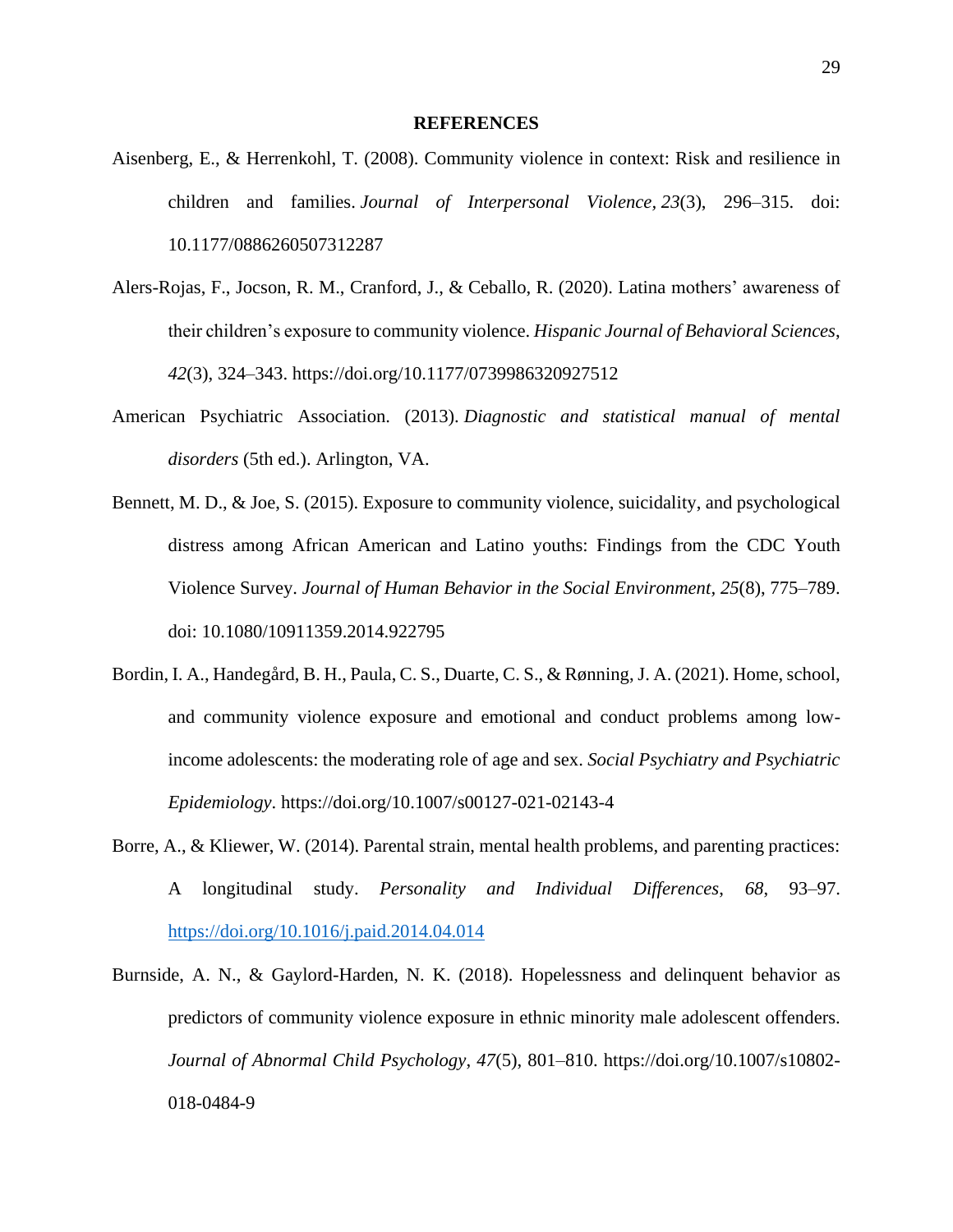- Cerdá, M., Tracy, M., Sánchez, B. N., & Galea, S. (2011). Comorbidity among depression, conduct disorder, and drug use from adolescence to young adulthood: Examining the role of violence exposures. *Journal of Traumatic Stress, 24*(6), 651–659. doi: 10.1002/jts.20696
- Chen, W.-Y., Propp, J., & Lee, Y. (2014). Connection between adolescent's exposure to community violence and future civic engagement behaviors during their young adulthood. *Child and Adolescent Social Work Journal, 32*(1), 45–55. doi: 10.1007/s10560- 014-0361-5
- Collins, K. S., Koeske, G. F., Russell, E. B., & Michalopoulos, L. M. (2013). Children's attributions of community violence exposure and trauma symptomatology. *Journal of Child & Adolescent Trauma, 6*(3), 201–216. doi: 10.1080/19361521.2013.811458
- Cooley, J. L., Ritschel, L. A., Frazer, A. L., & Blossom, J. B. (2019). The influence of internalizing symptoms and emotion dysregulation on the association between witnessed community violence and aggression among urban adolescents. *Child Psychiatry & Human Development*, *50*(6), 883–893. https://doi.org/10.1007/s10578-019-00890-9
- Cooley-Quille, M., Boyd, R. C., Frantz, E., & Walsh, J. (2001). Emotional and behavioral impact of exposure to community violence in inner-city adolescents. *Journal of Clinical Child Psychology, 30*(2), 199-206.
- DaViera, A. L., & Roy, A. L. (2019). Chicago youths' exposure to community violence: contextualizing spatial dynamics of violence and the relationship with psychological functioning. *American Journal of Community Psychology*. https://doi.org/10.1002/ajcp.12405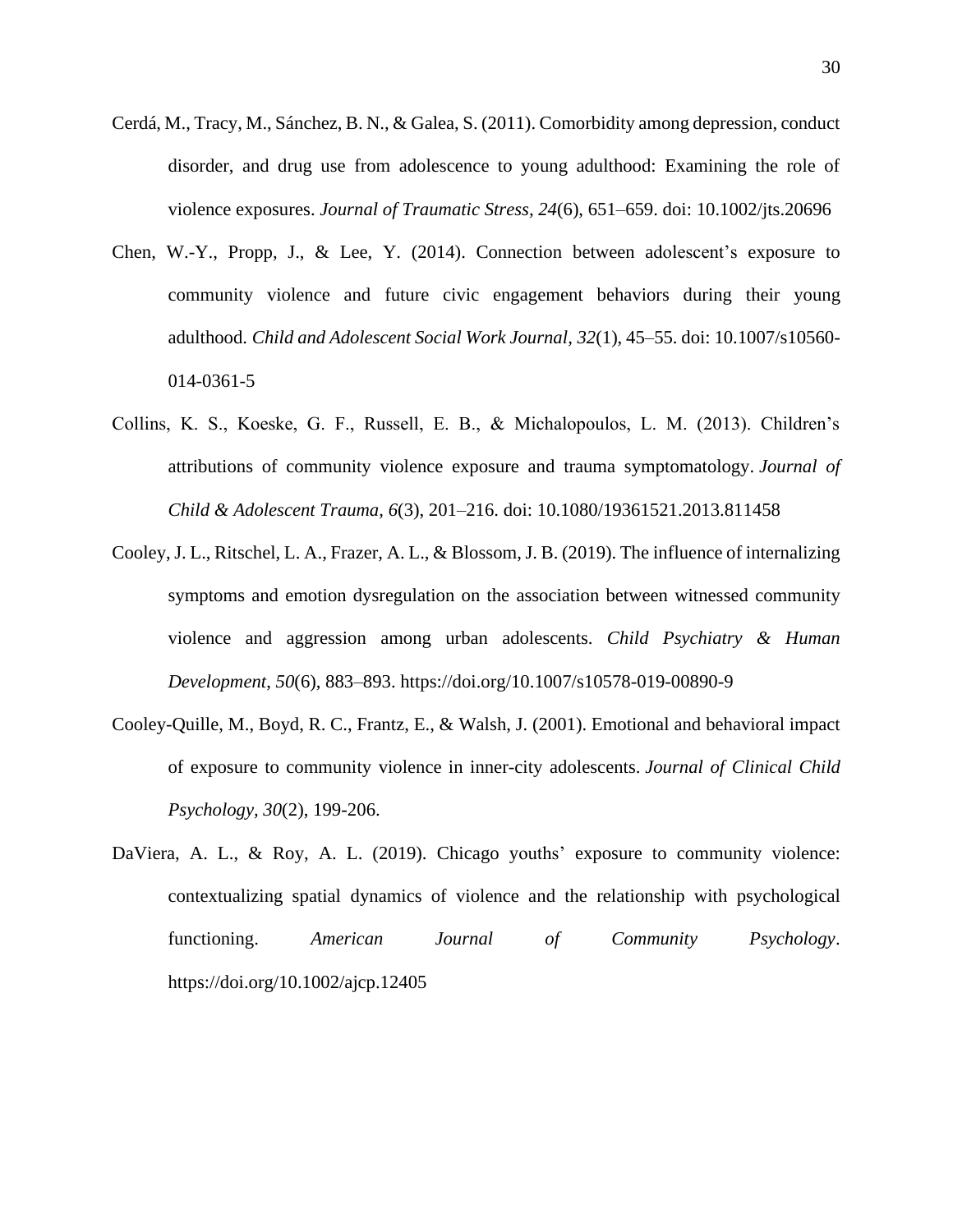- Dubé, C., Gagné, M., Clément, M., & Chamberland, C. (2018). Community violence and associated psychological problems among adolescents in the general population. *Journal of Child & Adolescent Trauma, 11*(4), 411-420. doi:10.1007/s40653-018-0218-8
- Eisman, A. B., Stoddard, S. A., Heinze, J., Caldwell, C. H., & Zimmerman, M. A. (2015). Depressive symptoms, social support, and violence exposure among urban youth: A longitudinal study of resilience. *Developmental Psychology, 51*(9), 1307–1316. https://doi-org.libproxy.edmc.edu/10.1037/a0039501
- Fitzpatrick, K. M., Piko, B. F., Wright, D. R., & Lagory, M. (2005). Depressive symptomatology, exposure to violence, and the role of social capital among African American adolescents. *American Journal of Orthopsychiatry,75*(2), 262-274. doi:10.1037/0002- 9432.75.2.262
- Fowler, P. J., Tompsett, C. J., Braciszewski, J. M., Jacques-Tiura, A. J., & Baltes, B. B. (2009). Community violence: A meta-analysis on the effect of exposure and mental health outcomes of children and adolescents. *Development and Psychopathology,21*(01), 227. doi:10.1017/s0954579409000145
- Gaylord-Harden, N. K., So, S., Bai, G. J., & Tolan, P. H. (2017). Examining the effects of emotional and cognitive desensitization to community violence exposure in male adolescents of color. *American Journal of Orthopsychiatry*, *87*(4), 463–473. doi: 10.1037/ort0000241
- Gorman-Smith, D., & Tolan, P. (1998). The role of exposure to community violence and developmental problems among inner-city youth. *Development and Psychopathology*, *10*(1), 101–116. https://doi.org/10.1017/s0954579498001539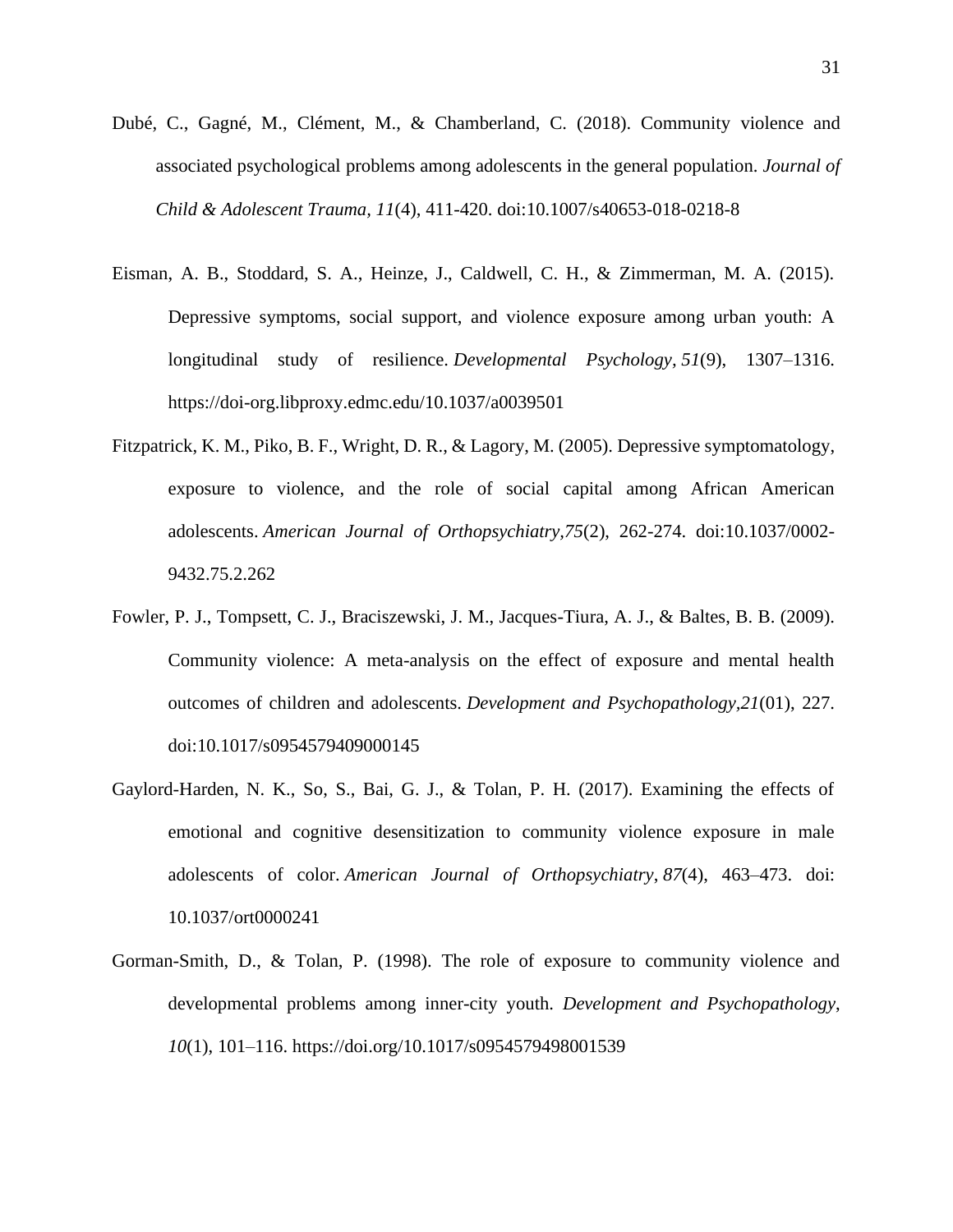- Hastings, T. L., & Kelley, M. L. (1997). Development and validation of the Screen for Adolescent Violence Exposure (SAVE). *Journal of Abnormal Child Psychology*, *25*(6), 511-520. doi:10.1023/A:1022641916705
- Heleniak, C., King, K. M., Monahan, K. C., & Mclaughlin, K. A. (2017). Disruptions in emotion regulation as a mechanism linking community violence exposure to adolescent internalizing problems. *Journal of Research on Adolescence*, *28*(1), 229–244. doi: 10.1111/jora.12328
- Jain, S., & Cohen, A. K. (2013). Behavioral adaptation among youth exposed to community violence: a longitudinal multidisciplinary study of family, peer and neighborhood-level protective factors. *Prevention Science*, *14*(6), 606–617. doi: 10.1007/s11121-012-0344-8

Kazdin, A. E. (2003). *Research design in clinical psychology*. Essex: Pearson Education.

- Kennedy, T. M., & Ceballo, R. (2016). Emotionally numb: Desensitization to community violence exposure among urban youth. *Developmental Psychology*, *52*(5), 778–789. doi: 10.1037/dev0000112
- Kersten, L., Vriends, N., Steppan, M., Raschle, N. M., Praetzlich, M., Oldenhof, H., Vermeiren, R., Jansen, L., Ackermann, K., Bernhard, A., Martinelli, A., Gonzalez-Madruga, K., Puzzo, I., Wells, A., Rogers, J. C., Clanton, R., Baker, R. H., Grisley, L., Baumann, S., & Gundlach, M. (2017). Community violence exposure and conduct problems in children and adolescents with conduct disorder and healthy controls. *Frontiers in Behavioral Neuroscience*, *11*. https://doi.org/10.3389/fnbeh.2017.00219
- Kovacs, M. (2011). *Children's Depression Inventory (CDI2): Technical manual*. North Tonawanda, NY: Multi-Health Systems, Inc.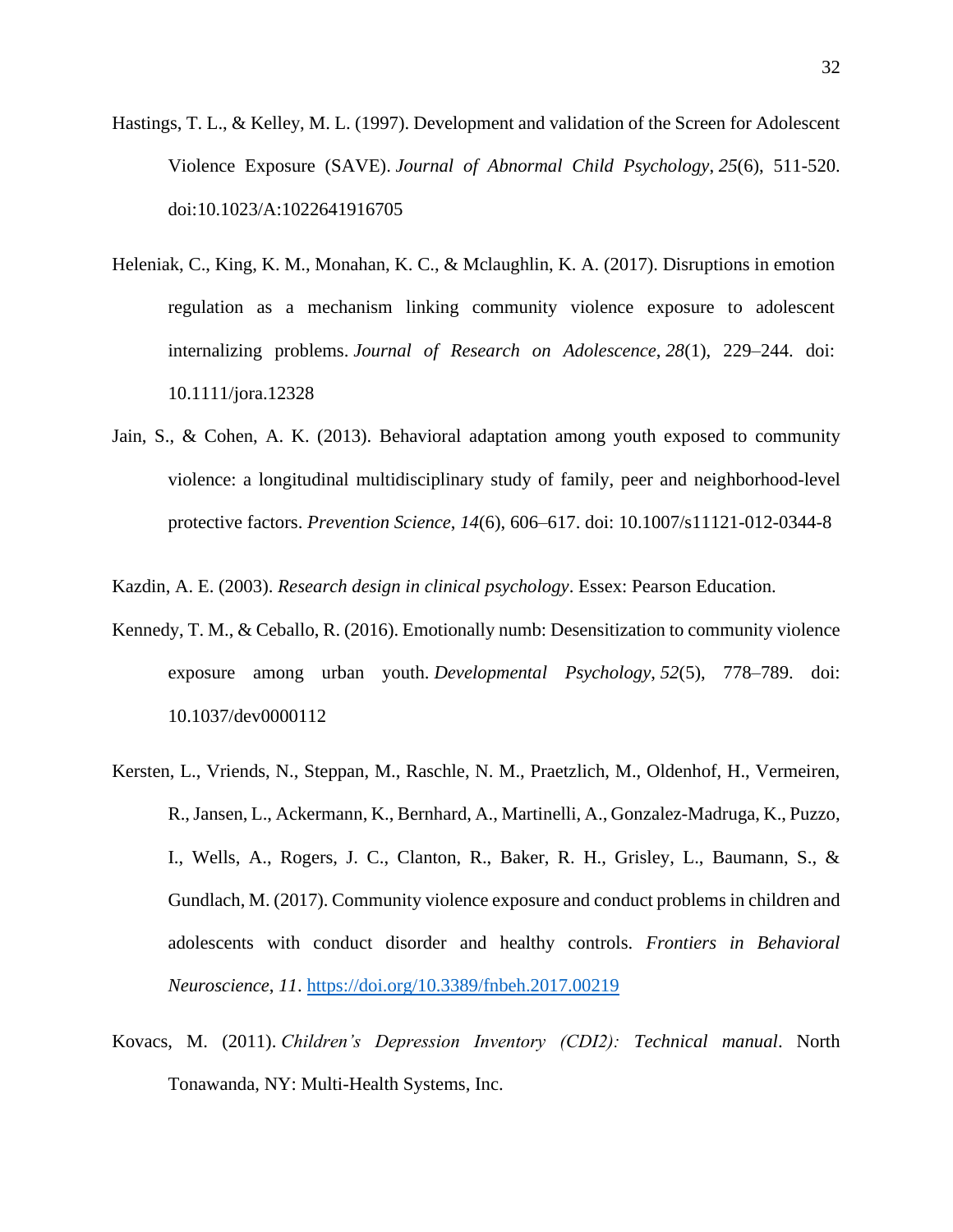- Koposov, R., Isaksson, J., Vermeiren, R., Schwab-Stone, M., Stickley, A., & Ruchkin, V. (2021). Community violence exposure and school functioning in youth: Cross-country and gender perspectives. *Frontiers in Public Health*, *9*. https://doi.org/10.3389/fpubh.2021.692402
- Lee, E., Larkin, H., & Esaki, N. (2017). Exposure to community violence as a new adverse childhood experience category: Promising results and future considerations. *Families in Society: The Journal of Contemporary Social Services*, *98*(1), 69–78. https://doi.org/10.1606/1044-3894.2017.10
- Lynch, M. (2003). Consequences of children's exposure to community violence. *Clinical Child and Family Psychology Review*, *6*(4), 265–274. https://doi.org/10.1023/b:ccfp.0000006293.77143.e1
- Mcgee, Zina. (2014). Exposure to violence and problem behavior among urban adolescents. *The Journal of the Institute of Justice & International Studies*
- Miliauskas, C. R., Faus, D. P., Cruz, V., Vallaperde, J. G. R. do N., Junger, W., & Lopes, C. S. (2021). The relationship between community violence and mental health symptoms in adolescents: Protocol for a systematic review. *ResearchSquare*. https://doi.org/10.21203/rs.3.rs-359753/v1
- Overstreet, S. (2000). Exposure to community violence: Defining the problem and understanding the consequences. *Journal of Child & Family Studies*, *9*(1), 7-25.
- Poquiz, J. L., & Fite, P. J. (2018). Community violence exposure, conduct problems, and oppositional behaviors among Latino adolescents: The moderating role of academic performance. *Child & Youth Care Forum*, *47*(3), 377–389. doi: 10.1007/s10566-017- 9434-x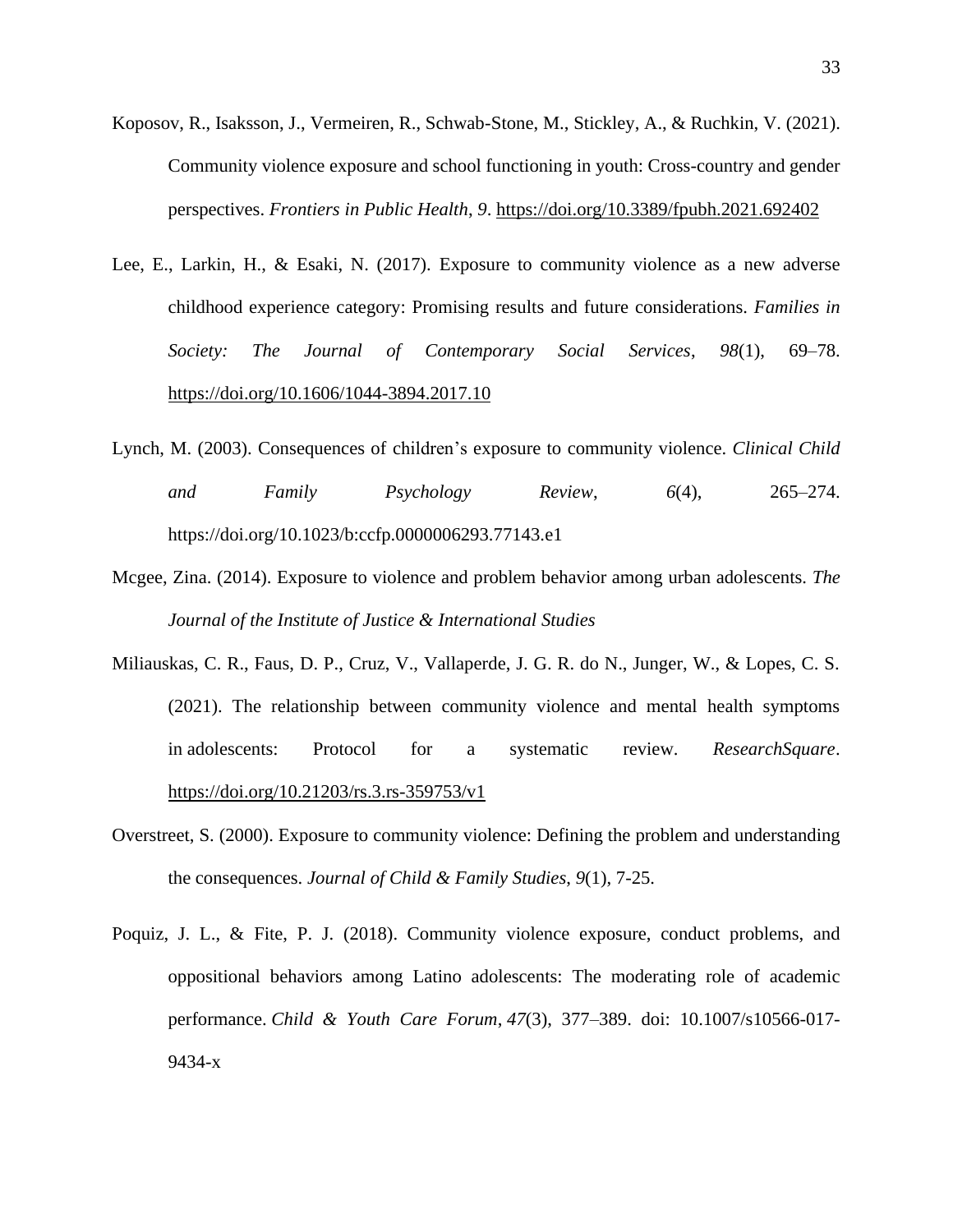- Quinn, K., Pacella, M. L., Dickson-Gomez, J., & Nydegger, L. A. (2017). Childhood adversity and the continued exposure to trauma and violence among adolescent gang members. *American Journal of Community Psychology*, *59*(1-2), 36–49. https://doi.org/10.1002/ajcp.12123
- Rasmussen, A., Aber, M. S., & Bhana, A. (2004). Adolescent coping and neighborhood violence: Perceptions, exposure, and urban youths' efforts to deal with danger. *American Journal of Community Psychology*, *33*(1-2), 61–75. doi: 10.1023/b:ajcp.0000014319.32655.66
- Reid‐Quiñones, K., Kliewer, W., Shields, B. J., Goodman, K., Ray, M. H., & Wheat, E. (2011). Cognitive, affective, and behavioral responses to witnessed versus experienced violence. *American Journal of Orthopsychiatry*, *81*(1), 51–60. doi: 10.1111/j.1939- 0025.2010.01071.x
- Resilience Research Centre. (2018). *CYRM and ARM user manual*. Halifax, NS: Resilience Research Centre, Dalhousie University. Retrieved from

http://www.resilienceresearch.org/

Slopen, N., Fitzmaurice, G., Williams, D., & Gilman, S. (2012). Common patterns of violence experiences and depression and anxiety among adolescents. *Social Psychiatry & Psychiatric Epidemiology*, *47*(10), 1591–1605.

https://doi-org.libproxy.edmc.edu/10.1007/s00127-011-0466-5

- So, S., Gaylord-Harden, N. K., Voisin, D. R., & Scott, D. (2015). Future orientation as a protective factor for African American adolescents exposed to community violence. *Youth & Society*, *50*(6), 734–757. https://doi.org/10.1177/0044118x15605108
- Sun, S., Crooks, N., DiClemente, R. J., & Sales, J. M. (2020). Perceived neighborhood violence and crime, emotion regulation, and PTSD symptoms among justice-involved, urban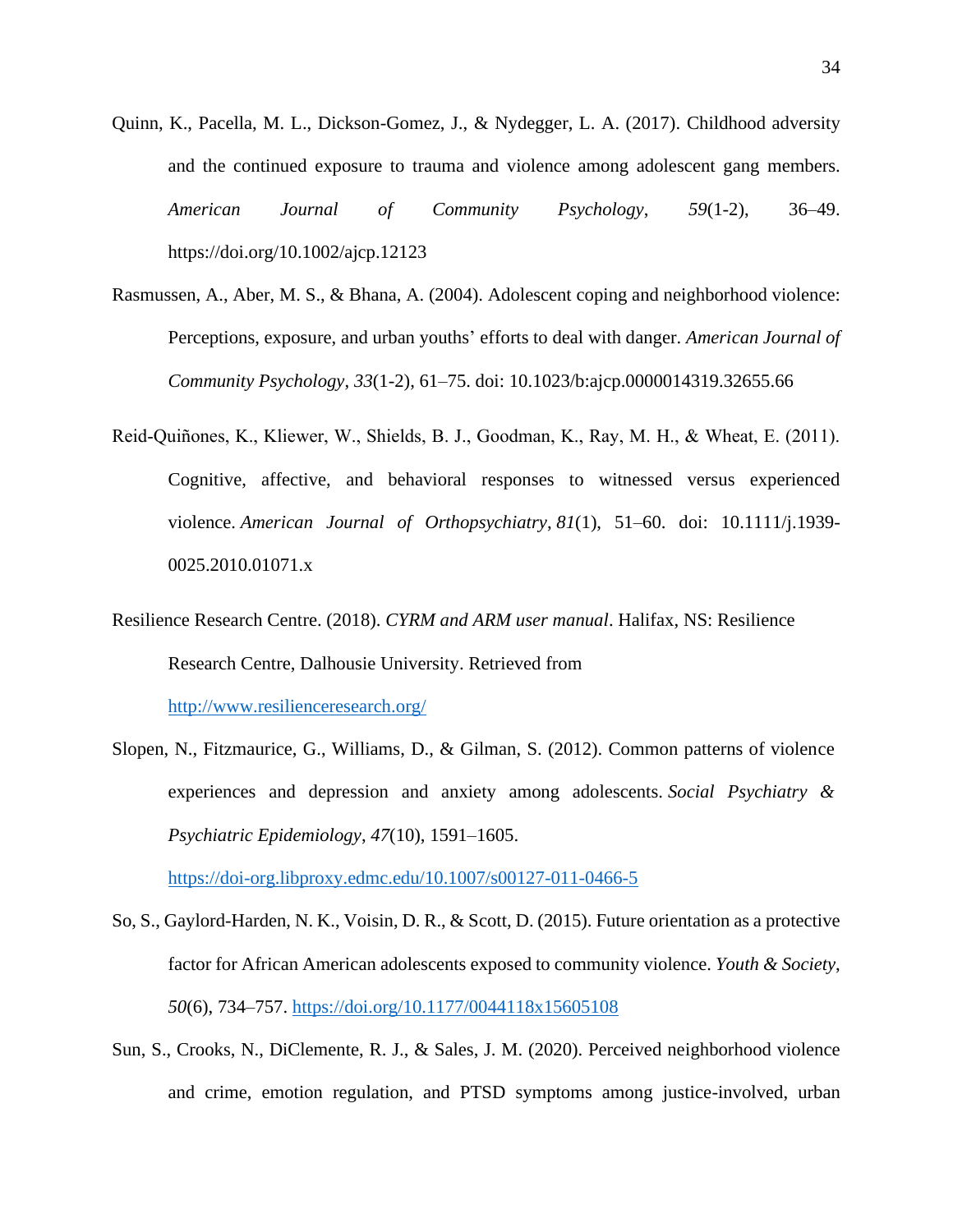African-American adolescent girls. *Psychological Trauma: Theory, Research, Practice, and Policy*. https://doi.org/10.1037/tra0000562

- Voisin, D. R., & Berringer, K. R. (2014). Interventions targeting exposure to community violence sequelae among youth: A commentary. *Clinical Social Work Journal*, *43*(1), 98–108. doi: 10.1007/s10615-014-0506-1
- Voisin, D. R., Bird, J. D., Hardestry, M., & Shiu, C. S. (2011). African American adolescents living and coping with community violence on Chicago's southside. *Journal of Interpersonal Violence,26*(12), 2483-2498. doi:10.1177/0886260510383029
- Voisin, D. R., Hotton, A. L., & Neilands, T. B. (2013). Testing pathways linking exposure to community violence and sexual behaviors among African American youth. *Journal of Youth and Adolescence*, *43*(9), 1513–1526. doi: 10.1007/s10964-013-0068-5
- White, K. S., Bruce, S. E., Farrell, A. D., & Kliewer, W. (1998). Impact of exposure to community violence on anxiety: A longitudinal study of family social support as a protective factor for urban children. *Journal of Child & Family Studies*, *7*(2), 187-203.
- Woods-Jaeger, B., Siedlik, E., Adams, A., Piper, K., O'Connor, P., & Berkley-Patton, J. (2020). Building a contextually-relevant understanding of resilience among African American youth exposed to community violence. *Behavioral Medicine*, *46*(3-4), 330–339. https://doi.org/10.1080/08964289.2020.1725865
- Zimmerman, G. M., & Farrell, A. S. (2013). Gender differences in the effects of parental underestimation of youths' secondary exposure to community violence. *Journal of Youth and Adolescence*, *42*(10), 1512–1527. doi: 10.1007/s10964-012-9897-x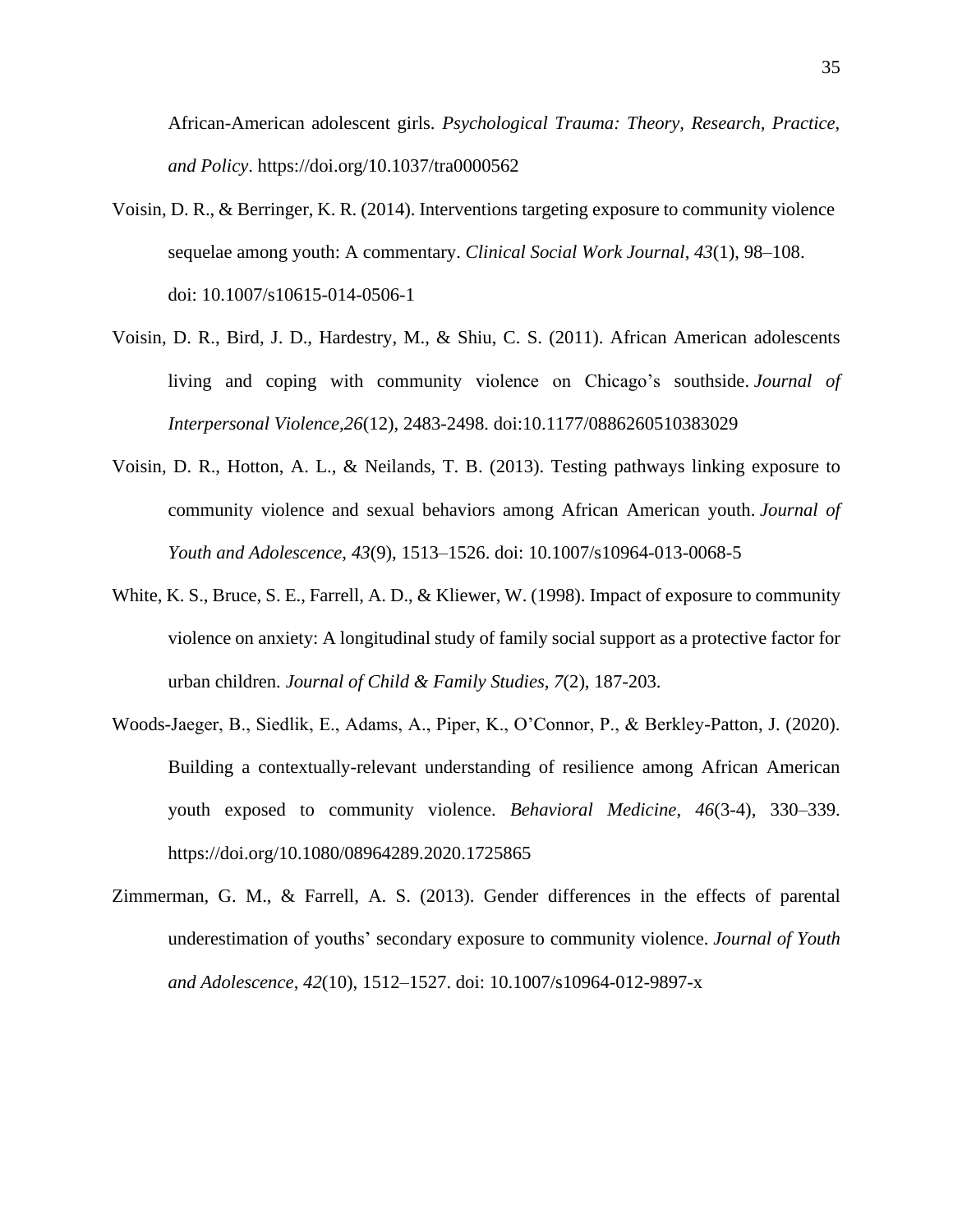## **Appendix A**

## **Demographic Questionnaire**

Do you agree to participate?

- Yes, I agree to participate. (continue to survey)
- No, I do not wish to participate. (end survey)

What is your age in years? (in years)

\_\_\_\_\_\_ years

What is your gender identity?

- Male
- Female
- Non-Binary
- Non-conforming
- Other (please specify)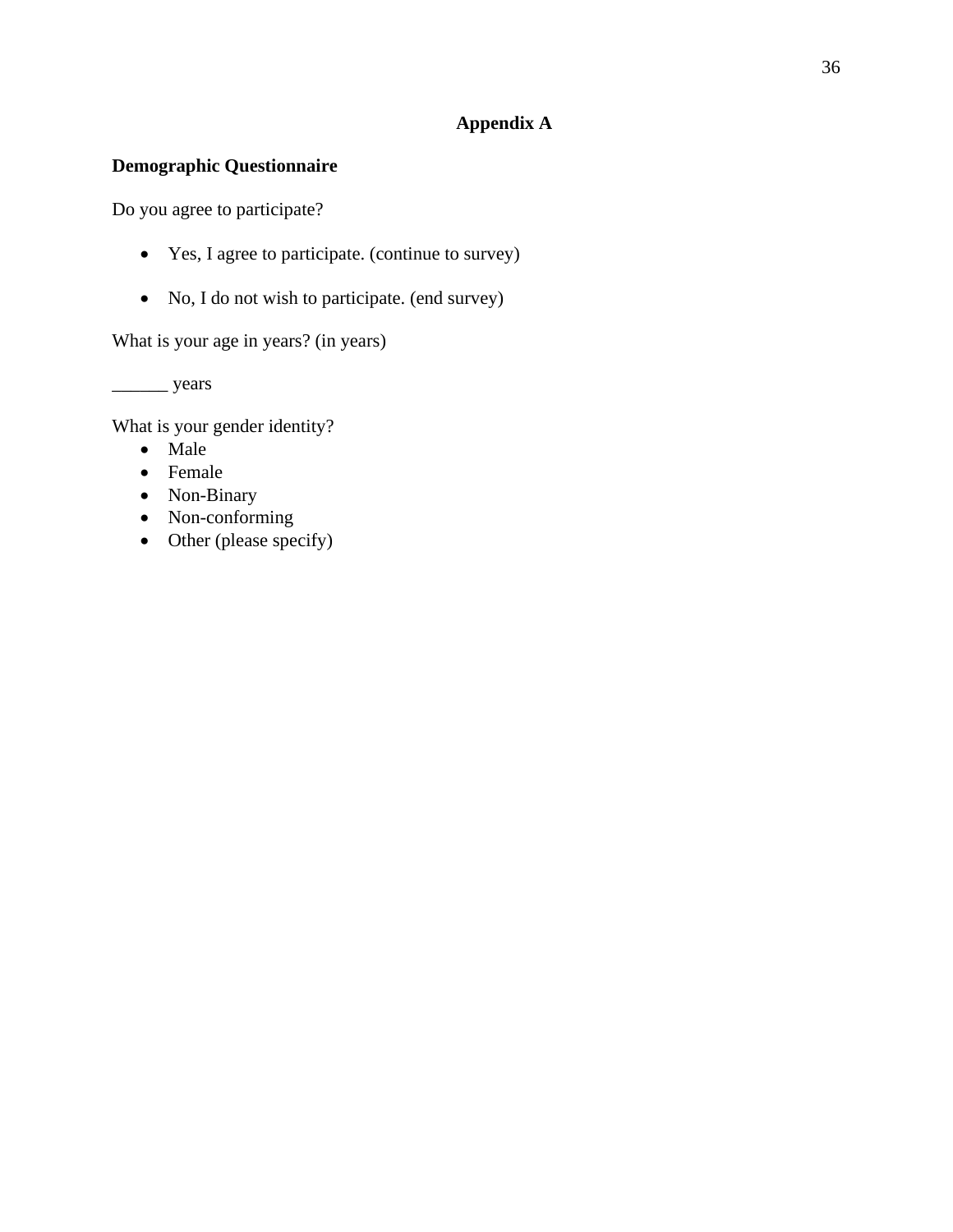**Calling all** adolescents **Ages: 15-18!** 

Appendix A Recruitment Flyer

# Do you have 40 minutes? Wanna join a raffle to win one of four Visa gift cards? Participate in a survey!

(about community violence and resilience)

{Insert SurveyMonkey Link here}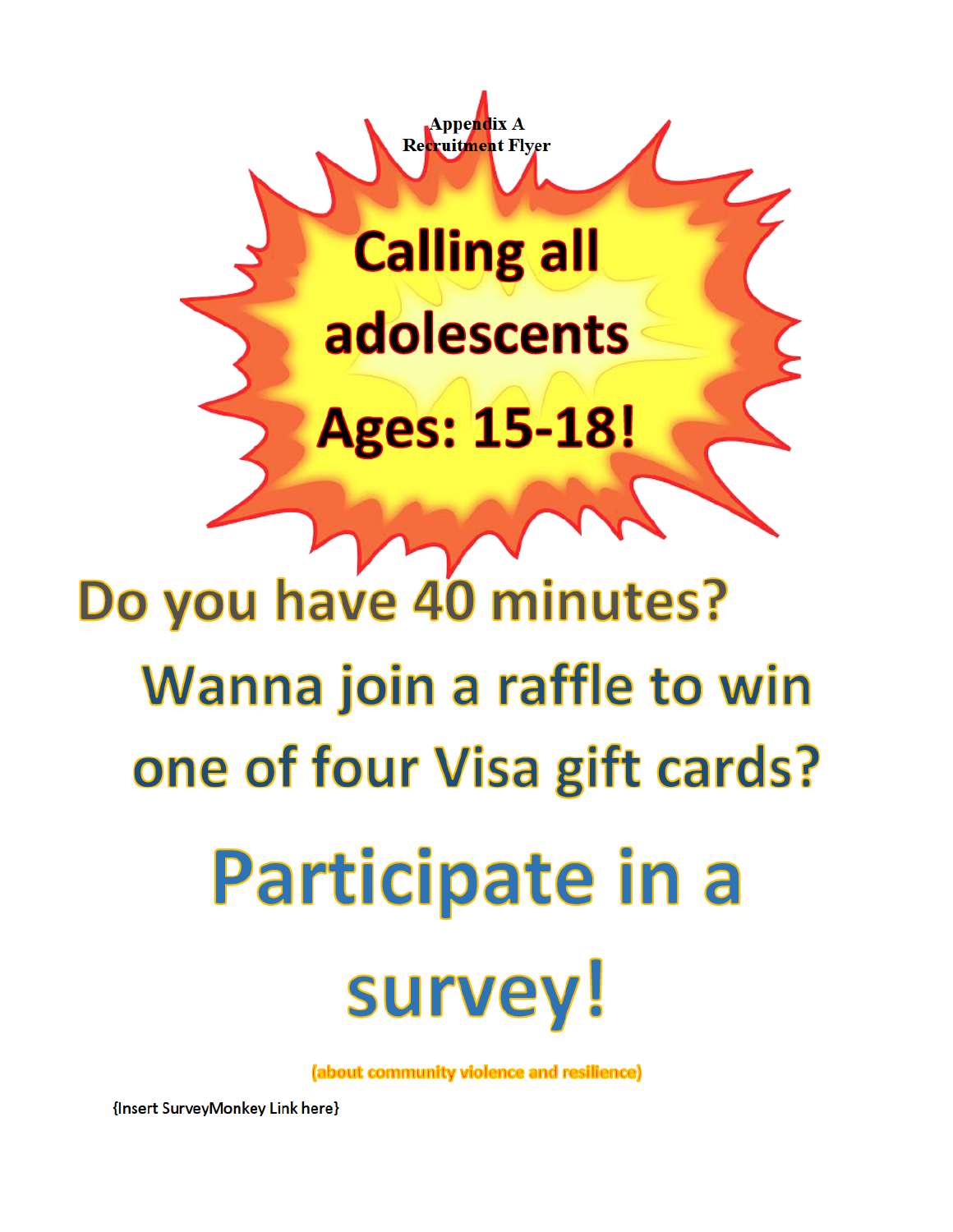### **Appendix B**

#### **Informed Consent Form**

Dear Parent/Legal Guardian,

I am a 5<sup>th</sup>-year student in the Doctor of Clinical Psychology program at the Illinois School of Professional Psychology at National Louis University – Chicago. I invite you to participate in my Clinical Research Project, which is similar to a doctoral dissertation. I am seeking to explore the relationship between adolescent exposure to community violence, depression, and the ability to overcome challenges. This study is a requirement for my doctoral degree and has been approved for distribution by my research committee and the National Louis University Institutional Research Review Board (IRRB). The survey is anonymous, so you will not be asked for any personally identifying information if you choose to participate. It should take about 60 minutes to complete online, and the risk for emotional harm to your child as a participant is anticipated to be minimal. Upon completing the study, survey participants can be entered into a drawing to win one of four \$25 Visa gift cards in exchange for their e-mail address which will not be linked to their survey responses. The researcher(s) will secure the completed surveys in a Survey Monkey's platform connected account to ensure confidentiality. The data will be destroyed after three years, and each participant's e-mail address will only be used in the context of this study and will not be shared with anyone else.

Your child's participation is also completely voluntary, and you may choose to stop taking the survey at any time with no consequences or punishments to you. Furthermore, should you want to be informed of the study results at its conclusion via e-mail, the e-mail address you provide for participating will not be linked to your survey responses.

If you have any questions or want additional information about the study, please contact me, Nieves Esquivel, at or at or at or at or at or at or at or at or at  $\alpha$ 

Suppose you have any other questions or concerns about the study or your child's rights as a participant before or during your participation that has not been addressed. You may also contact my faculty chairperson, Dr. Charles Davis, cedphd@sbcglobal.net, or the co-chairs of NLU's IRRB: Dr. Shaunti Knauth at shaunti.knauth@nl.edu and (312) 261-3526 or Dr. Kathleen Cornett at kcornett@nl.edu and (844) 380-5001. Both co-chairs hold offices at National Louis University, 122 South Michigan Avenue, Chicago, IL, 60603.

Thank you for your time in reading this message. I hope that you will participate in this research project. It would help understand what effects may follow when teenagers experience community violence and what can be done to prevent these effects. If your child is willing to participate and meet the above-stated criteria, please indicate your consent to access and begin the survey.

*Consent*: I understand that by checking "Agree" below, I acknowledge my participation in this study is entirely voluntary and will include completing an online survey taking approximately 60 minutes to complete.

ELECTRONIC CONSENT: Please select your choice below. You may print a copy of this consent form for your records. Clicking on the "Agree" button indicates: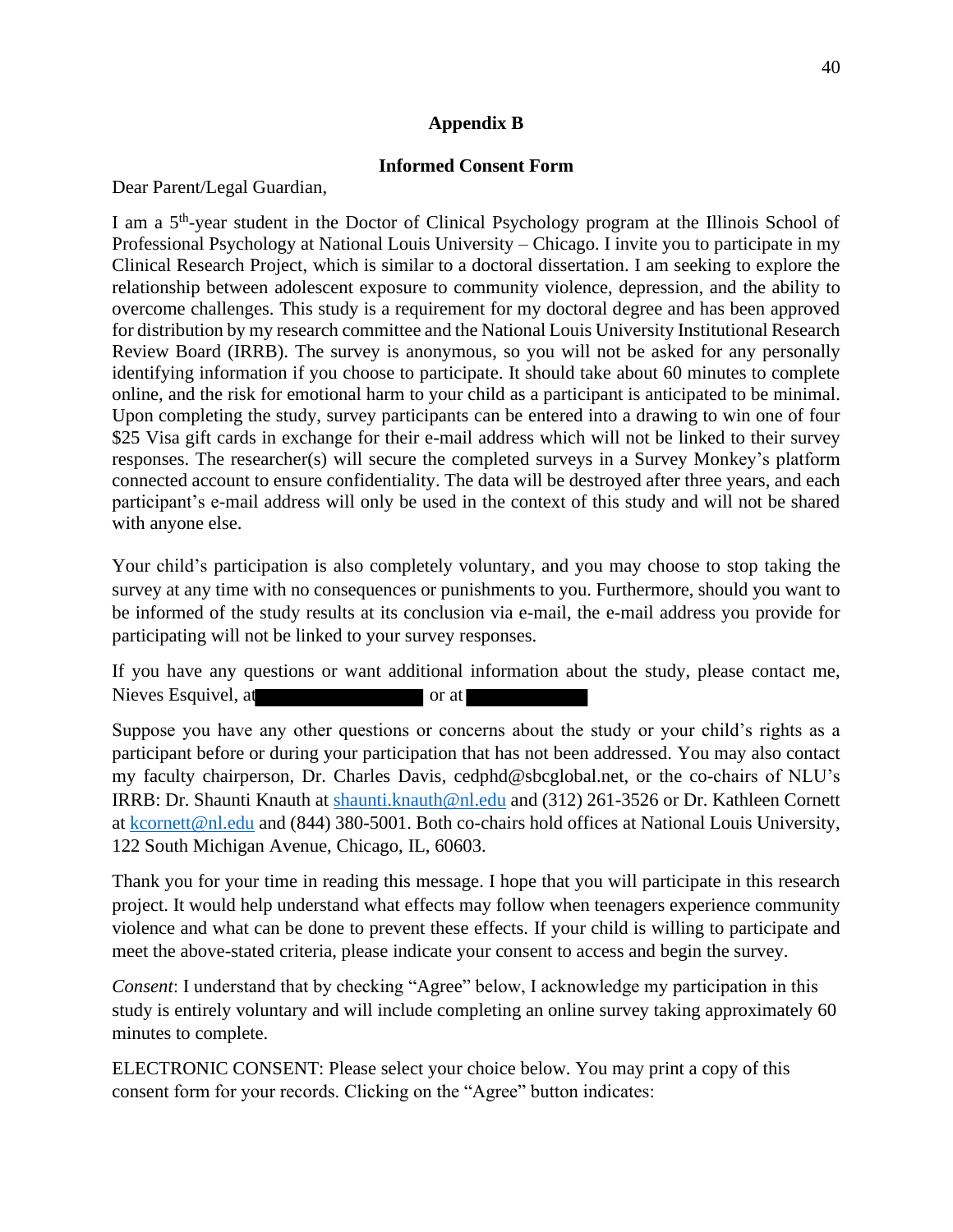- I have read the above information;
- I voluntarily agree to have my child participate;
- I am 18 years of age or older

 $\Box$  <br> Agree

 $\hfill \square$  Disagree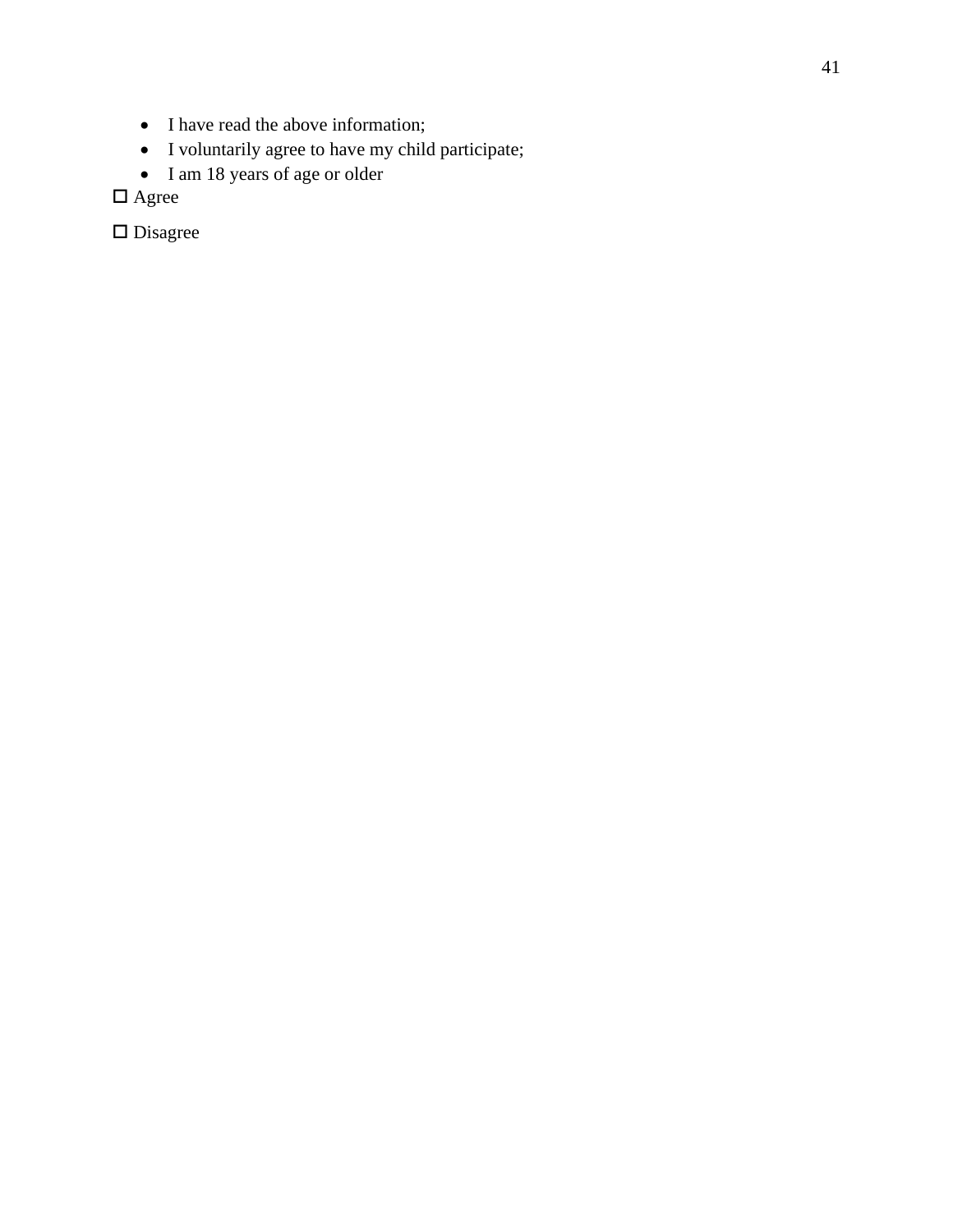## **Appendix C**

## **Informed Consent Form for Students 18 years of age**

Dear participant,

I am a 5<sup>th</sup>-year student in the Doctor of Clinical Psychology program at the Illinois School of Professional Psychology at National Louis University – Chicago. I invite you to participate in my Clinical Research Project, which is similar to a doctoral dissertation. I am seeking to explore the relationship between adolescent exposure to community violence, depression, and the ability to overcome challenges. This study is a requirement for my doctoral degree and has been approved for distribution by my research committee and the National Louis University Institutional Research Review Board (IRRB). The survey is anonymous, so you will not be asked for any personally identifying information if you choose to participate. It should take about 60 minutes to complete online, and the risk for emotional harm to your child as a participant is anticipated to be minimal. Upon completing the study, survey participants can be entered into a drawing to win one of four \$25 Visa gift cards in exchange for their e-mail address which will not be linked to their survey responses. The researcher(s) will secure the completed surveys in a Survey Monkey's platform connected account to ensure confidentiality. The data will be destroyed after three years, and each participant's e-mail address will only be used in the context of this study and will not be shared with anyone else.

Your participation is also completely voluntary, and you may choose to stop taking the survey at any time with no consequences or punishments to you. Furthermore, should you want to be informed of the study results at its conclusion via e-mail, the e-mail address you provide for participating will not be linked to your survey responses.

If you have any questions or want additional information about the study, please contact me, Nieves Esquivel, at **the contract of the Sequivel** or at ...

Suppose you have any other questions or concerns about the study or your rights as a participant before or during your participation that has not been addressed. You may also contact my faculty chairperson, Dr. Charles Davis, at cedphd@sbcglobal.net or the co-chairs of NLU's IRRB: Dr. Shaunti Knauth at shaunti.knauth@nl.edu and (312) 261-3526 or Dr. Kathleen Cornett at kcornett@nl.edu and (844) 380-5001. Both co-chairs hold offices at National Louis University, 122 South Michigan Avenue, Chicago, IL, 60603.

Thank you for your time in reading this message. I hope that you will participate in this research project. It would help understand what effects may follow when teenagers experience community violence and what can be done to prevent these effects. If you are willing to participate and meet the above-stated criteria, please indicate your consent below to access and begin the survey.

*Consent*: I understand that by checking "Agree" below, I acknowledge my participation in this study is entirely voluntary and will include completing an online survey taking approximately 60 minutes to complete.

ELECTRONIC CONSENT: Please select your choice below. You may print a copy of this consent form for your records. Clicking on the "Agree" button indicates: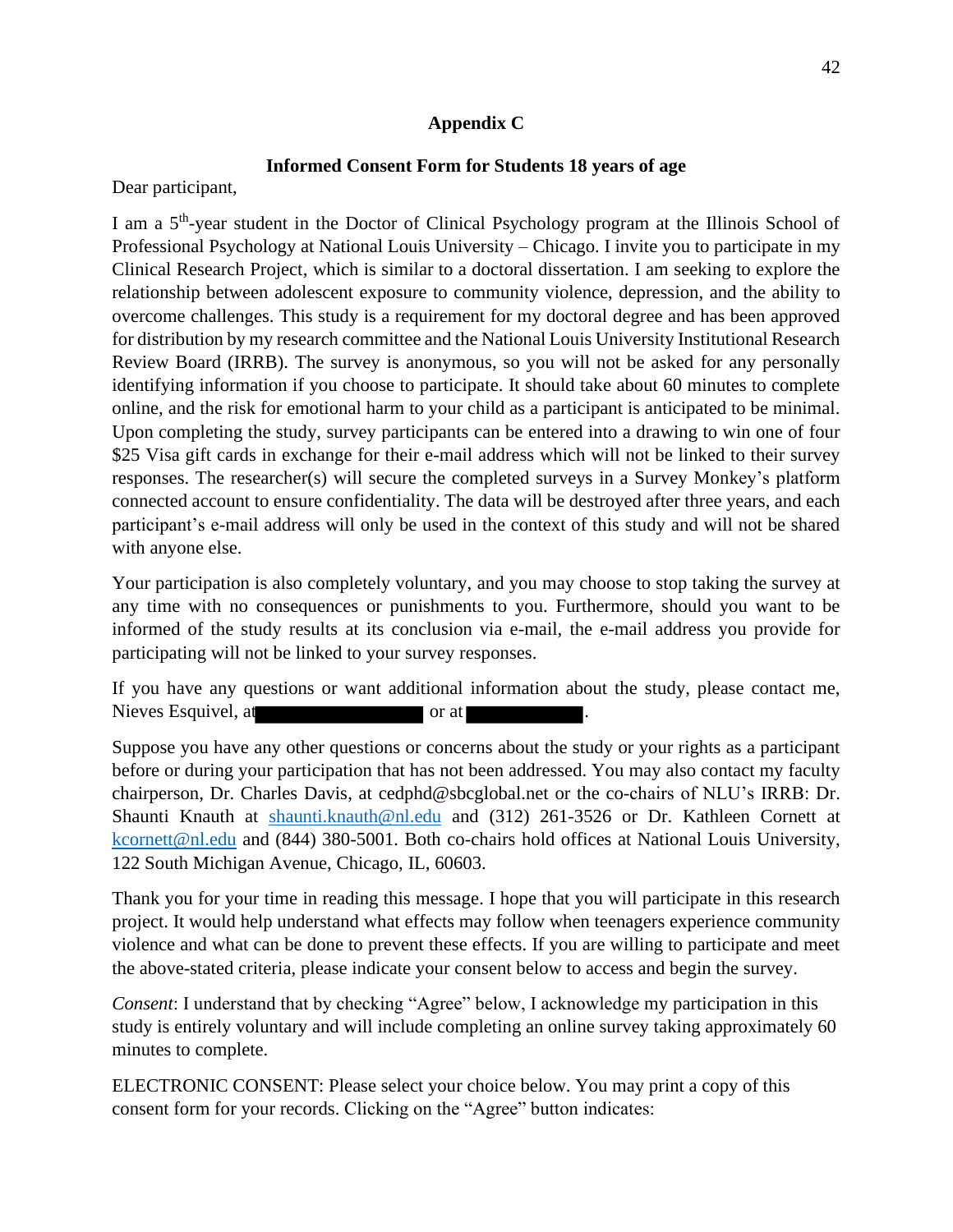- I have read the above information;
- I am 18 years of age or older

 $\Box$  <br> Agree

 $\hfill \square$  Disagree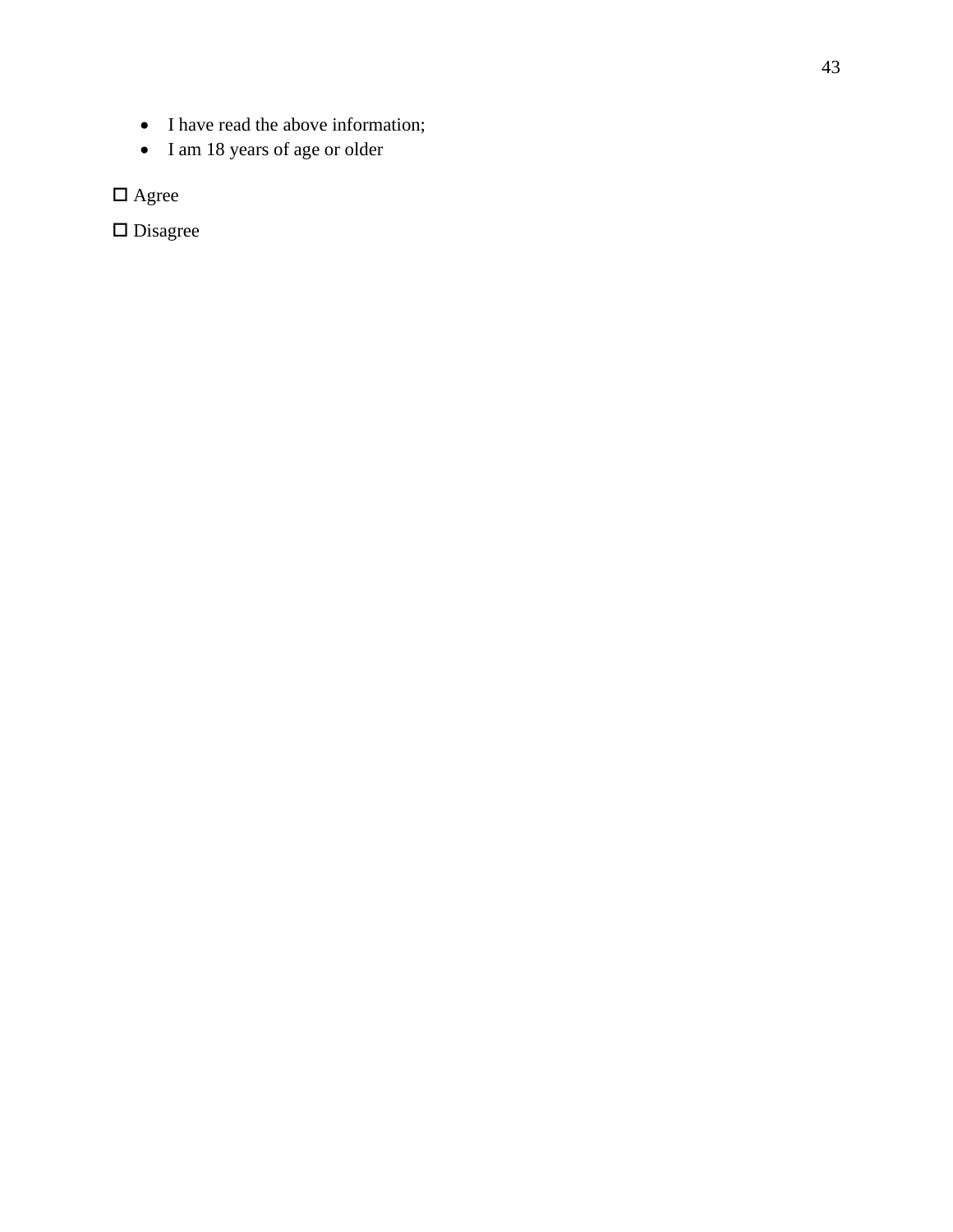## **Appendix D**

## **Assent Form**

My name is Nieves A. Esquivel. I go to the Illinois School of Professional Psychology at National Louis University, Chicago. I am inviting you to participate in a research study about adolescent exposure to community violence, depression, and the ability to overcome challenges. Your parent(s) know I am talking with you about the study. This form will tell you about the study to help you decide whether or not you want to take part in it.

## **What is the key information about this research study?**

The following is a summary of this study to help you decide whether you want to be a part of this study. More detailed information is listed later on in this form.

The study is in the form of an online survey with 82 questions. These 82 questions will include questions about depression, your experience with community violence, and your ability to overcome difficult situations. The study should take no more than an hour to complete.

The purpose of the study is to understand the effects of depression on adolescents that may happen because of exposure to violence. You will be asked to complete an online survey of 82 questions. We expect that completing the online survey should only take 25 minutes. The primary risk of participation is the negative feelings about answering these questions, such as feelings of sadness, anger, or anxiety. The main benefit is that you would be helping the researcher gather information on how to be more helpful toward the adolescent population that experiences community violence.

## **Why is this study being done?**

You are being asked to participate in the study because you are an adolescent and are likely to have been exposed to violence within your community. You cannot participate in this study if you are over 18.

## **What do I need to do?**

If you decide to be in the study, I will ask you to take an online survey of about 82 questions. These questions will be about your experience with violence within your community, depression, and challenges you have been able to overcome. The survey should only take you about an hour to do.

## **What are the benefits to me?**

Taking part in this study may not have direct benefits for you. Still, it will help me learn about the effects of community violence on adolescents and give other researchers and people that work in the mental health field more reason to create interventions to help you and other adolescents in need of help. You also can be entered into a drawing to win one of four \$25 Visa gift cards.

## **Are there any risks to me if I decide to be involved in this study?**

There are no foreseeable risks; however, some adolescents may feel negative feelings such as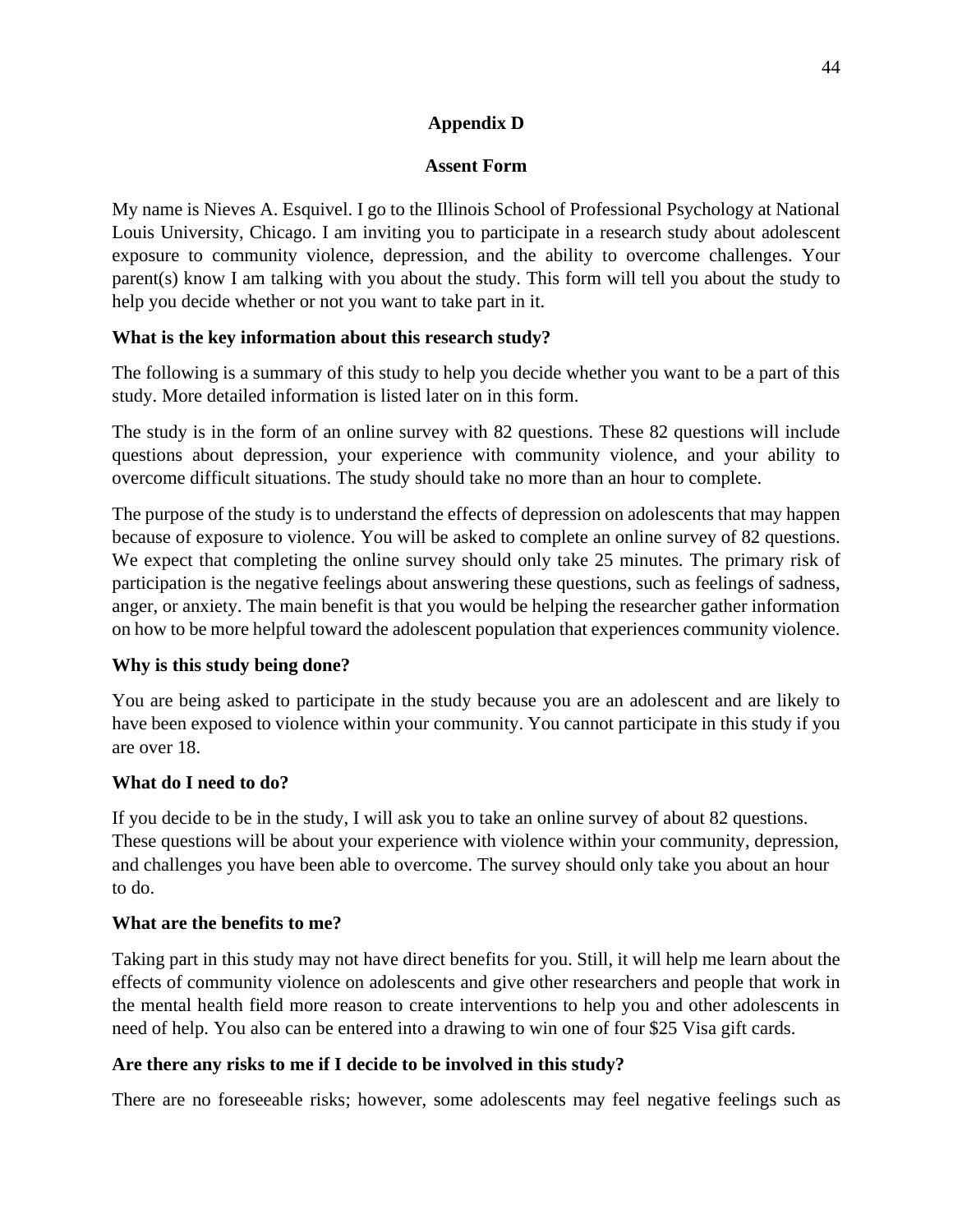anger, sadness, and anxiety. If you feel uncomfortable at any point while taking the survey, you can stop or withdraw from the survey without any negative consequences or penalties.

## **How will my information be protected?**

Your responses will be anonymous. The results of this study may be used in reports, presentations, or publications, but your name will not be used. The data will be stored in a password-protected computer and flash drive. The only people that will have access to the data are the researcher and the research team. The data will be retained until the researcher's dissertation is published.

## **Do I have to be in the study?**

No, you don't. The choice is yours. Your participation in this study is entirely voluntary. No one will get angry or upset if you don't want to do this. And you can change your mind anytime if you decide you don't want to be in the study anymore.

## **What if I have questions?**

If you have questions about the study, you can ask me now or anytime during the study. You can also call me at or e-mail me at T or e-mail me at T ou can also reach my dissertation chairperson, Dr. Charles Davis, Ph.D., at cedphd@sbcglobal.net or the co-chairs of NLU's IRRB: Dr. Shaunti Knauth shaunti.knauth@nl.edu and (312) 261-3526 or Dr. Kathleen Cornett at kcornett@nl.edu and (844) 380-5001. Both co-chairs hold offices at National Louis University, 122 South Michigan Avenue, Chicago, IL, 60603. You will receive a copy of this form for your records.

Signing below means you have read this form and are willing to be in this study.

Name of the Participant (Write your name on the line):

\_\_\_\_\_\_\_\_\_\_\_\_\_\_\_\_\_\_\_\_\_\_\_\_\_\_\_\_\_\_\_\_\_\_\_\_\_\_\_

Signature of the Participant (Put your signature on the line):

Date: \_\_\_\_\_\_\_\_\_\_\_\_\_\_\_\_\_\_\_\_\_\_\_\_\_\_\_

\_\_\_\_\_\_\_\_\_\_\_\_\_\_\_\_\_\_\_\_\_\_\_\_\_\_\_\_\_\_\_\_\_\_\_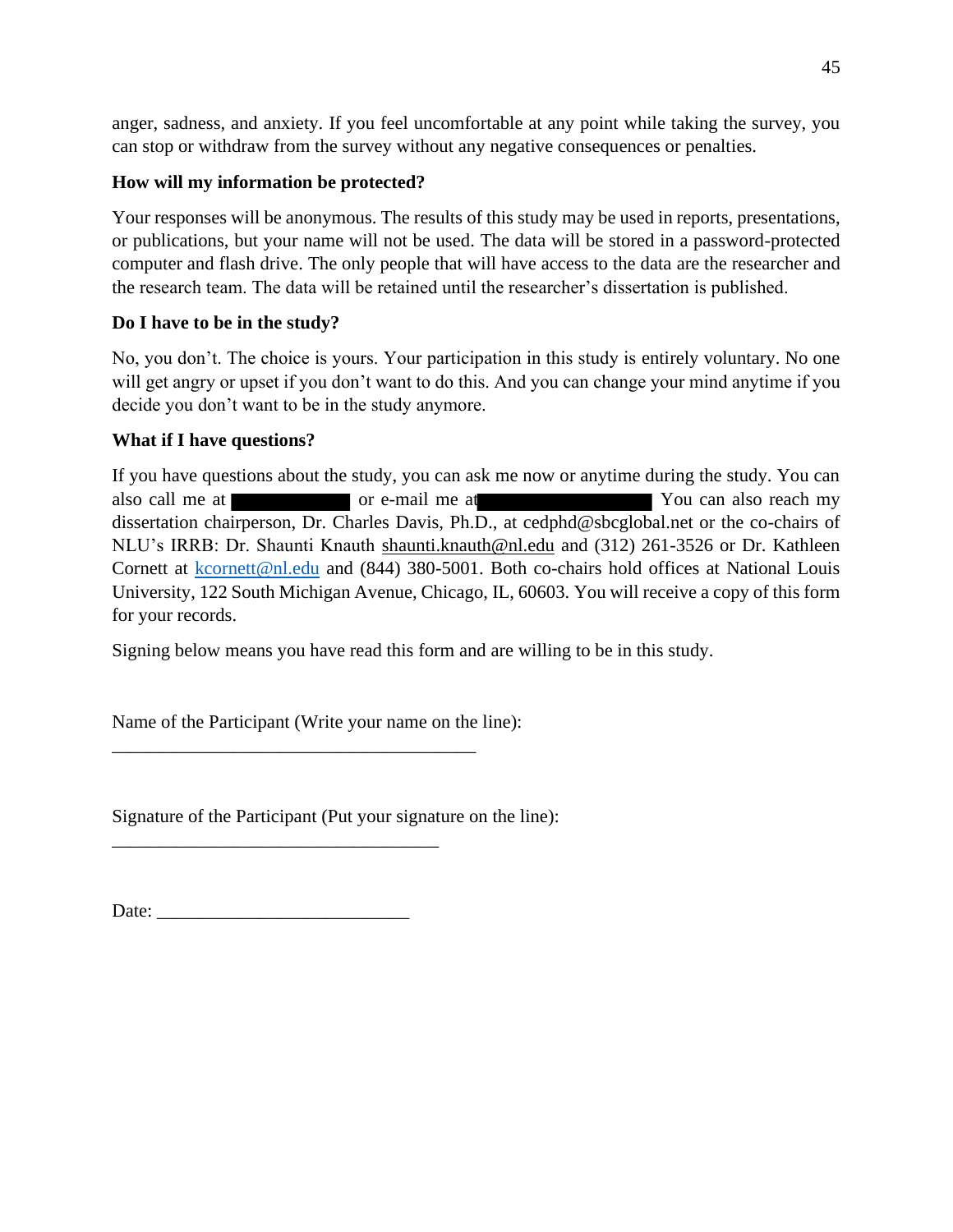## **Appendix E**

## **Information for Adolescents**

**Title of Study:** The Relationship between Adolescent Exposure to Community Violence, Depressive Symptoms, and Resilience **Researcher:** Nieves A. Esquivel **Phone Number(s):**

## **What is a research study?**

A research study is a way to find out new information about something. Children/adolescents do not need to be in a research study if they don't want to.

## **Why are you being asked to be part of this research study?**

You are being asked to take part in this research study because we are trying to learn more about the psychological effects that occur when adolescents are exposed to community violence.

## **What are the criteria to be in the study?**

To participate, you must be between the ages of 15 through 18; and live in Northwest Indiana. Your involvement in and responses will be kept as confidential as possible, and the data will be reported in complete form, further protecting your responses.

We want to tell you about some things that will happen to you if you are in this study.

- We will need you to take an online survey that will last from 40 minutes to an hour.
- We will ask you to answer some questions about your exposure to community violence, depressive symptoms, and resilience levels.

**Will any part of the study cause harm?** This study is not meant to harm anyone. Suppose you have negative feelings such as anger, sadness, or anxiety while doing this survey. You can choose to stop or take a break and consider the resources provided to you by the researcher.

**Will the study help you?** The benefits of this study are that there will be more information about the consequences of adolescent exposure to community violence, psychological effects that may occur due to this form of violence, and protective/resilience factors that may prevent such outcomes.

## **Will the study help others?**

This study might find out things that will help other researchers, psychologists, mental health and social workers treat the psychological effects of adolescents exposed to community violence.

## **What do you get for being in the study?**

You can rest assured knowing that you will have helped me learn about the effects of community violence on adolescents and give other researchers and people that work in the mental health field more reason to create interventions to help you and other adolescents in need of help. You will also have the option to be entered into a drawing to win one of four \$25 Visa gift cards in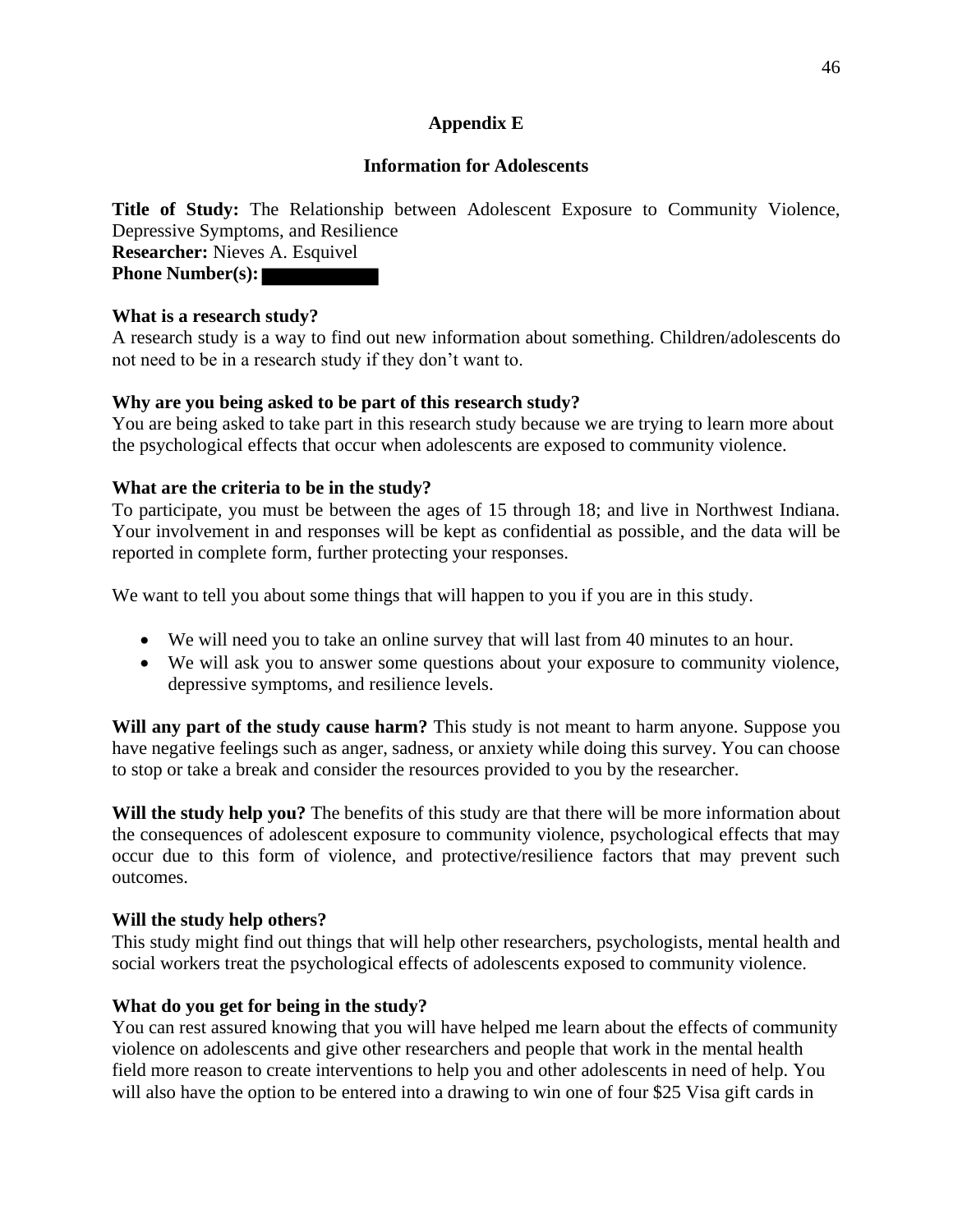exchange for their e-mail address which will not be linked to their survey responses to ensure confidentiality.

## **Do you have to be in the study?**

You do not have to be in the study. It's up to you.

No one will be upset if you don't want to do this study, and you will not be punished for not being in this study.

If you join the study, you can change your mind and stop being part of it at any time. All you have to do is tell us.

This study was explained to your parents, and they said that we could ask you if you want to be in it. You can talk this over with them before you decide.

## **Who will see the information collected about you?**

During this study, the information collected about you will be kept safely locked up. Nobody will know it except the people doing the research. The study information about you will not be given to your parents or teachers. The researchers will not tell your friends or anyone else. The survey is anonymous.

## **What if you have any questions or concerns?**

You can ask any questions that you may have about the study. If you have a question later that you didn't think of now, you can call or have your parents call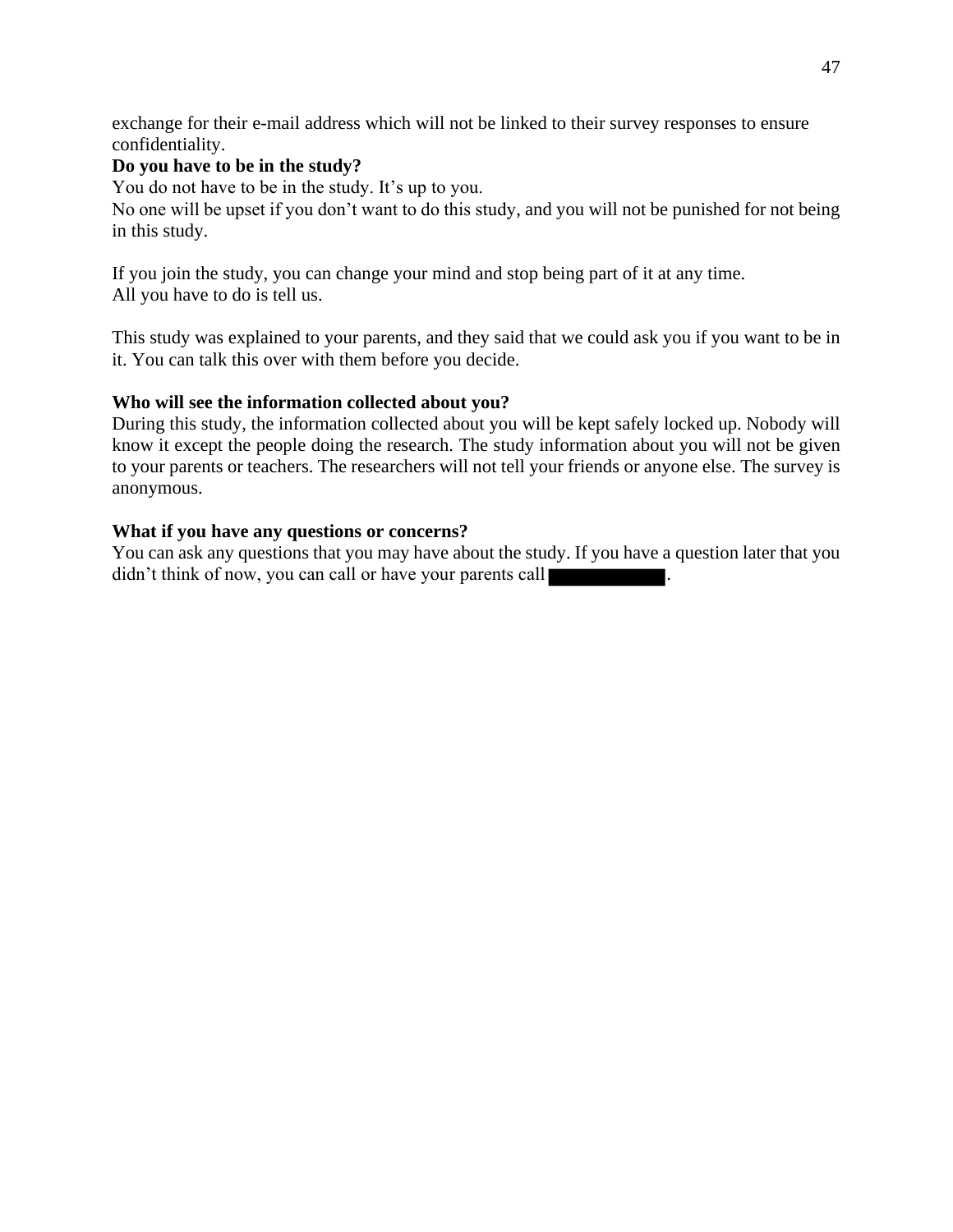## **Appendix F**

## **Survey**

## **1. Demographic Questionnaire**

Do you agree to participate?

- Yes, I agree to participate. (continue to survey)
- No, I do not wish to participate. (end survey)
- What is your age in years? (in years)

\_\_\_\_\_\_ years

What is your gender identity?

- Male
- Female
- Other (please specify):

Which of these best describe your cultural/ethnic background?

- American Indian/Alaska Native
- Asian
- Black/African American
- Latino/Hispanic
- Mixed/Multiracial
- Native Hawaiian/Pacific Islander
- White/Caucasian
- Other (please specify):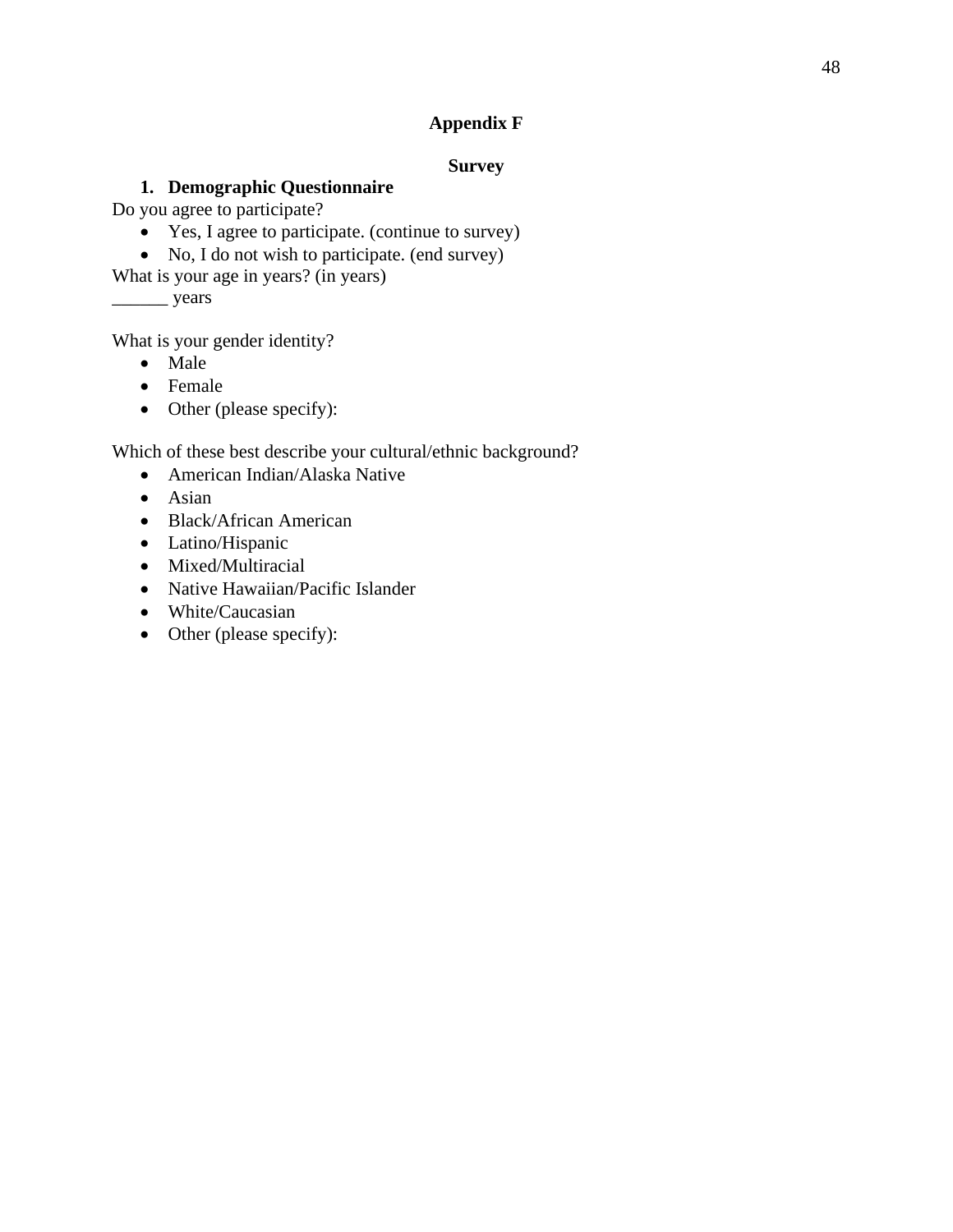## **Appendix G**

## **Child & Youth Resilience Measure- Revised (CYRM-R)**

(Resilience Research Centre, 2018).

To what extent do the following statements apply to you? There are no right or wrong answers. Please pick one.

|                                                                         | Not at all<br>(1) | A little<br>(2) | Somewhat<br>(3) | Quite a<br>bit $(4)$ | A lot<br>(5) |
|-------------------------------------------------------------------------|-------------------|-----------------|-----------------|----------------------|--------------|
| 1. I cooperate with<br>people around me.                                |                   |                 |                 |                      |              |
| 2. Getting an education<br>is important to me.                          |                   |                 |                 |                      |              |
| 3. I know how to<br>behave in different<br>social situations.           |                   |                 |                 |                      |              |
| 4. My<br>parent(s)/caregiver(s)<br>really look out for<br>me.           |                   |                 |                 |                      |              |
| 5. My<br>parent(s)/caregiver(s)<br>know a lot about me.                 |                   |                 |                 |                      |              |
| 6. If I am hungry, there<br>is enough to eat.                           |                   |                 |                 |                      |              |
| 7. People like to spend<br>time with me.                                |                   |                 |                 |                      |              |
| 8. I talk to my<br>family/caregiver(s)<br>about how I feel.             |                   |                 |                 |                      |              |
| 9. I feel supported by<br>my friends.                                   |                   |                 |                 |                      |              |
| 10. I feel that I<br>belong/belonged at<br>my school.                   |                   |                 |                 |                      |              |
| 11. My<br>family/caregiver(s)<br>stand by me during<br>difficult times. |                   |                 |                 |                      |              |
| 12. My friends stand by<br>me during difficult<br>times.                |                   |                 |                 |                      |              |
| 13. I am treated fairly in<br>my community.                             |                   |                 |                 |                      |              |
| 14. I have opportunities<br>to show others that I                       |                   |                 |                 |                      |              |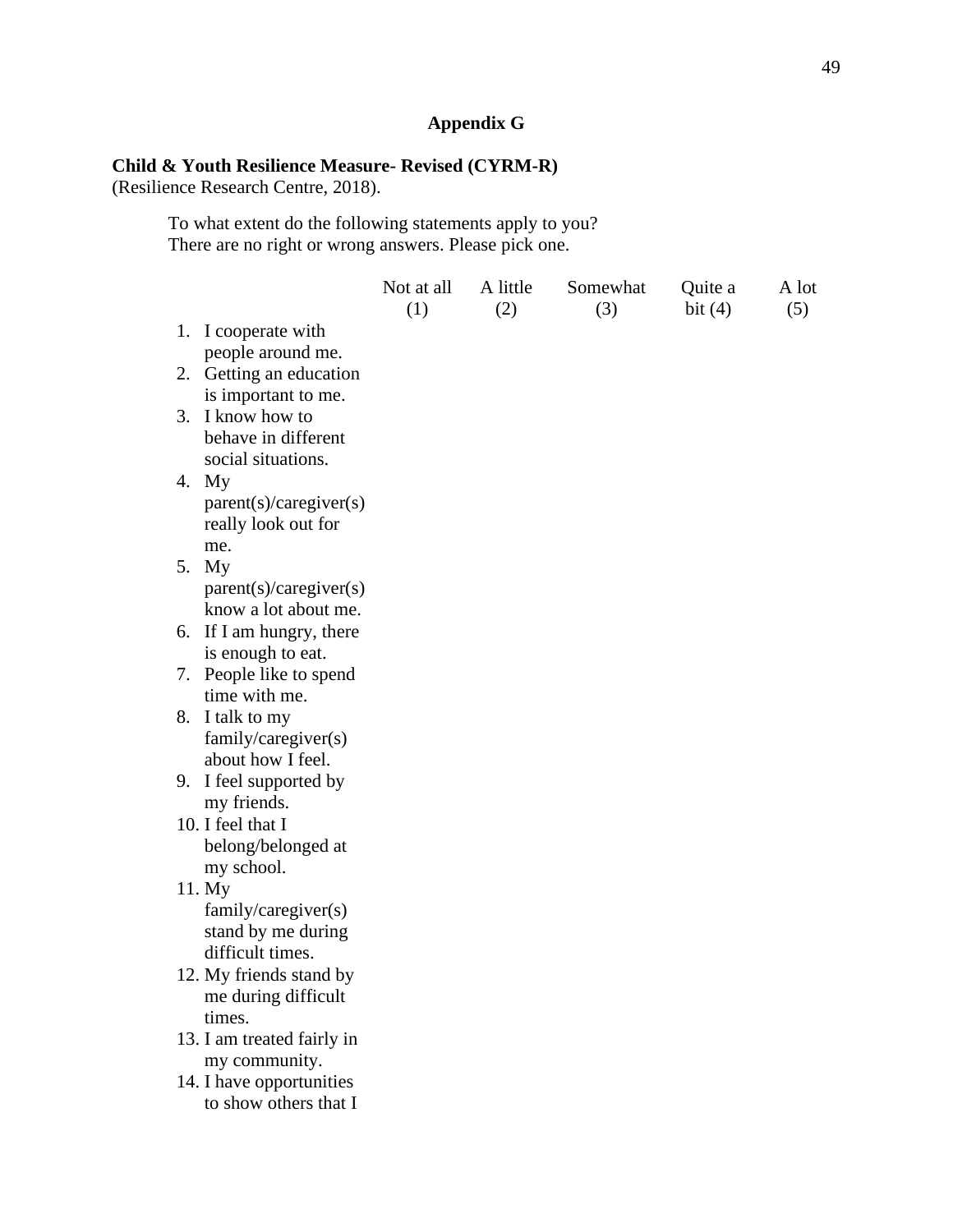am becoming an adult and can act responsibly.

15. I feel safe when I am with family/caregiver(s)

- 16. I have opportunities to develop skills that will be useful later in life (like job skills and skill to care for others)
- 17. I enjoy my family's/caregiver's cultural and family traditions.